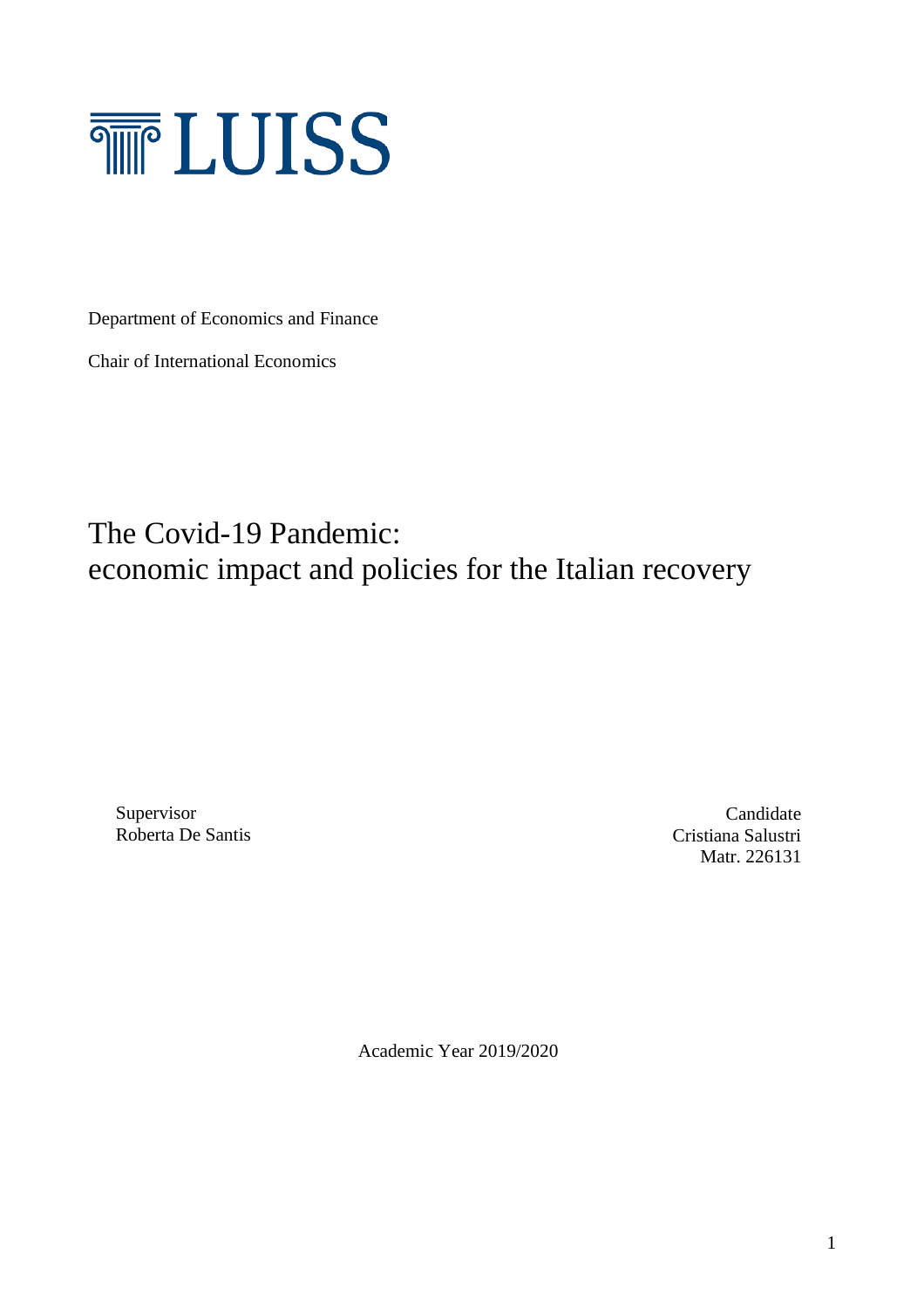|  |  |  | CHAPTER 1 - PANDEMICS' EFFECT ON ECONOMIC GROWTH: THEORETICAL           |
|--|--|--|-------------------------------------------------------------------------|
|  |  |  |                                                                         |
|  |  |  |                                                                         |
|  |  |  | 1.3 RECESSIONS AND POSSIBLE ECONOMIC RECOVERY SHAPES POST PANDEMICS  11 |
|  |  |  |                                                                         |
|  |  |  | CHAPTER 2 - COVID-19 EFFECTS ON ITALIAN ECONOMY IN THE EUROPEAN CONTEXT |
|  |  |  |                                                                         |
|  |  |  |                                                                         |
|  |  |  |                                                                         |
|  |  |  | CHAPTER 3 - EUROPEAN POLICIES IN SUPPORT OF THE ITALIAN RECOVERY 29     |
|  |  |  |                                                                         |
|  |  |  |                                                                         |
|  |  |  |                                                                         |
|  |  |  |                                                                         |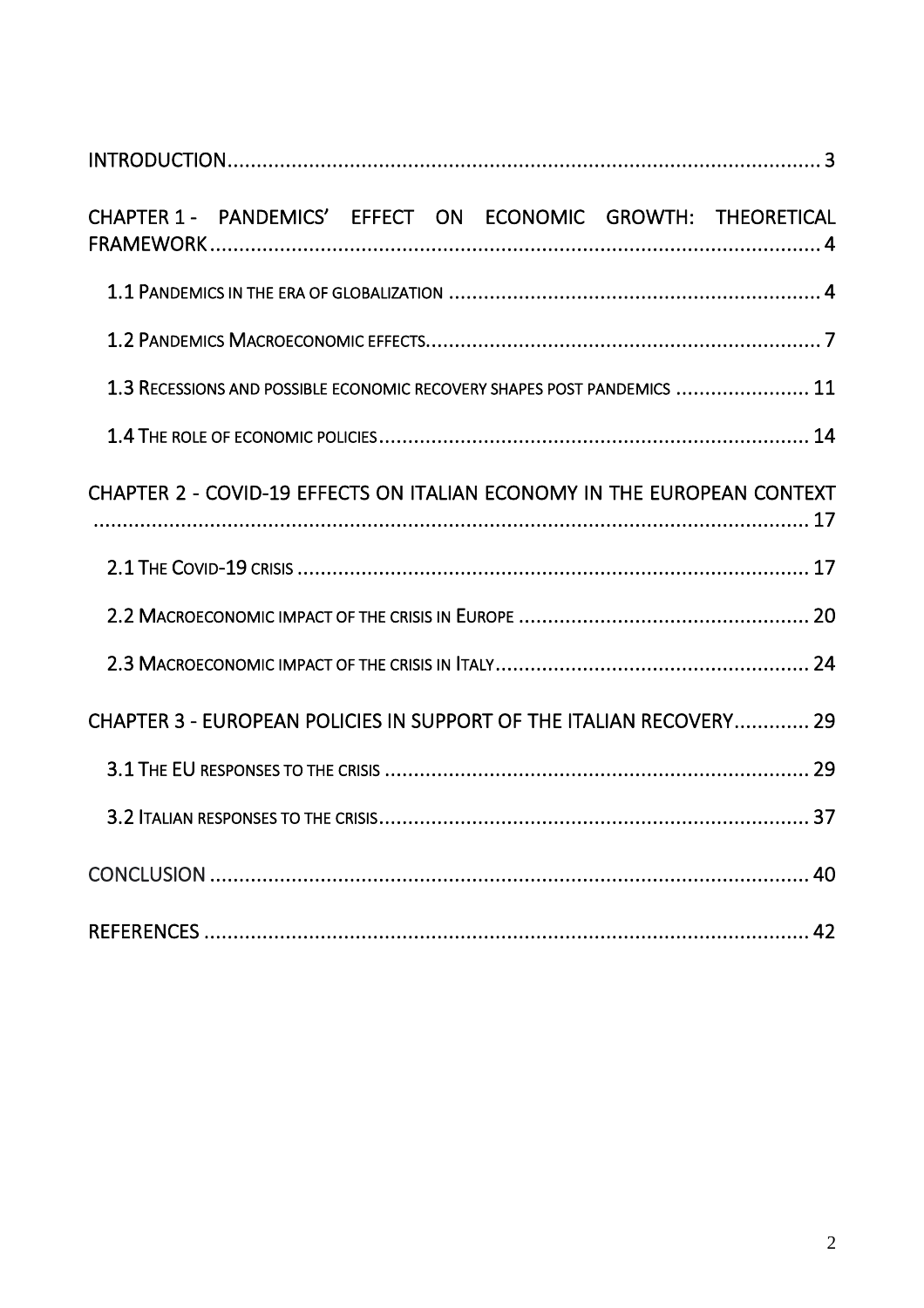## Introduction

By the end of 2019 and the beginning of 2020 the infection generated by a virus of the family SARS-Covid, the so called Covid-19 broke out in Whuan and rapidly spread globally.

Covid-19 is a highly contagious infectious disease that affects the respiratory tract and often cause mild and moderate symptoms, however in severe cases the disease can degenerate into symptoms that sometimes even lead to death. The national governments of the countries concerned, in order to contain the spread of the disease, have had to adopt social distancing measures, while scientists have been trying to develop an effective vaccine. The lockdowns introduced by governments have provided for restrictions on the mobility of individuals and have led to the closure of schools and public spaces, the stop of commercial activities and non-essential services, the downsizing or reorganisation of essential production activities, the reduction of tourism activities and the quotation of import and export activities. Lockdowns and a slump in consumer spending immediately resulted in very severe economic and financial consequences. What is feared is a sharp deterioration in public finances, an increase in the insolvency rate of companies and a significant worsening of households' economic and financial conditions. To avoid an even deeper economic catastrophe, central banks and governments have had to intervene with the introduction of monetary and fiscal policies.

The aim of this paper is to analyse how the main Italian and European economic indicators have been affected by the impact of the crisis and to provide an analyses of the main measures implemented by the European Union and Italy to deal with the pandemic. In the first chapter I will provide a theoretical overview on the evolution of past and hypothetical pandemics, on the mechanisms of transmission of these shocks to the economy and a brief description of the roles of economic policies to stem the damage and support the economy. In the second chapter I will present more specifically the Covid-19 crisis and the damage caused by it, also referring to the economic literature available on the subject. I will then describe the effects of the crisis on economic growth both in Europe and, in more detail, in Italy. Finally in the last chapter I will describe the measures taken by the European Central Bank and the main initiatives and tools taken by the Italian government in response to the health emergency, as well as the main sources of funding made available by the European Union to tackle the economic collapse. These are the European Recovery Plan called Next Generation Eu (NG-EU), the European Stability Mechanism (ESM) and the Support to mitigate Unemployment Risks in Emergency (SURE). In particular, I will focus on the agreement reached on the Next Generation, which has a strong political value since for the first time the governments of the EU member states have, in fact, created a system of transfers of resources to the states that have suffered the greatest effects of the Covid-19 crisis.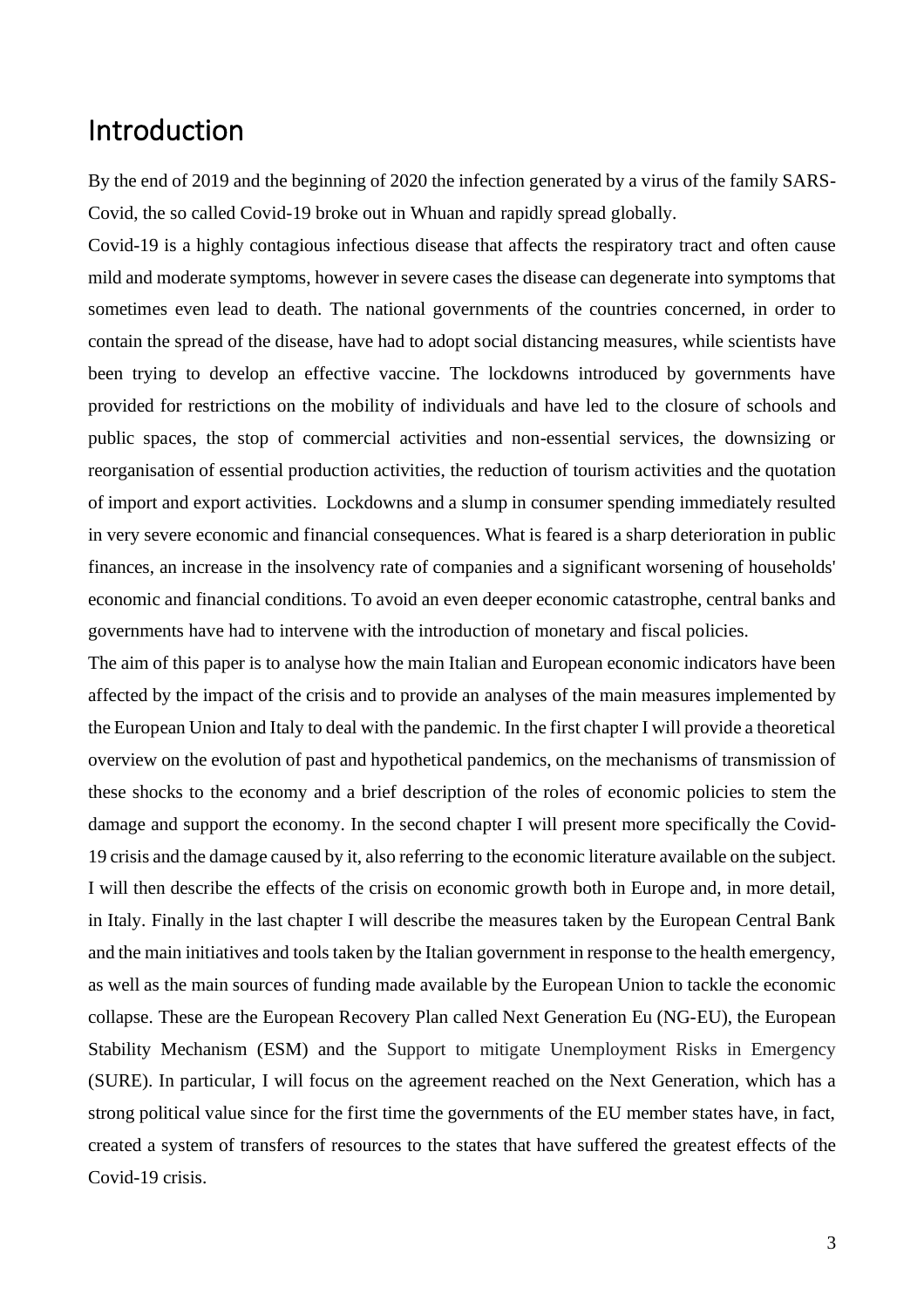# CHAPTER 1

## Pandemics' effect on economic growth: theoretical framework

### 1.1 Pandemics in the era of globalization

The term pandemic, often defined as "an epidemic occurring worldwide", describes the spread of a given infectious disease on a global scale thus making a large part of the world population at risk of contracting.<sup>1</sup> According to the World Health Organization (WHO), to be able to talk about a pandemic, it is necessary to be faced with an external pathogen that has different features from those that are typical of viruses that are already in circulation within human bodies. This makes most of the population, who does not have the immune defenses or antibodies necessary to fight the pathogen, prone to infection. For this reason, the agent must be able to infect the human being, cause a disease and be transmissible from person to person.

Diseases and illnesses have haunted humanity since the earliest days. Jared Diamond in his "*Armi, Acciaio e Melattie*" pinpoints the origin of pandemics to the establishment of agriculture and breeding during the neolithic revolution, blaming proximity to animals and low hygene for the introduction of infectious agents which were not present in the human population.<sup>2</sup> With the rise of the Roman Empire, the opening of new commercial routes has created a path and fertile ground for the distribution of pandemics. The bubonic plague which started in 1347, also famously referred to as the 'Black Death', spread among the human population via droplets, leading to a pneumonic plague, and was only later found to have been introduced by rats infected with a strain of Yersinia originated in the guts of oriental fleas. <sup>3</sup> Like COVID-19, the plague led to a decrease in doctors, the spread of fake news with regards to its origin, the stigmatization of minorities and the adoption of quarantining methods to prevent the contagion. Yet, with its 50 year reign of horrifying symptoms and an estimated 60% of the European population being claimed, the Black Death was undoubtedly more catastrophic than COVID-19 has been so far. <sup>4</sup> Despite the few similarities, in fact, the occurrence of the plague has been a turning point in history with profound socio-economic consequences among which the fall of the upper and lower classes and the emergence of the middle class, also helped by the development of highly effective, labour-saving technologies as preventative measures for the labour shortages caused by the black death.<sup>5</sup>

 $<sup>1</sup>$  (Kelly, 2011)</sup>

<sup>2</sup> (Diamond, 2014)

<sup>3</sup> (Huremović, 2019)

<sup>4</sup> (Britannica, 2020)

<sup>5</sup> (Huremović, 2019), (Scheidel, 2017)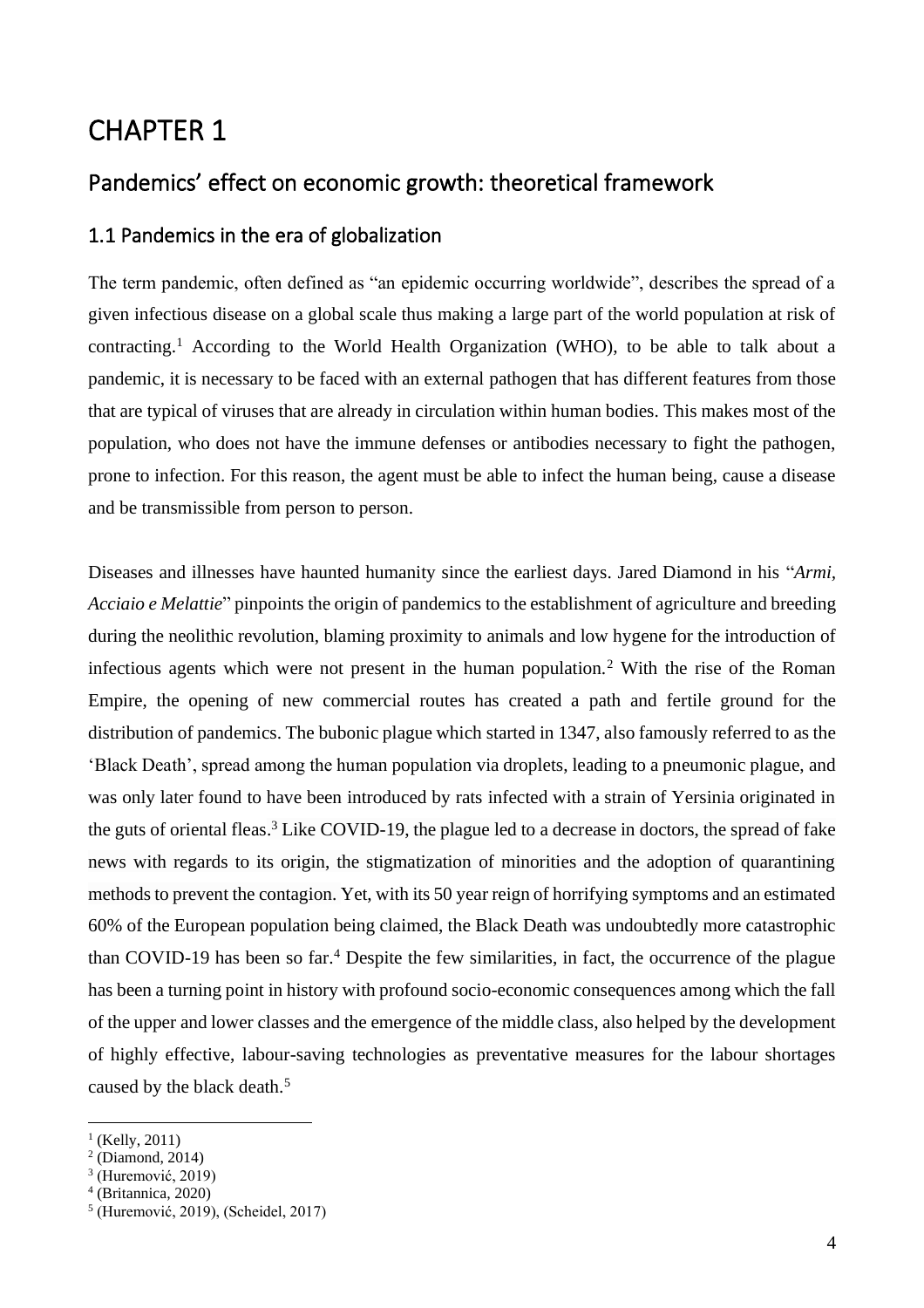The issues of epidemics and pandemics, however, are also closely linked to the evolution of society and the shifts from early agrarian communities to increasingly modern cities, as while the rapid rise of technology and civilization has allowed trade and communication to grow on a global scale, they also provided an easier and faster vector to the spread of diseases across the world. In 1918, military movements, overcrowding and advanced modes of transportation characteristic of World War I, for example, have facilitated the spread of the H1N1 influenza a virus causing the first truly global pandemic, also known as the Spanish Flu.<sup>6</sup> The flu was characterized by three waves caused by more virulent and deadlier mutations and at its peak, over a quarter of the population contracted the flu across various areas including USA, Asia, Africa, and the Pacific Islands. <sup>7</sup> With a mortality rate ranging between 10%-20%, it is estimated to have taken between 50-100 million lives accounting for more deaths in a year than the Black Death had killed in a century.<sup>8</sup> Retrospective studies on the influenza pandemic show this to be linked to many delayed and long lasting effects such as lower incomes and socio-economic status of children in the womb of mothers who contracted this disease.<sup>9</sup>

Pandemics can also greatly vary in their course depending on the characteristics of the infecting agent such as their morbidity and mortality rates. The HIV pandemic, for example, is a slow spreading pandemic yet one that proved hard to eradicate, bringing new public health challenges with each iteration. It first appeared in the USA of the early 1980s, coined as the 'gay disease' due to its predominance in the queer population, caused a lot of concern and stigma for its inevitable progression from AIDS to death.<sup>10</sup> Today, the advancements of modern medicine have allowed HIV to be managed as a chronic disease with the aid of treatments and AIDS-related deaths have been reduced by 60% since the peak in 2004.<sup>11</sup> Nonetheless, with a prevalence rate of 0.79% it still affected 38 million people just in 2019 and while this makes it a 23% decline in new infections since 2010 these are still three times higher than the 2020 target, highlighting a slow progress on prevention tactics. <sup>12</sup> Nonetheless, its overall annual economic and social burden is much lower than that caused by COVID-19 and it is mainly concentrated specifically on some sub-Saharan African countries.<sup>13</sup>

<sup>6</sup> (Huremović, 2019)

<sup>7</sup> (Simonsen L, 1998)

<sup>8</sup> (Flecknoe D, 2018)

 $<sup>9</sup>$  (Almond, 2006)</sup>

<sup>10</sup> (Huremović, 2019)

 $11$  (HIV.gov, 2020)

<sup>12</sup> *Ibidem*

<sup>13</sup> (Kristen Danforth, 2017)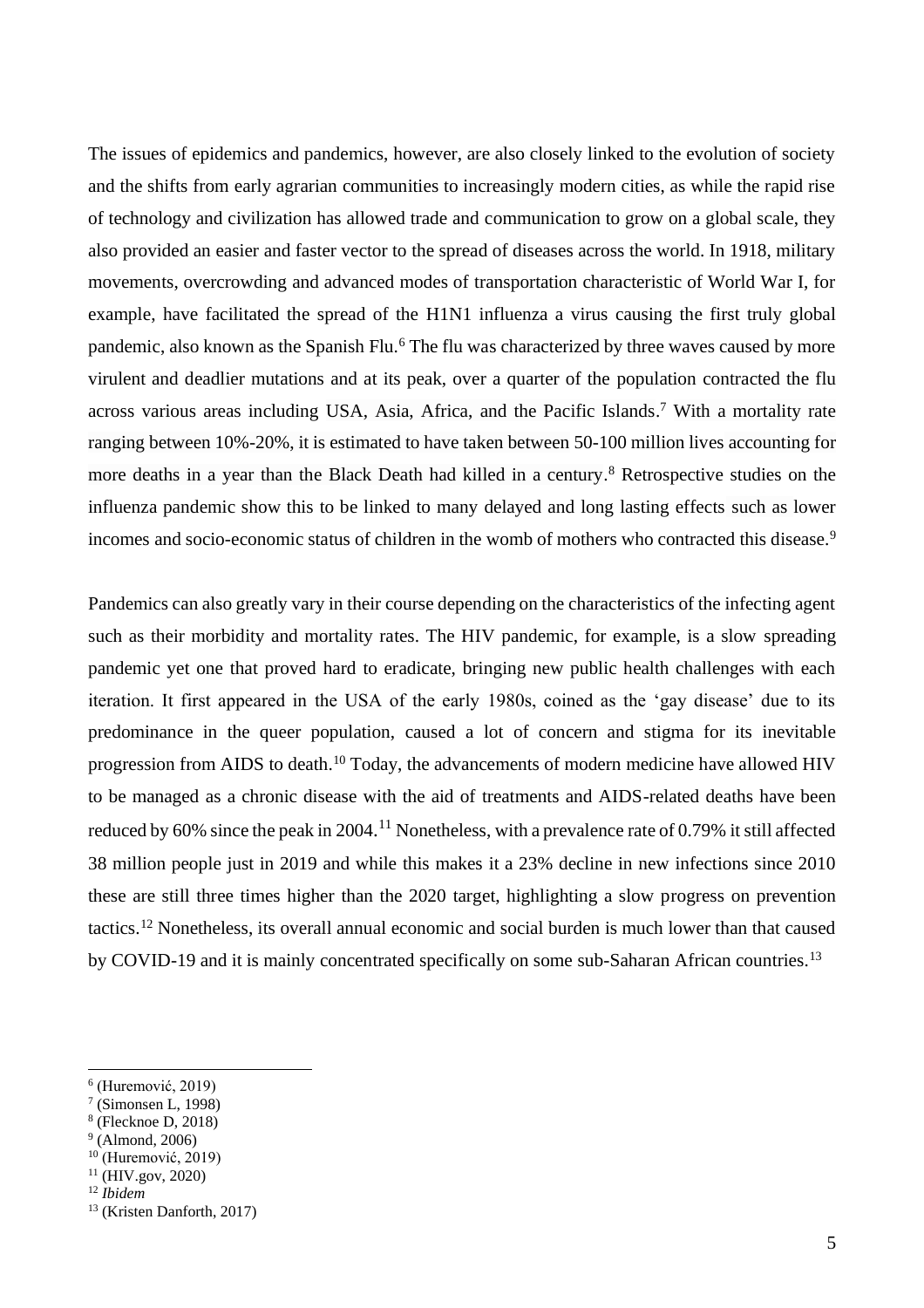While pandemics are not new to history, recent statistics seem to suggest they are on the rise. Just between 2011 and 2018, WHO tracked 1483 epidemic events in 172 countries.<sup>14</sup> Furthermore, many of today's viruses, including COVID-19, Ebola (2014-2016) and Zika (2015-2016), are not as new as some many think. As they spread and reproduce, viruses can evolve quickly and sometimes become more virulent and resistant to pre-existing vaccinations and antibodies. Cases of coronaviruses in humans, for example, had already been identified back in the 1960s, and among the most renowned variants include SARS (2003), MERS (2012), and the latest, COVID-19. <sup>15</sup> In the case of Ebola and Zika, instead, the first infections can be traced back to the 1970s and 1950s respectively, leading to major pandemic events only within the last few years.<sup>16</sup>

One explanation for this rise is to be found in external factors such as the political and socio economic landscape of the 21st century and particularly in the overpopulation, disproportionate socioeconomic disparities and the level of pollution which characterise globalised societies and which have been identified as strong determinants of general public health. Particularly, the latter has been found to be strongly correlated to the mortality rates and symptoms severity associated with diseases caused by Ebola, Zika and COVID-19 as these have respiratory modes of transmission. The way global political leaders and organizations deal with the above issues, therefore, influences also the capacity of viruses to spread, evolve and affect people and societies across the world. In relation to the Spanish influenza, Brainerd and Siegler (2003) found economic growth in the following year.<sup>17</sup> Today, however, our medical knowledge and equipment has greatly improved making it hard to make an accurate forecast, especially given that since 1918 the world has not experienced another global pandemic until the advent of COVID-19.

While the future remains uncertain, hindsight is a powerful tool to make sense of our precarious and almost unbelievable present. Drawing the similarities and differences between past and present pandemics events provide us with valuable information on the assumptions to make when predicting future impacts. As such, the link between pandemics and economics has often been studied, both in relation to past events and hypothetical futures, aimed at quantifying and predicting the shocks of a pandemic in terms of lost output and growth. Yet, the unpredictability associated with the very nature of a pandemic has often led to approximate or even contrasting results. For example, Young (2004) and Bell and Gersbach (2004) studies, using one theoretical model, reached opposite conclusions

<sup>14</sup> (Global Preparedness Monitoring Board 2019)

<sup>15</sup> (Jagdish Khubchandani, 2020)

<sup>16</sup> *Ibidem*

<sup>17</sup> (Elizabeth Brainerd, 2003)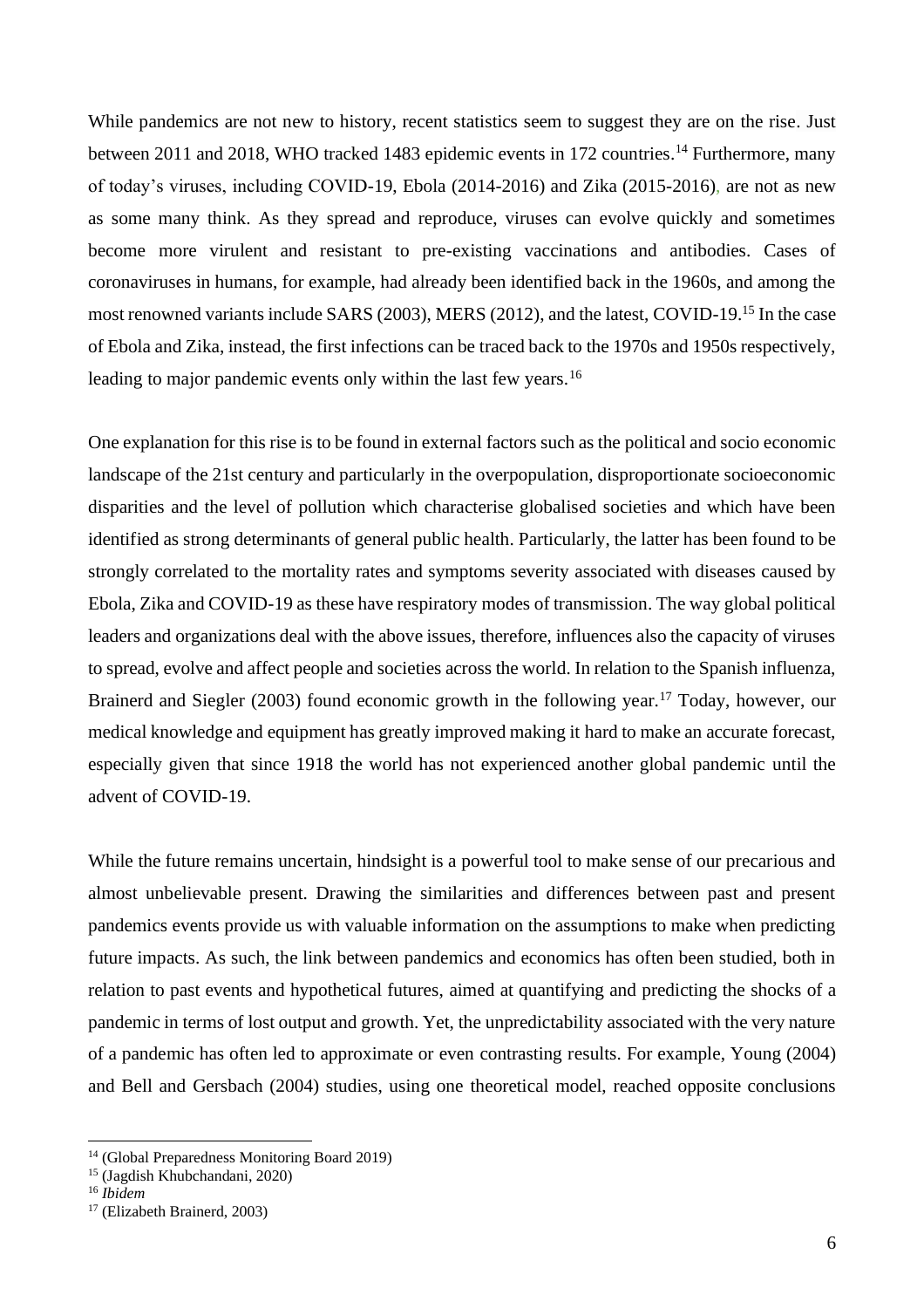with regards to the future effects of the AIDS epidemic on the net per capita consumption of South Africa, the latter arguing for an increase. A limitation of these studies being the results' dependency on the availability of data and the model used, especially if considered that these may carry many 'rigid' assumptions and can disregard the flexibility and adaptability, that characterises modern economy, when exposed to shocks.

In conclusion, while it is impossible to determine exactly how the COVID-19 will compare with previous pandemics now, looking back on the similarity and differences between each pandemic and reconsidering the past learnt lessons, can inform us how to translate current events into foreseeable consequences and prediction. The question that lingersis whether the COVID-19 pandemic will bring about permanent economic, social and political changes and what might these be?

#### 1.2 Pandemics Macroeconomic effects

As seen in the previous 'chapter', pandemics often have had long lasting effects, that have shaped the economic, political, and social aspects of human civilization. Among these, the economy is probably one of the first and most notable sectors to be struck by a pandemic, firstly in terms of costs of medical equipment and personnel to fight the virus, secondly by a series of trickling effects on the market's supply and demand triggered by an overwhelmed health system and the continued containment measures adopted to stop the spread. Understanding these on a macroeconomic level, is pivotal for building predictions on the upcoming future. In order to do so, firstly, it is important to understand the type of threat that a pandemic poses on a macroeconomic level. Secondly, it is to understand the channels by which the spread of a virus can affect the market and ultimately, the economy, in terms of supply and demand.

A certain level of fluctuation in the economy is often normal, if not to be expected. In the case of a major disaster, instead, for instance a tsunami, the economy of one or more countries can be severely disrupted as the loss of lives and landscape destruction directly affect the capital. Unlike a natural disaster, however, the effect of a pandemic, like the one caused by the COVID-19 virus, are further reaching: they are prolonged events, often characterized by multiple waves of contagion, spread across the whole world and thusly harming the market sphere with an impact that aggregates as it propagates across sectors, states, and countries.

Furthermore, pandemics are characterized by the inevitable succession of three types of economic shocks. The first is given by the pressing demand for assistance on the health system and the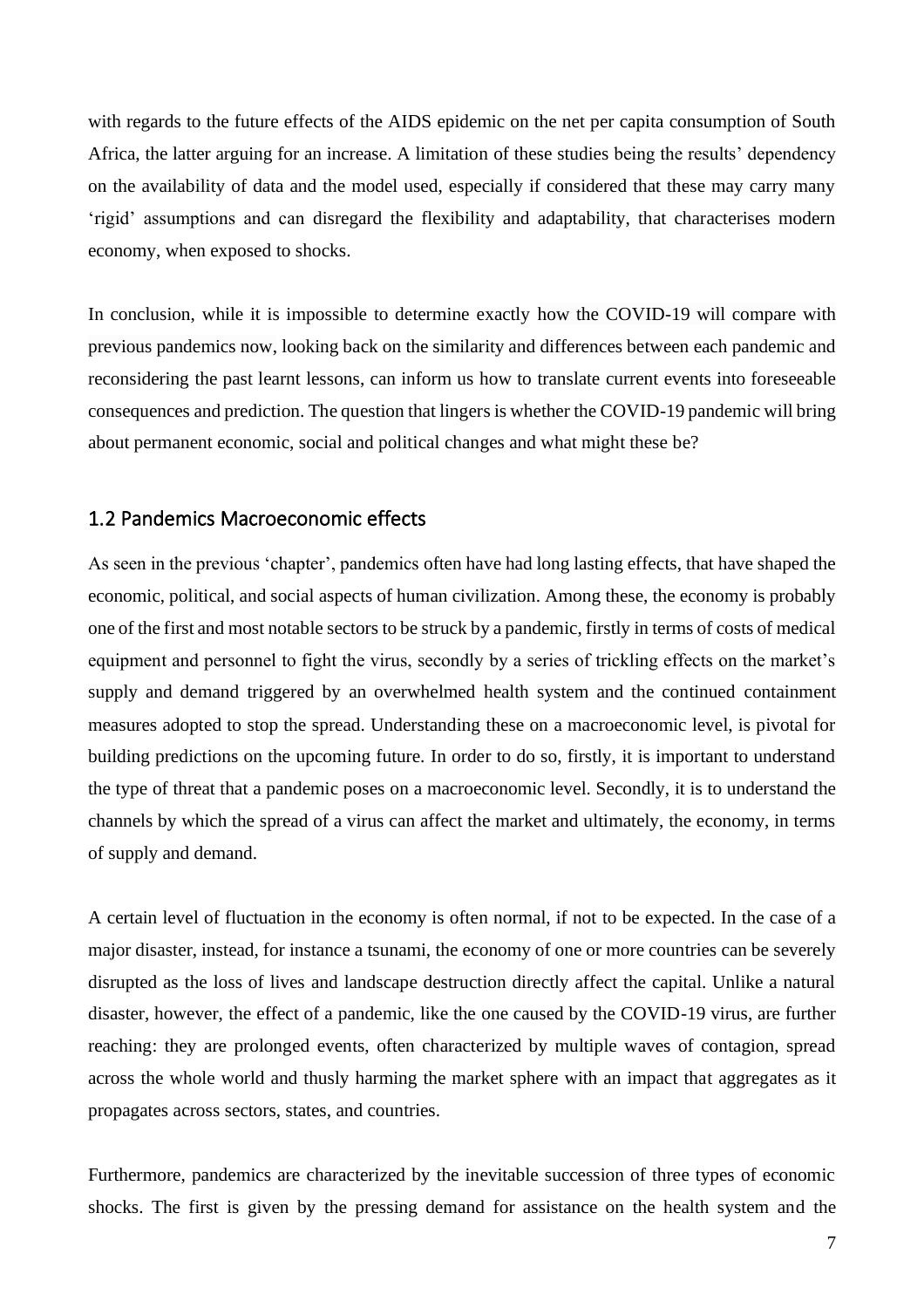weakening of the workforce caused by the increase of people that need medicalization. The second is caused by the introduction of containment measures aimed at hinder contagion by limiting social activities thus including the closure of many non-essential businesses. Finally, the third shock is linked to the way the pandemic impacts the behaviour, beliefs and decision-making of individuals through its relentless impacts the normal lifestyle of populations as well as their physical and mental wellbeing. These 'indirect' effects cause the main economic damages. A study conducted by Smith et al (2011) to estimate the possible macroeconomic effects of an influenza pandemic in England, in fact, showed that social restrictions and fear can have significant impact on the GDP thus making " the disease is not necessarily the main concern from a macroeconomic perspective ".<sup>18</sup> In case of the advent of a new influenza pandemic, the study estimated an overall GDP reduction between 0.3% and 0.6% up to 1.14 -1.42%, if considering the effects of prophylactic absenteeism and school closures as well.<sup>19</sup> In order to do such economic calculations, we need to distinguish between supply and demand effects:

The supply effects derive from a loss in hours worked. An overloaded health system can trigger the closure of schools and businesses in the attempt to slow down the spreading and limit the need for rescue. Furthermore, death, illness, and/or the so-called prophylactic absenteeism - "absence from work of a healthy individual in order to avoid infection"- whether imposed by the government through the introduction of containment measures and lockdowns or as a result of people's fear, flow into a productivity drop which can have a domino effect on multiple sectors, industries and countries in the case of globalized societies.<sup>20</sup> Most companies today, in fact, outsource their products' production and manufacturing to other suppliers for a more cost-effective and efficient solution. For example, the food industry may rely on companies operating in the plastic industry for the production of packaging. Overall, the complexity of today's production chains can, on one side, have a ripple effect on multiple sectors and/or the economy of different countries, on the other, it can act as a safety net by preventing a single point of failure. In the case of the logistical restrictions linked to the Covid-19 pandemic, in fact, had an impact on the supply chain of about 75% of companies.<sup>21</sup> Working towards a more coordinated international response, however, has been suggested as an important risk management solution which can also help companies and the economy to reopen safely.

<sup>18</sup> (Smith RD, 2011)

 $19$  (Smith RD, 2011)

 $20$  (Richard D Smith, 2009)

<sup>21</sup> (Mazzucco, s.d.)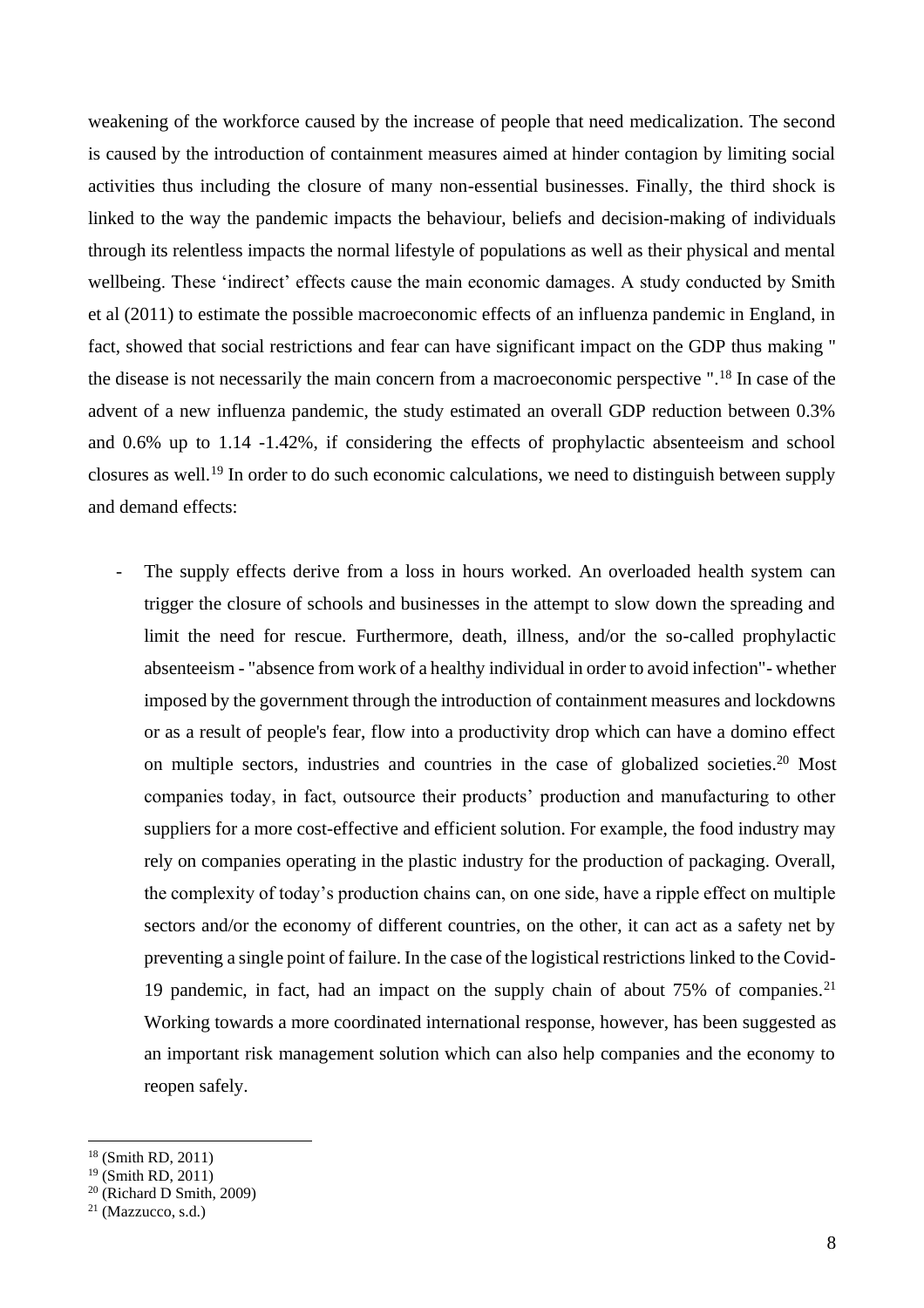Demand effects, on the other hand, arise primarily from precautionary measures taken by the population to avoid infection. According to Say's law or the law of the market, 'supply creates its own demand' thus implying that no supply equals no demand. In a pandemic scenario, therefore, the loss of supply discussed above leads to a drop in demand and to a collapse of international trade and foreign investments in a domino fashion.<sup>22</sup> Sectors like tourism, transport, entertainment and retail are among the most affected. For example, the Hong Kong tourism industry in the second quarter of 2003, with the advent of SARS, saw a 90% decline in just two months.<sup>23</sup> Furthermore, people tend to spend less, as consequence of the reduction in disposable income due to the reduction of wages and/or the loss of job for many workers which followed the slowdown or closure of activities. This 'income effect', nonetheless, occurs in the short term and should be transitory since after the pandemic is overcame, productivity is expected to return to pre-crisis levels. Consumption, once the spread of the pandemic is over or contained and consumer confidence is restored, could rebound and partially offset the negative effects caused by the decline in confidence. This can be especially true if the government applies expansionary fiscal policies, thus increasing public spending. As for tourism, it may take longer for people to regain confidence and start traveling again.

In order to estimate the economic effects in the short and in the long run, it is important to also take into consideration other factors such as the morbidity and mortality rate of a pandemic. In the short term, the morbidity rate can have more devastating effects than the death rate as a study by Kilbourne (2004) in relation to influenza highlighted. This can be blamed on the stalling of social activities etc. In the long run, as we adjust to the new pandemic lifestyle, however, the death rate can be a greater predictor of the economic state. Meltzer, Cox et al (1999), in their study examining the effects of an influenza pandemic, identify the mortality rate as the cause of 83% of economic loss.<sup>24</sup> Other factors such as the more or less effective containment of the number of infections and a possible resurgence of the virus, as it is a very common phenomenon when it comes to pandemics or epidemics, are variables to consider when drawing an estimation. The Spanish flu pandemic can be an example of this, as three were waves that hit the world in 1918-1919.

<sup>22</sup> (Veronica Guerrieri, 2020)

 $23$  (Lars Jonung, The macroeconomic effects of a pandemic in Europe. A model-based assessment, 2006)

<sup>24</sup> (Warwick J McKibbin, 2006)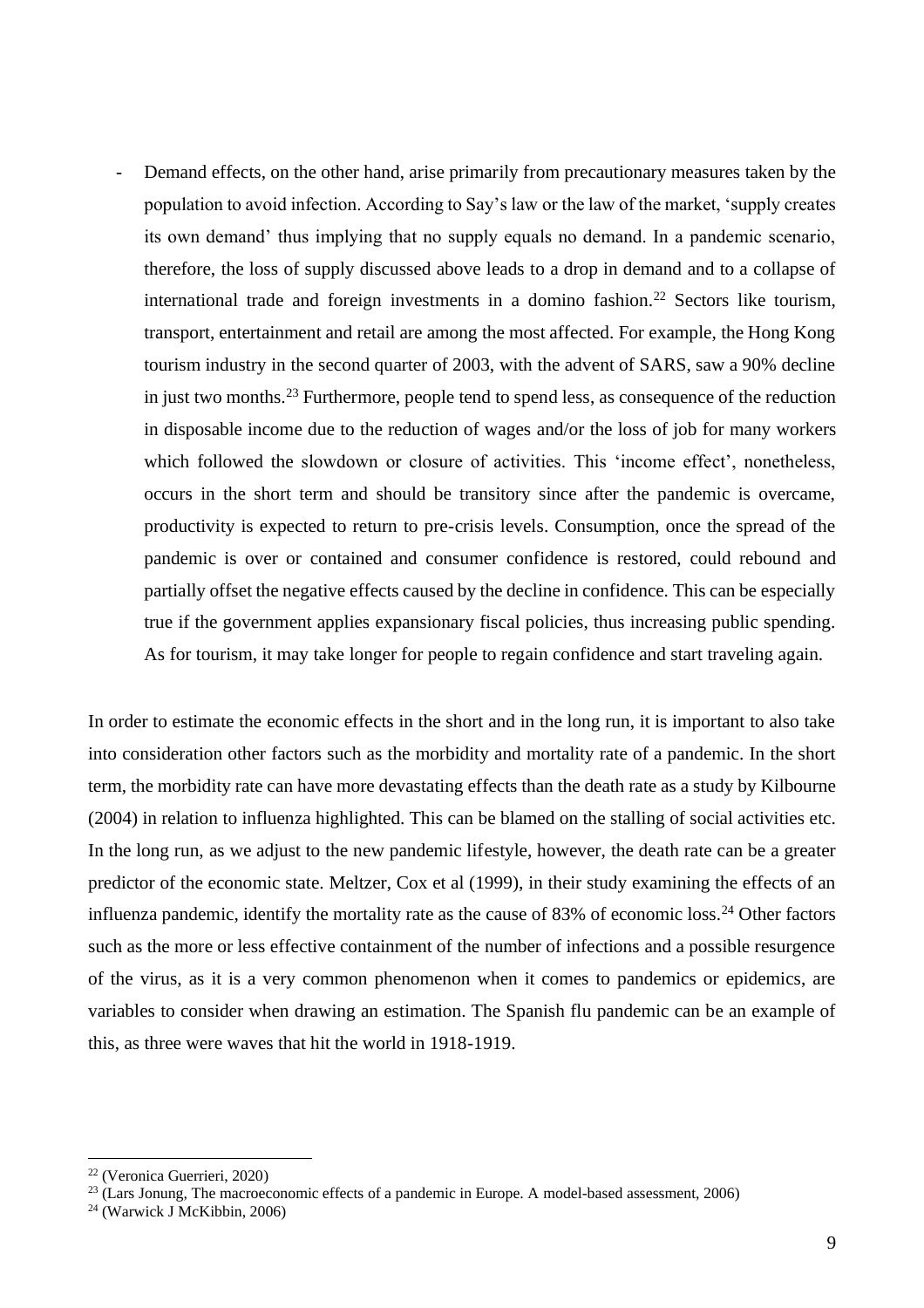Another aspect characteristic of pandemics is that it creates a psychological state of uncertainty and fear of being infected which leads to a decrease in consumer confidence, heavily affecting the demand for goods and services. Consumers do not only limit spending to avoid contagion, but also find themselves limiting expenses to what is necessary and increasing savings in preparation for an uncertain future. The same is true for companies which, faced with an overall decline in demand accompanied by an increase in uncertainty and risk, tend to decrease and postpone investments. This is aggravated by a similar response from the banking system furthering the disruptions to the flow of money. Non-performing loans, due to debtors' insolvency, could weigh on banks' balance sheets, which will find themselves absorbing credit losses and paying interests on deposits. This will make it more difficult for banks to provide new loans and financing to households and businesses, therefore compromising access to credit and the prospects for recovery. This effect would further contribute to the interruption of the flow of money.



*Figure 1: Multiple Strikes in the Circular Flow of Income Diagram*

*Source: Baldwin and Di Mauro, Mitigating the COVID Economic Crisis: Act Fast and Do Whatever It Takes, 17*

In conclusion, pandemics can slow down or even block, partially or completely, companies' activities, putting them in front of important logistical difficulties, especially if measures to combat the infection are introduced.

The size of these effects on businesses and on the overall supply, depends on the level of supply chain integration and the degree of globalization that characterise industries and companies. This factor is directly proportional to the spread of supply shocks between sectors and nations.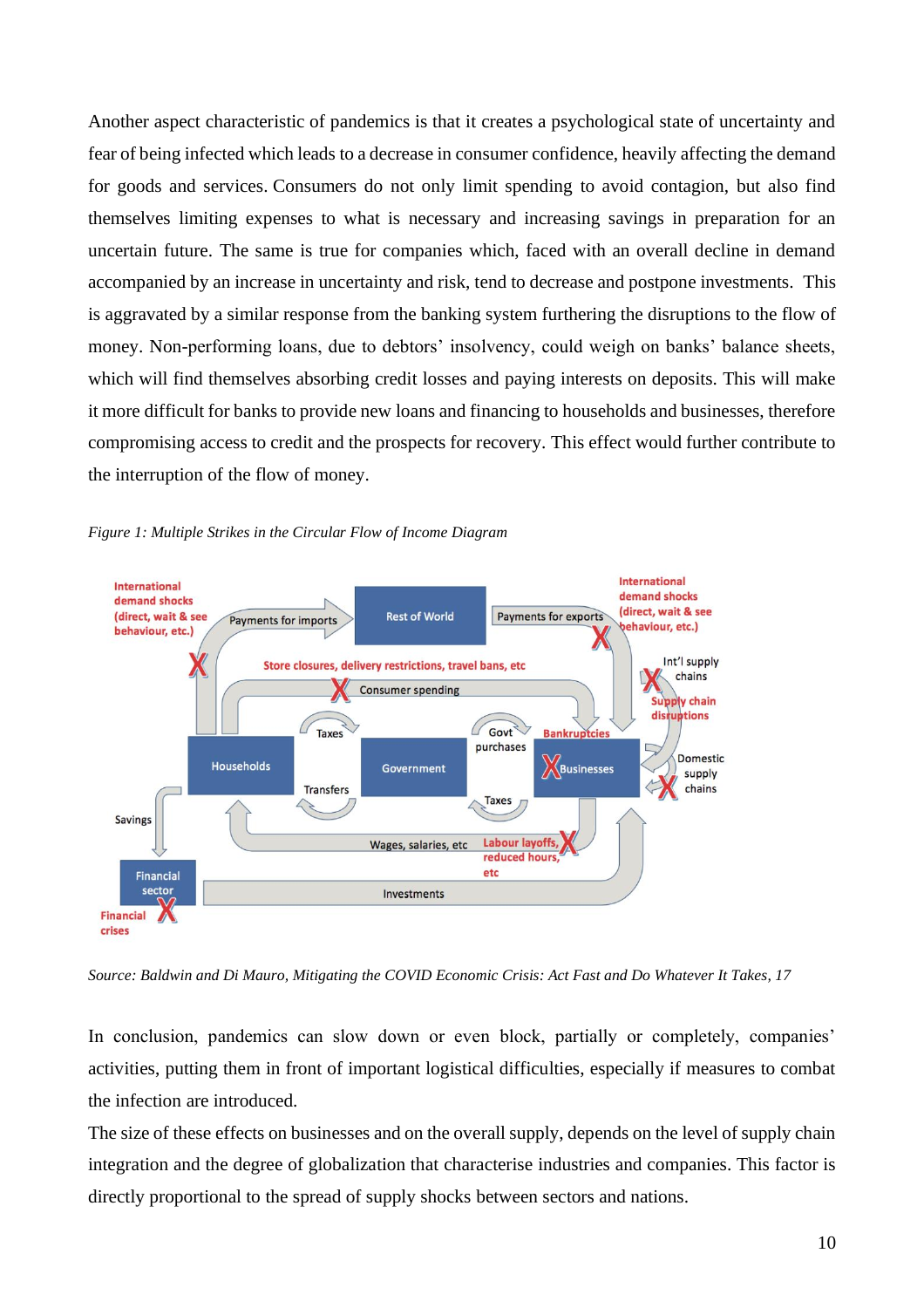#### 1.3 Recessions and possible economic recovery shapes post pandemics

The strikes caused by a pandemic in the business cycle can lead to a recession. Once the recession hits bottom and the economy slowly starts growing again, we can talk about recovery. However, recoveries have different stages and can take different forms. It is important to consider leading and lagging indicators to understand the trend of a recovery, the former predict economic trends, such as the change in prices, while the latter do not predict, but follow economic trends (eg. GDP and CPI). In this paragraph, we will look at the four different forms that recoveries can take following a pandemic:



*Source:* (Hansen, 2020) *Forbes*

V-shaped recovery

In this case the economy undergoes a rapid collapse in GDP, which then quickly rebounds and returns to previous levels. Economic growth then continues at the same level as before the recession. This recovery is due to a rapid upturn in consumption, which causes the demand shock to be completely reabsorbed.

U-shaped recovery

Even in the case of a U-shaped recovery economic growth returns to the same level as before, however not as quickly as in the case of a V-shaped recovery.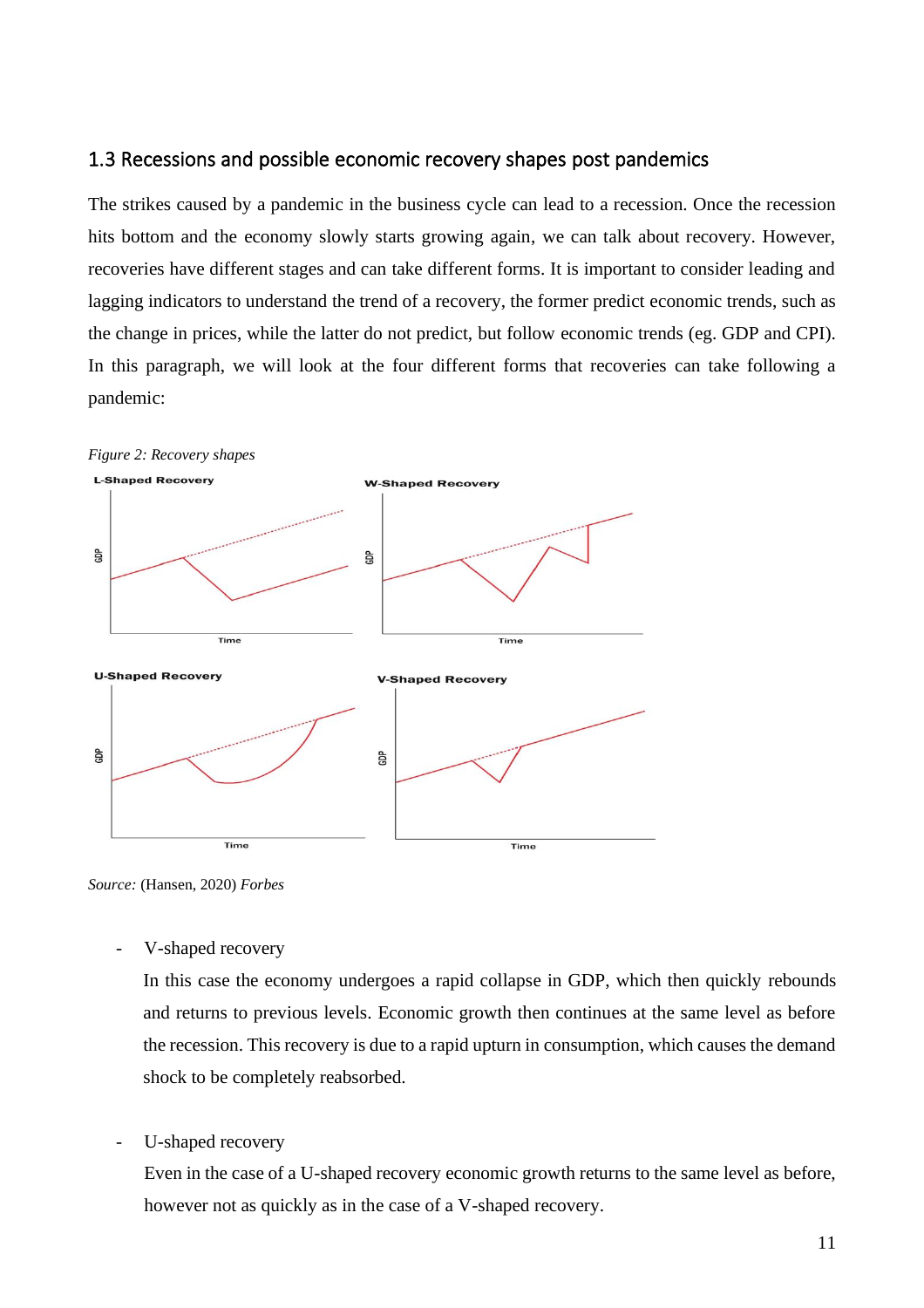#### W-shaped recovery

A W-shaped recovery is characterized by two recessions. In fact, following the first recession, the recovery seems to follow the same path of the V-shaped recovery and therefore GDP rises again, however, before it reaches previous levels, it falls back into another, often less severe, recession.

#### L-shaped recovery

In this type of scenario, the economy falls into a recession, but unlike the other scenarios, the economy does not return to previous levels of growth. High levels of unemployment and low levels of investment often characterize this type of recovery.

Jonung and Roeger (2006) and Darby et al (1999) in their studies on the spread of a hypothetical pandemic in Europe and in the UK, both estimated a V-shaped recovery for the economy. Jonung and Roeger, in fact, tried estimating the economic effects of a possible pandemic in Europe, using data from past pandemics. In their model they apply a morbidity and mortality rate of 30% and 2.5% respectively and per worker estimate an average of three weeks lost from work. In the worst case scenario, considering also the psychological factors that could affect the population and consequently the demand, such as prophylactic absenteeism, the decrease in trade flows and the negative effects that could then spill over to the financial markets, they estimate a loss of GDP between 2 and 4 percent. Darby et al (1999), instead tried estimating the effects of a hypothetical pandemic in England with a duration of three months. According to their finds, in the most severe case, a loss of 1-2 percent is expected. Both these studies presume the fall in GDP to be reabsorbed once the emergency is over, as productivity and consumption return to pre-crisis levels.

This is what happened in the US with the advent of the Spanish flu. According to the study carried out by James and Sargent (2006) the US retail sales saw a V-shaped recovery between November 1918 and January 1919. The growth of sales firstly fell to -6%, while after the pandemic rebounded to 8%.

Despite the studies mentioned, post-pandemic scenarios could be more severe and show slower recoveries or even no recovery at all. For example, regarding the COVID-19 pandemic, Fornaro and Wolf (2020) stated that the recovery could follow an L-shaped path and therefore not return to the initial level of economic growth. "Our analysis suggests that the supply disruption caused by the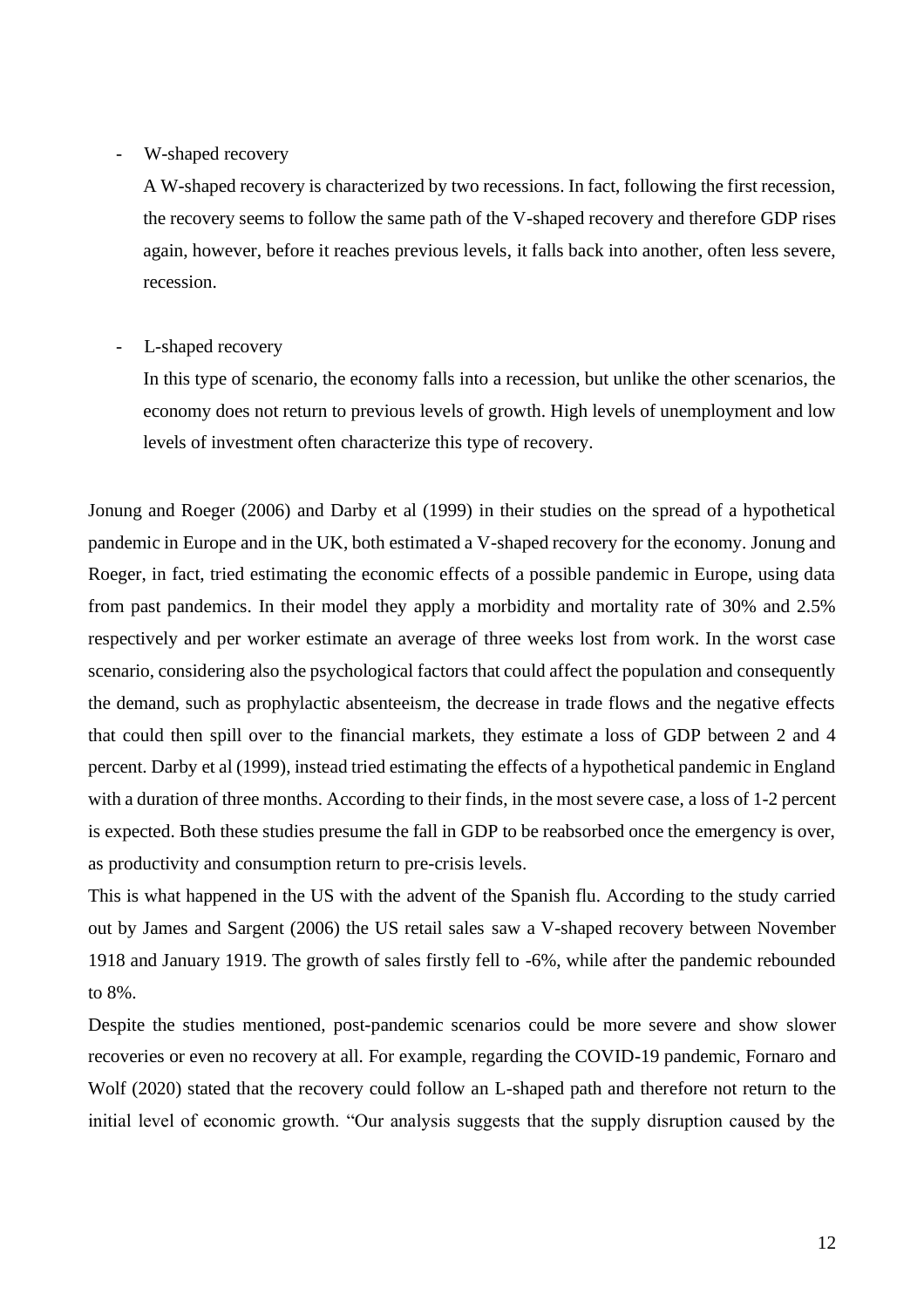coronavirus epidemic, if it turns out to be persistent, might cause a severe slump driven by weak aggregate demand".<sup>25</sup>

For what concerns actual events, we can refer to the 2003 SARS pandemic and the effects it had on Hong Kong, Taiwan and Singapore which presented a V-shaped recovery. As we can see in figure 3 the sharp drop in GDP in the second quarter of 2003 is then followed by a rebound in the third quarter. For example, we can take into consideration Hong Kong's GDP which presented the same yearly growth rate, of about 4.5%, two quarters before and two quarters after the outbreak.<sup>26</sup> The decline was mainly due to the reduction in the growth of services and manufacturing, caused by the quarantine measures introduced by governments and people's fear of infection.<sup>27</sup> As the outbreak was brought more under control and the number of cases started dropping, population's confidence restored and consumption recovered. Consequently, retail sales showed a promising increase after May 2003 and fully returned to pre-crisis levels towards the end July.<sup>28</sup> This rapid increase in growth is principally due to the return of tourists and visitors.

It's important to state that both the SARS and the Swine flu pandemic mainly resulted in a demand shock. The recovery shape a pandemic might follow a different pattern in the event of both a demand and supply shock.





 $25$  (Luca Fornaro, 2020)

<sup>26</sup> (Milan Brahmbhatt, 2008)

 $27$  (Chris Kushlis, SARS Is Not a Model for Coronavirus, 2020)

<sup>28</sup> (Alan Siu, 2004)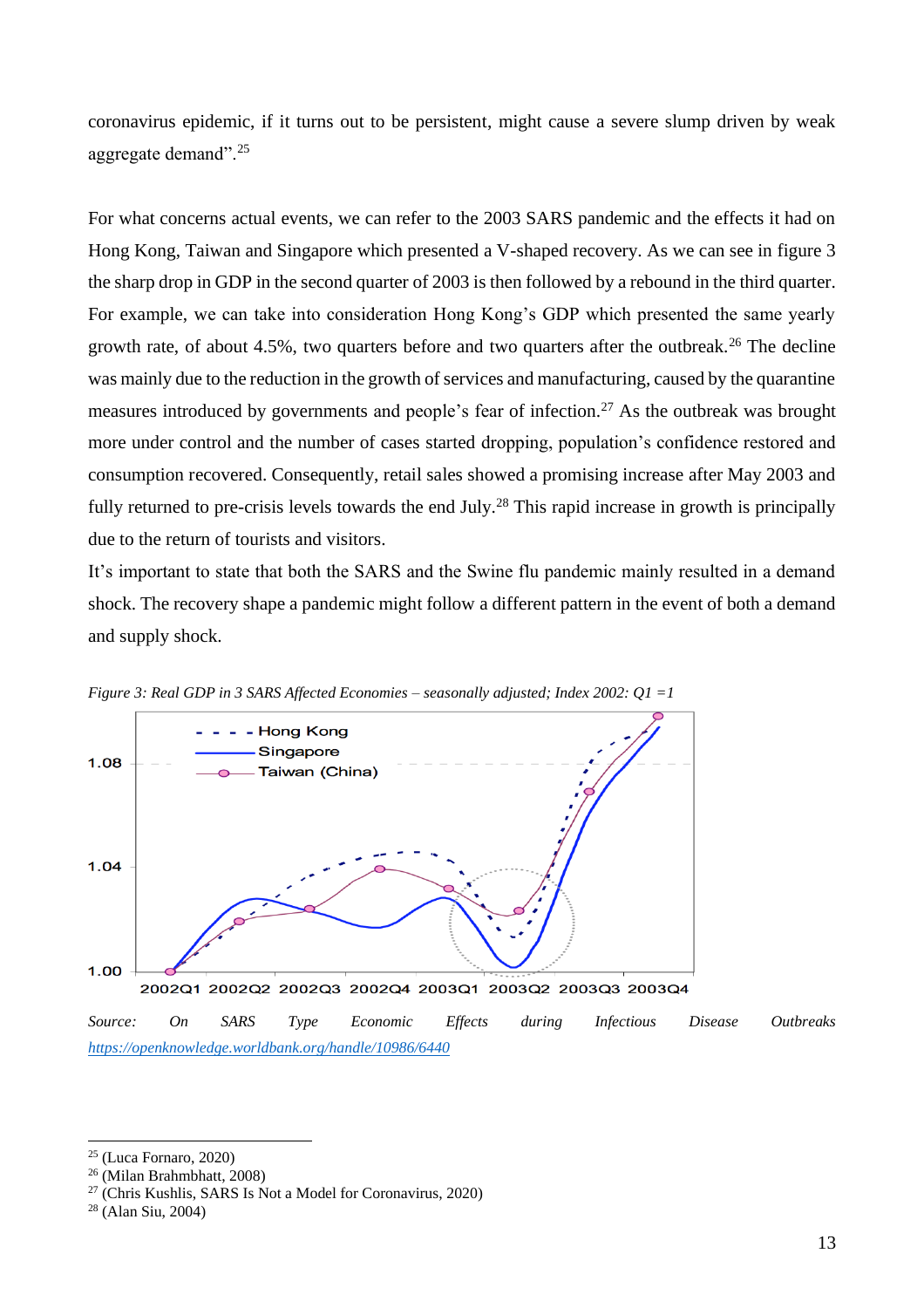From studies concerning the Spanish flu, a similar pattern emerges. The pandemic, which began in September 1918 and ended in December of the same year, led to a negative growth in retail sales of around -6% in December. However, retail sales growth jumped back to 8%, in January 1919. The reconstruction of consumption from one quarter to another is not only caused by the advent of epidemics and pandemics, but can also be caused by other disasters. For example, the terrorist attack of 11 September 2001 led to a meaningful redistribution of consumption between the third and fourth quarters.<sup>29</sup>

#### 1.4 The role of economic policies

During the course of a pandemic, the government institutions have a pivotal role in navigating the country and its people to safety. The most immediate danger is that caused by the infection making the government's primary goal to flatten the epidemiological curve reducing the rate of infection. The introduction of containment measures, such as social distancing rules, can help with the latter yet they can consequently open the way to the more insidious and lingering dangers caused by the economic effects of the crisis. It quickly becomes evident therefore, that the role that governments must assume in these cases is tricky and requires a sound response that is both balanced and efficient.

This response can greatly vary depending on the type of pandemic, taking for example parameters the morbidity and mortality rate to draw predictions. In the case of lighter pandemics, for example, strict containment measures might unnecessarily increase the economic damage. On the other hand, as evidenced in a study by Smith et al (2009), "In more serious pandemics, the relative economic impact of school closures decreases and the gains from school closure in mitigating the pandemic increase". <sup>30</sup> This type of solution, in fact, should allow to keep the pandemic peak under control and lower its level, allowing schools to reopen later and parents to resume their work, instead of forcing them to stay at home to take care of their children. As for the more severe pandemics, school closures cost less when you consider the gains in terms of victims.

In the case of lighter pandemics, for example, once the peak of the emergency is over, the government could introduce measures to encourage people to resume economic activities, trying to offset the negative effects caused by the panic generated by the spread of the virus. In addition, policies and financial arrangements may be needed to support the businesses and sectors that have been most affected.

<sup>&</sup>lt;sup>29</sup> (Lars Jonung, The macroeconomic effects of a pandemic in Europe – A model-based assessment, 2006)

<sup>30</sup> (Richard D Smith, 2009)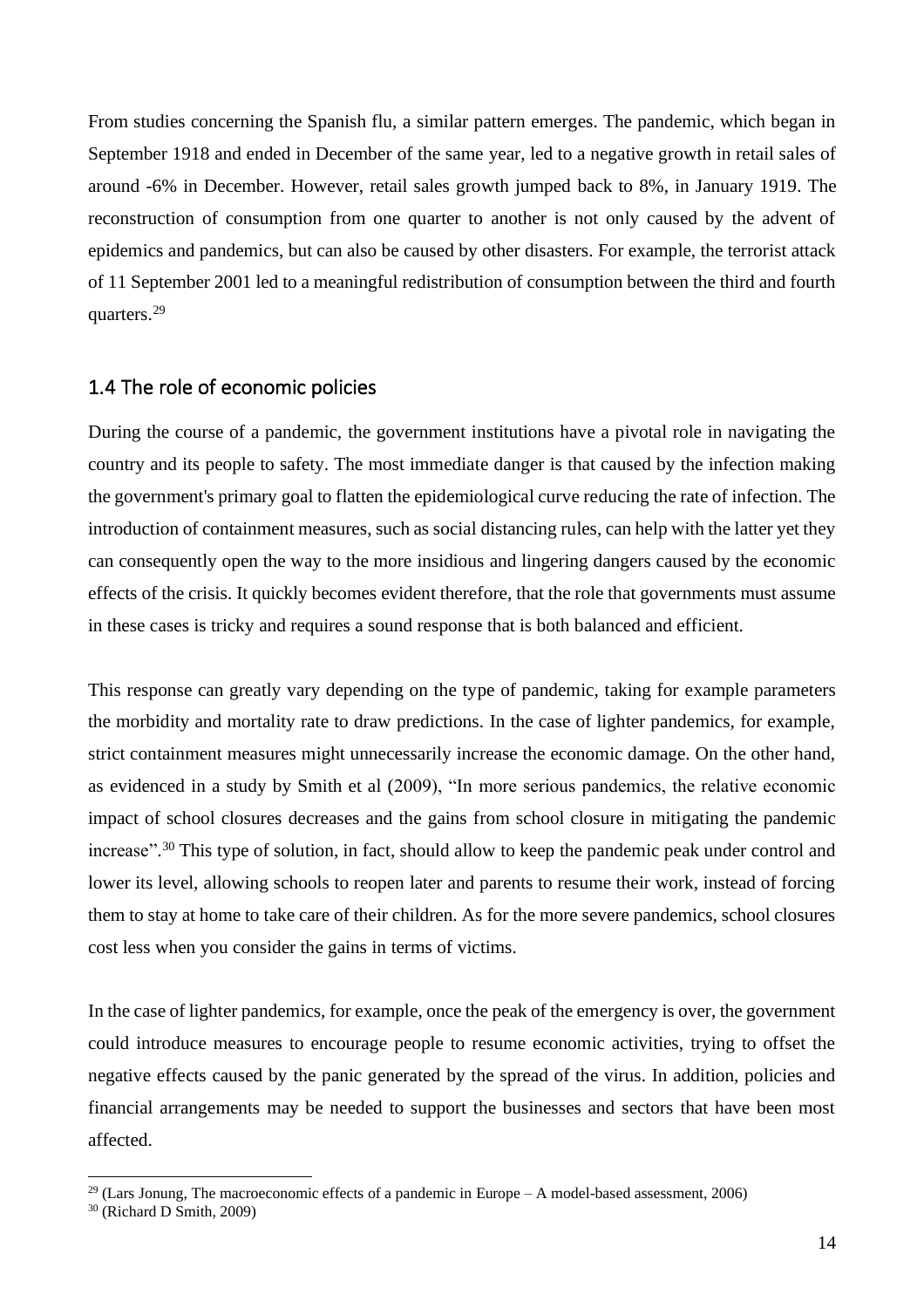In the case of more severe pandemics, in order to stimulate the economy, in addition to measures to maintain the financial stability of businesses and households, the introduction of monetary and fiscal policies will be necessary.

Governments therefore have to make sure such measures well contrast the health risk, without them resulting in a disproportionate economic crisis, and the means by which they can do so is by establishing policies which are proportionate to supply and demand shocks and that they intercept transmission channels by supporting households, businesses and banks, so to mitigate the effects on the circular flow of income. Particularly, there are two type of policies which are applied to mitigate the impact of a serious pandemic:

- Monetary policy

Monetary policy is the series of actions undertaken by Central Banks aiming at influencing money supply in the economy, in order to accomplish pre-determined macroeconomic objectives, such as the managing of inflation, consumption, growth and liquidity. Central banks control money supply through interest rates, forex rates, buying and selling government bonds and through the change in the required reserve ratio for banks.

During a recession, the aim of a monetary policy is that to increase aggregate demand, which can be done by increasing money supply, as this in turn lowers interest rates and stimulates higher consumption and investment spending.

However, monetary policies could play a limited role depending on the level of interest rates present before the crisis, as they could have reached or be near the zero lower bound. The supply shock, that characterises a pandemic, drives prices and consequently inflation up and pushes down real interest rates, making the zero rate constraint less stringent. This leads to the kick-off of an expansive monetary policy, without the need of central banks to lower nominal rates. However, this can be problematic in presence of a demand shock as with nominal rates stuck to zero and with the decrease in inflation, real rates will go up turning the monetary policy into a restrictive one.<sup>31</sup> In this case, to avoid the contraction of the economic activity, caused by the supply and demand shock, it would then be necessary to apply other measures to provide liquidity to the banking system and to businesses. For example, central banks could relax prudential regulations, provide banks with liquidity and intervene in the bond market to ensure inflow of liquidity to businesses.

<sup>31</sup> (Monacelli, 2020)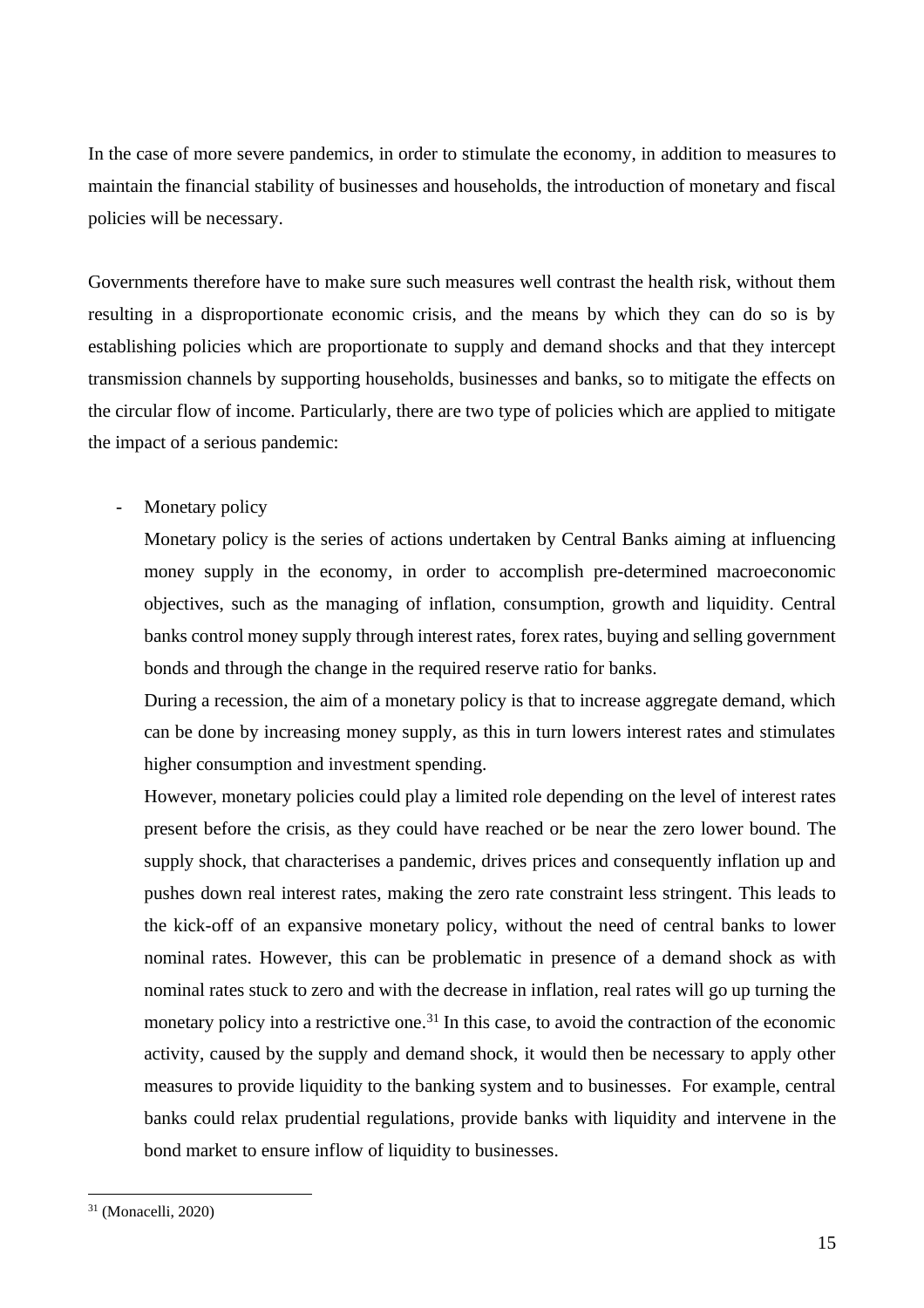- Fiscal policy

A Fiscal policy is an economic policy which aims at influencing the level of consumption and investment spending made by households and businesses. It does so through changes in public spending and tax revenues.

In the case of pandemics, an expansive fiscal policy could be more effective than a monetary policy, as it would lead to an increase in investments and consumption, moving the GG curve upwards.<sup>32</sup>

However, it's important to consider that an extremely aggressive expansionary fiscal policy would further increase public debt and therefore its possible application would depend on the level of debt sustainability and the level of pre-existing debt.<sup>33</sup> Another important aspect concerns the means of intervention, because, depending on the instrument used, there will be different effects. For example, through transfers (e.g. subsidies to companies and unemployment benefits) they do not rage with the reaction of the market, in the same way that forms of public guarantee for financing would rage.

|             | Fiscal policy                                                                                                                                                                                                                                                                                                                                 | Monetary policy                                                                                                                            |
|-------------|-----------------------------------------------------------------------------------------------------------------------------------------------------------------------------------------------------------------------------------------------------------------------------------------------------------------------------------------------|--------------------------------------------------------------------------------------------------------------------------------------------|
| <b>SARS</b> | Singapore introduced a S\$230 million SARS ReliefNeutral<br>Package for tourism, transports and retail industries <sup>34</sup> :<br>Tax reductions for commercial properties<br>Bridging Loan Programme for SME<br>Enhanced training grants for tourism courses<br>Diesel tax reduction for transports<br>Reduction in aircraft landing fees | policy<br>stance<br>ot<br>zero<br>percent appreciation for the trade-weighted<br>Singapore dollar nominal effective exchange<br>rate. $35$ |
| <b>MERS</b> | Mexican government introduced a set of fiscal measures:<br>Tax reduction for hospitality and tourism<br>Creation of a special fund for SME and for the<br>promotion of tourism activities <sup>36</sup>                                                                                                                                       |                                                                                                                                            |

Table 1: Fiscal and Monetary policies

<sup>32</sup> (Luca Fornaro, 2020)

<sup>33</sup> (Òscar Jordà, 2020)

<sup>34</sup> (Ministry of Finance and Ministry of Trade and Industry, 2003)

<sup>35</sup> (Monetary Authority of Singapore, 2003)

<sup>36</sup> (Brito, 2020)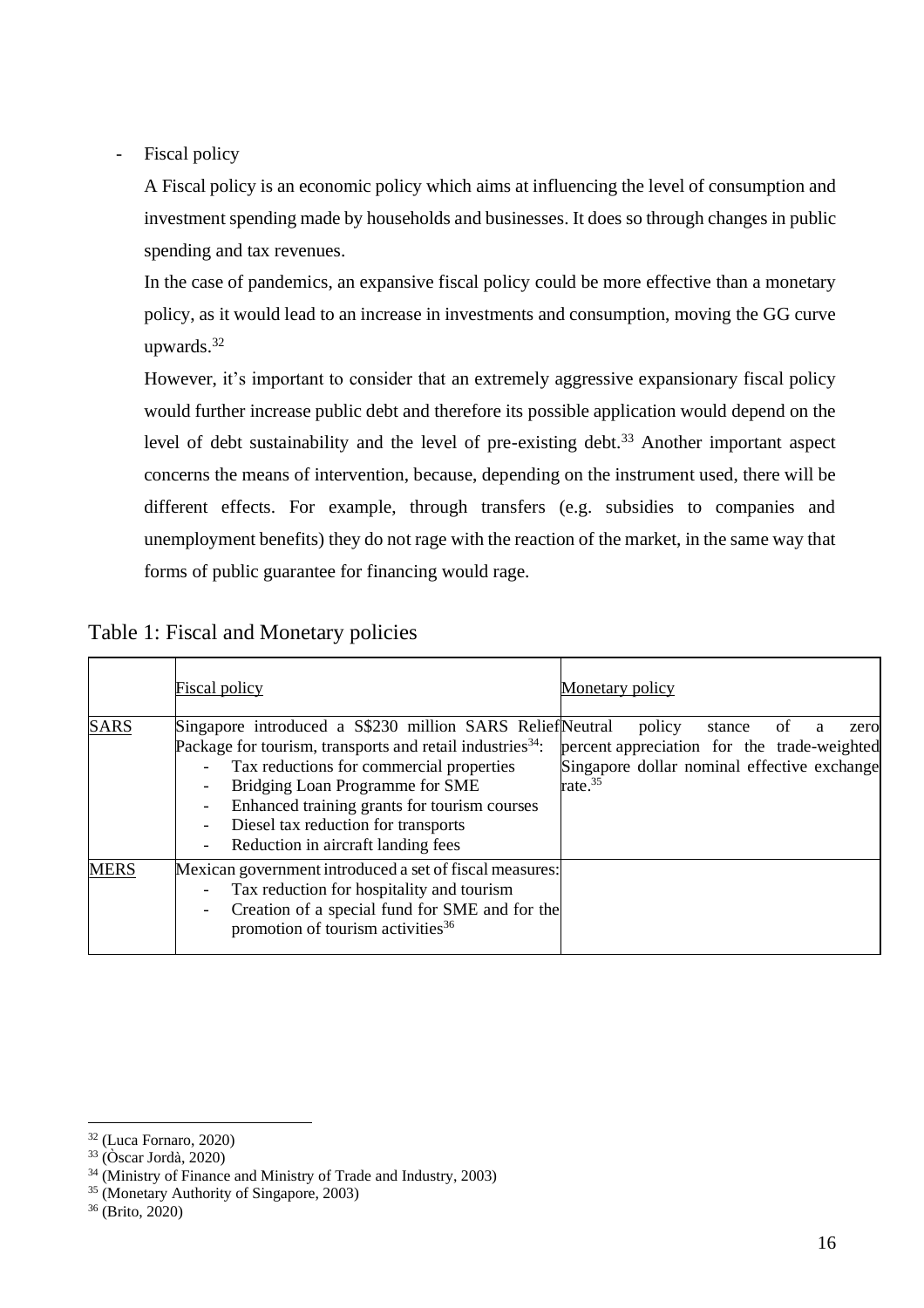# CHAPTER 2

## Covid-19 effects on Italian economy in the European Context

### 2.1 The Covid-19 crisis

In early January 2020, Chinese authorities informed the World Health Organisation (WHO) of a severe upper respiratory tract syndrome rapidly spreading through the city of Wuhan. The majority of people affected were reported experiencing mild to moderate pneumonic complications which could quickly turn into critical or even death for elderly and people with pre-existing health conditions. Furthermore, concerns for what is now known as COVID-19, were amplified by the high morbidity rate of the virus. With numbers of infected and victims multiplying overnight the Chinese government took action by enforcing an unprecedented lockdown on approximately sixty million people across the city of Wuhan and almost all Hubei province. In the meantime, scientific research into this mysterious illness quickly led to the identification of a new type of coronavirus as the responsible pathogen.

Coronaviruses, so called for their 'crown' structure characterized by spikey projections on its outer body, have been known [since the 1960s](https://www.thelancet.com/journals/lancet/article/PIIS0140-6736(66)92364-6/fulltext) and th[e International Committee for the Taxonomy of Viruses](https://talk.ictvonline.org/taxonomy/) has stablished the naming of more than 40 coronaviruses.<sup>37</sup> All coronaviruses have a zoonotic origin and they mostly affect animals but in some cases they can jump onto a human host through mutation, recombination and adaptation. Previously to the COVID-19 pandemic, however, only three other coronaviruses - SARS-CoV and MERS-CoV - caused severe enough symptoms to capture the attention of the public and the scientific community, in 2003 with SARS and 2012 with MERS, but most of the time human coronaviruses only cause mild illnesses such as the common cold. For this common origin, COVID-19 shares a range characteristics with its, above mentioned, siblings, such as primarily affecting the respiratory tract and spreading via respiratory droplets produced when the infected individual sneezes or coughs. Symptoms can include fever and a range of pneumonic complications, from cough to shortness of breath, and usually show up in a time frame between two days to two weeks.

The difference between these viruses therefore stands in the velocity of spread and the geographical reach obtained by the COVID-19 virus. Towards the end of January, in fact, the first cases of Covid-19 began to be registered in an increasing number of countries across Europe, thus shifting public

<sup>37</sup> (Tyrrell, 1966)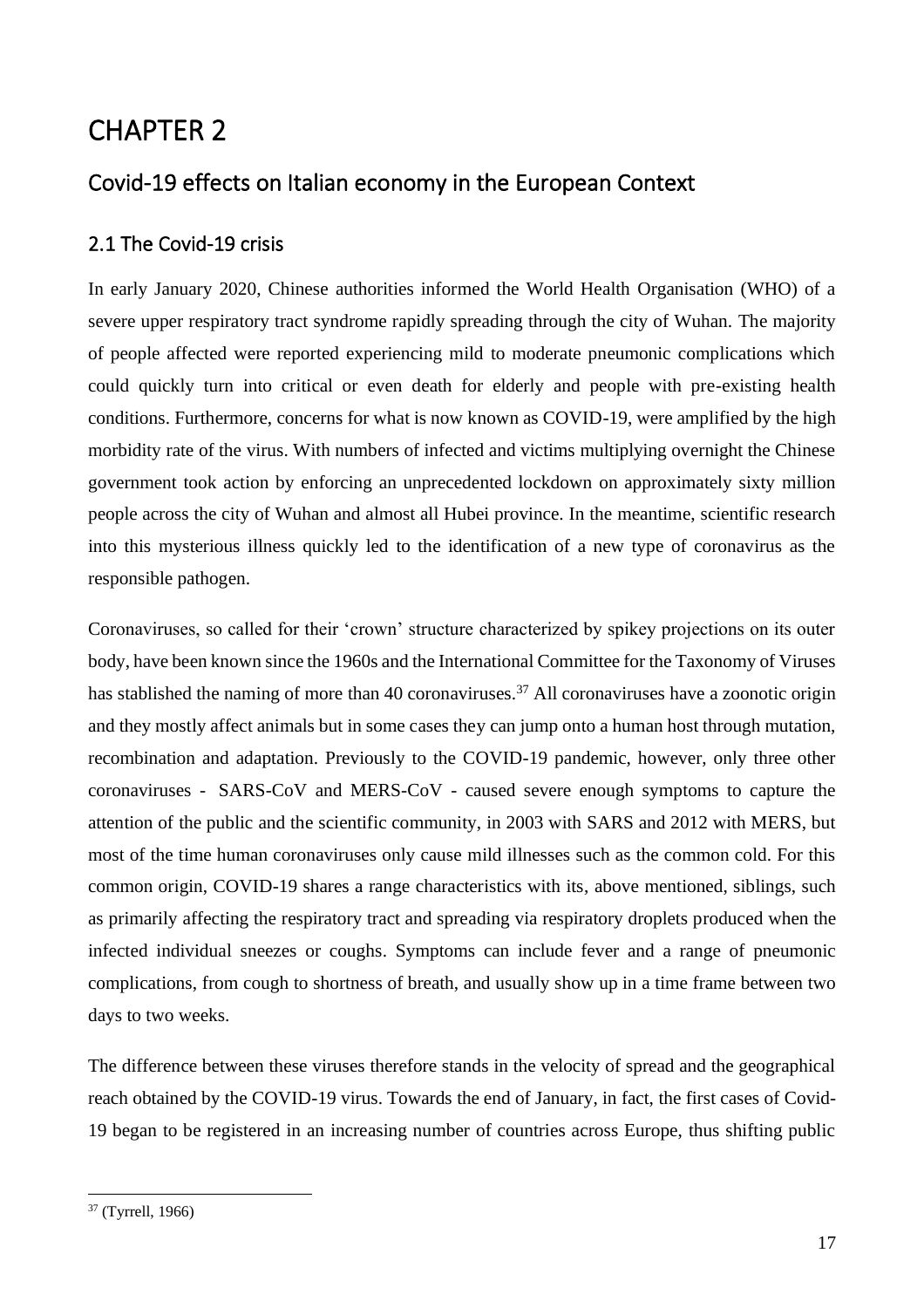concern on the precarious state of many national health systems. The WHO immediately affirmed the outbreak was a health emergency of international concern and urged member states to take prompt action and implement extraordinary public health measures. From China, the virus spread to Italy first and quickly reached even the most powerful economies in the world, including all of Europe and North America. Only China, the USA, Japan, the UK, Germany, Italy and France together make up 60% of the world GDP.<sup>38</sup> Eventually the pandemic also reached emerging economies in April. Overall, the steep infection curves from the affected places highlighted the high morbidity rate of the virus, aggravated by the risk of asymptomatic victims unknowingly spreading the disease, and remarked the need for immediate containment measures aimed at reducing that spread of the illness otherwise resulting in a bottleneck effect for the health systems. In the absence of vaccines, the only way to flatten the epidemiological curve is to diminish the possibility of contact with infected individuals, which was obtained by governments enforcing a concoction of school shutdowns, travel bans, social distancing measures, the introduction of 'smart working' where possible, all to reduce the traffic and number of people reversing in public places. During peaks of contagion, lockdowns of different intensities have been inevitably introduced in most countries across the world. Italy, for example, adopted more stringent measures and for a longer period than Germany and Spain.





*Source: Mitigating the COVID Economic Crisis: Act Fast and Do Whatever It Takes*

<sup>38</sup> (Mauro, 2020)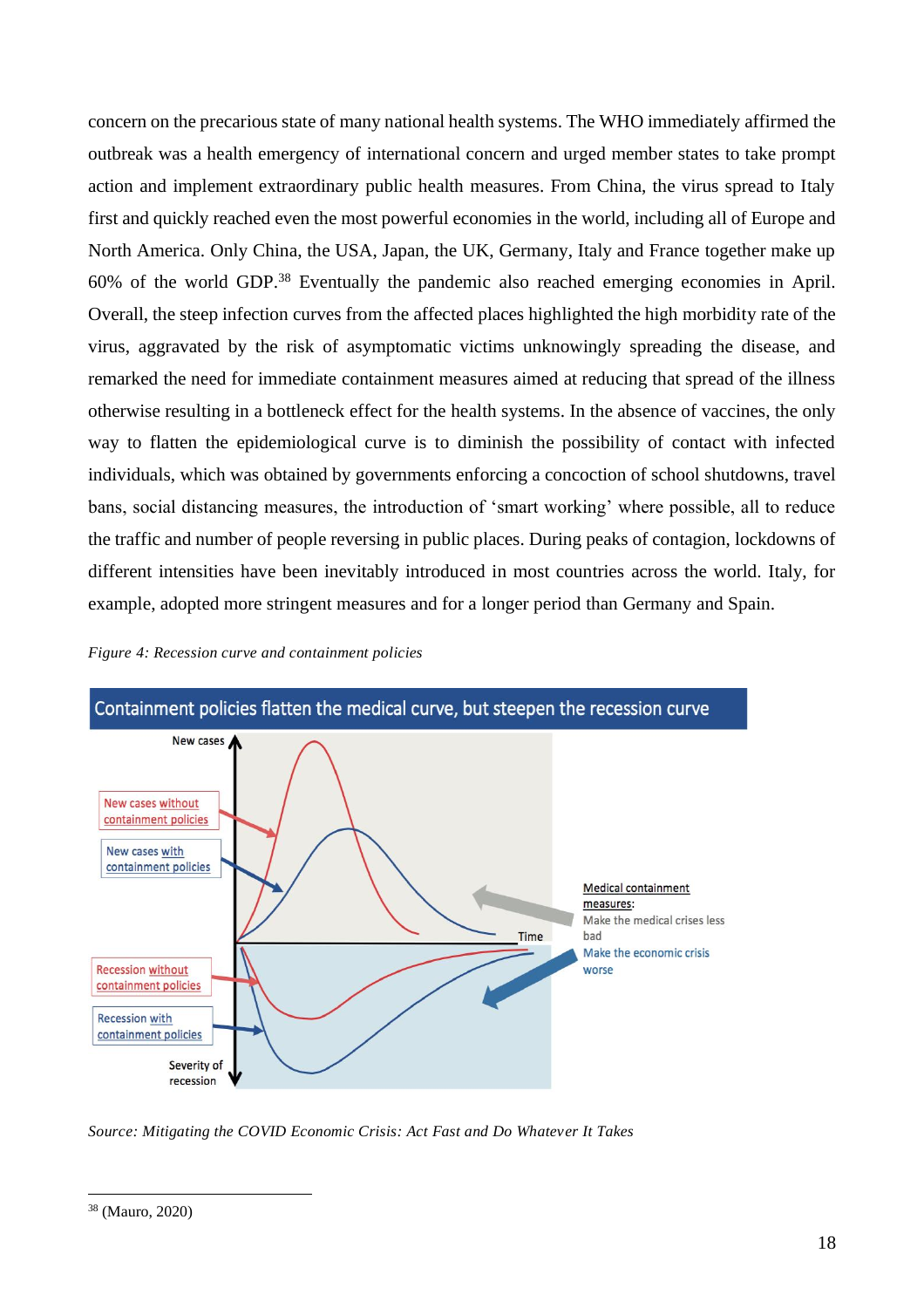Needless to say, as reported in Figure 4, such actions undertaken reduce economic activity making the recession a "public health measure".<sup>39</sup> Figure 4 shows in fact the impact of containment policies on the economy, and the inversely proportional relationship that characterises the infection curve and the recession curve, making this a proper trade-off between health and wealth.

From a macroeconomic point of view, the pandemic initially generated a supply-side shock, what economists define as global supply chain disruption, and then consequently caused a simultaneous supply and demand shock. The enforcements of lockdowns forced many factories to shut down and workers to stop going into work, preventing much of the intermediate inputs to reach final producers, this way contracting aggregate offer. Moreover uncertainty that spread with the virus, caused serious concerns regarding health and economics. To respond to the uncertain climate households postponed unnecessary expenses and increased precautionary savings, hence, reducing consumption. The same happened with firms and businesses, who postponed projects and investments, as a response to the decrease in sales. The overall decline in consumption and investments led to considerable fall in aggregate demand**.**

The uncertainties generated by the health crisis are several and concern various aspects, such as the morbidity rate of the virus, lethality, the ability of the human body to generate antibodies, the ability of the health system to cope with the shock, the effectiveness of vaccines and social distancing measures and the duration of the latter, impact that containment policies will have on the market and the economy, the speed of recovery if the pandemic recedes, impact on businesses and firms and if they will resist such shocks, employment, investments and many other factors. Pointedly Baker et al (2020) capture the effects of uncertainty through three forward-looking indicators, these are the implied volatility of the stock markets, the expectations expressed by market operators in surveys and the frequency with which terms such as 'policy' 'economics' and 'uncertainty' recur in newspaper articles. Through those they estimate a contraction of the US product due for about half to the negative effects generated by the uncertainty on the developments of the Covid-19 pandemic.<sup>40</sup>

Returning to the pandemic, the relative supply and demand shocks could be drastic for the economy if the right economic policies are not introduced. Particularly, Guerrieri et al (2020) argue that effects of the pandemic, or else the shutdowns, firm exits and layoffs may have the feature of Keynesian supply shocks, meaning that the aggregate demand changes sparked by the supply shocks are greater than the actual shocks. Specifically, negative temporary supply shocks that in turn lower output and

<sup>&</sup>lt;sup>39</sup> (Mauro, Mitigating the COVID Economic Crisis: Act Fast and Do Whatever It Takes, 2020) pg 8

<sup>40</sup> (Terry, 2020)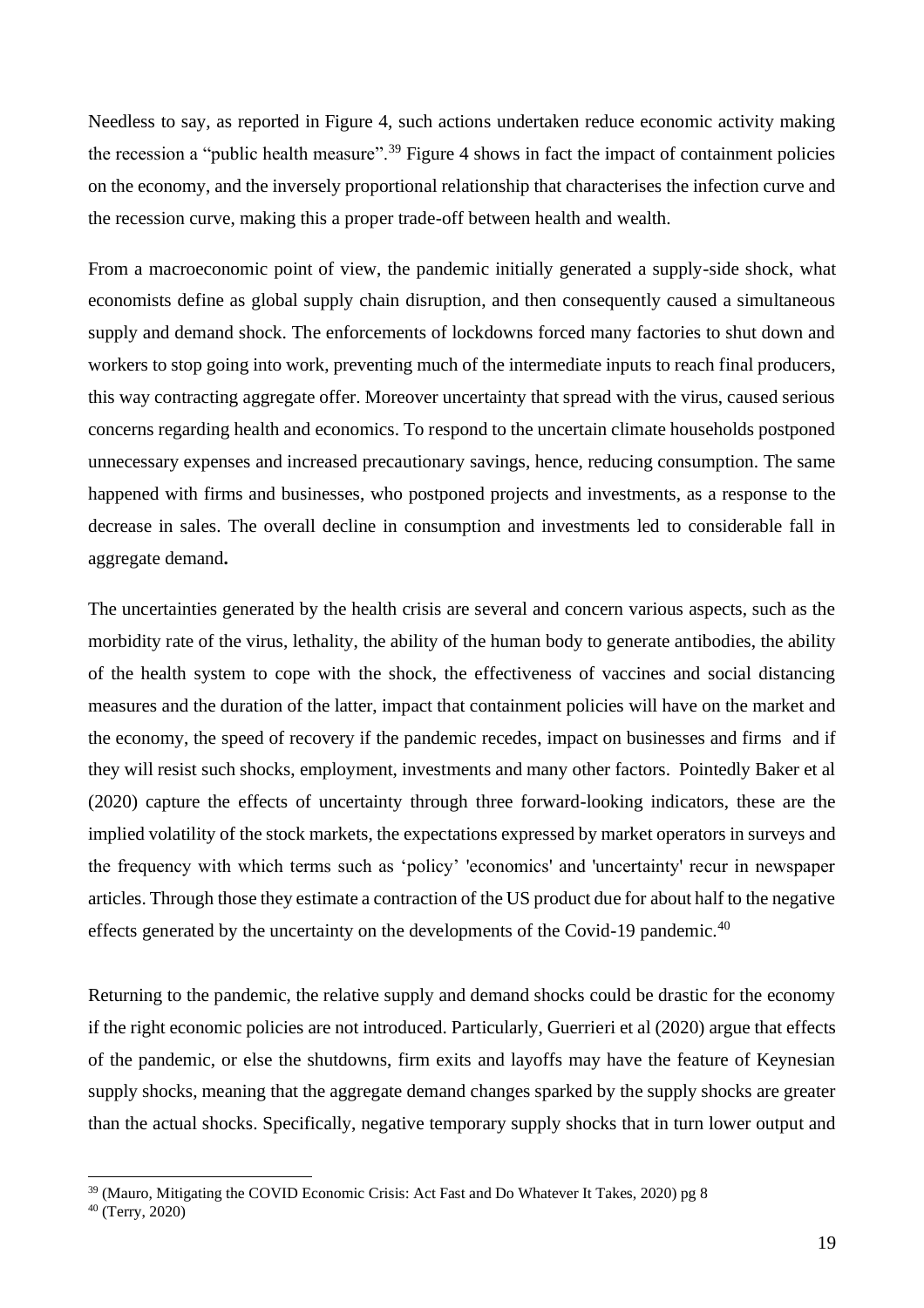employment can be somewhat considered an efficient response, however in the case of Keynesian supply shocks, the contraction in output and employment might be larger than the supply shock itself and strong enough to shut down most of the economy.<sup>41</sup> While Fornaro and Wolf (2020) in their study state that the pandemic would depress global demand by amplifying the initial shock on supply. This would then be followed by a long period of low growth and high unemployment, caused by agents' pessimistic expectations, and thus leading to a stagnation period and an L-shaped recovery.<sup>42</sup>

The Covid-19 shock might be the hardest shock the world has witnessed after the Great depression, and could be compared to the financial crisis of 2008 for the way it spread, that is, without borders. The financial crisis caused a sudden fall, considered the steepest and deepest fall in world trade ever recorded in history since the Great Depression, which required the use of monetary and fiscal policies.<sup>43</sup> Yet, in 2008, the crisis caused direct damage to supply, especially on the banking and financial side and the industrial damage was due to the recession rather than the shock of the crisis itself. On the other hand, the pandemic caused both a supply and demand shock simultaneously. Furthermore, the restrictions on circulation and social distancing, that today directly affect the supply and demand of some sectors did not occur during the financial crisis. This is to say that the Covid-19 crisis is by far the worst crisis of the last ninety years.

Many are the studies that try to quantify or predict the overall economic effects of the crisis, however this is hard to do as the future is still very uncertain. Moreover, there is a lack of events of this calibre that give sufficient empirical guidance and the spread of the illness is difficult to predict, many fear a third wave. Just in November the effectiveness of some of the Covid-19 vaccines, such as *Pfizer-BioNTech* and *Moderna*, have been announced and in late December many countries started their roll-out. Nonetheless, predictions say it may take over a year to vaccinate a sufficient share of the population and the restrictions and social distancing measures might stay as long, despite they may be gradually eased as the number of infected people decreases.

### 2.2 Macroeconomic impact of the crisis in Europe

The pandemic has battered the European economy especially in the first half of the year. We can capture some of its effects by looking at three indicators: composite leading indicators (CLI), the economic sentiment indicator (ESI) and the economic policy uncertainty index (EPUI).

<sup>41</sup> (Werning, 2020)

<sup>42</sup> (Luca Fornaro, Coronavirus and macroeconomic policy, 2020)

<sup>43</sup> (World Trade Organization, 2020)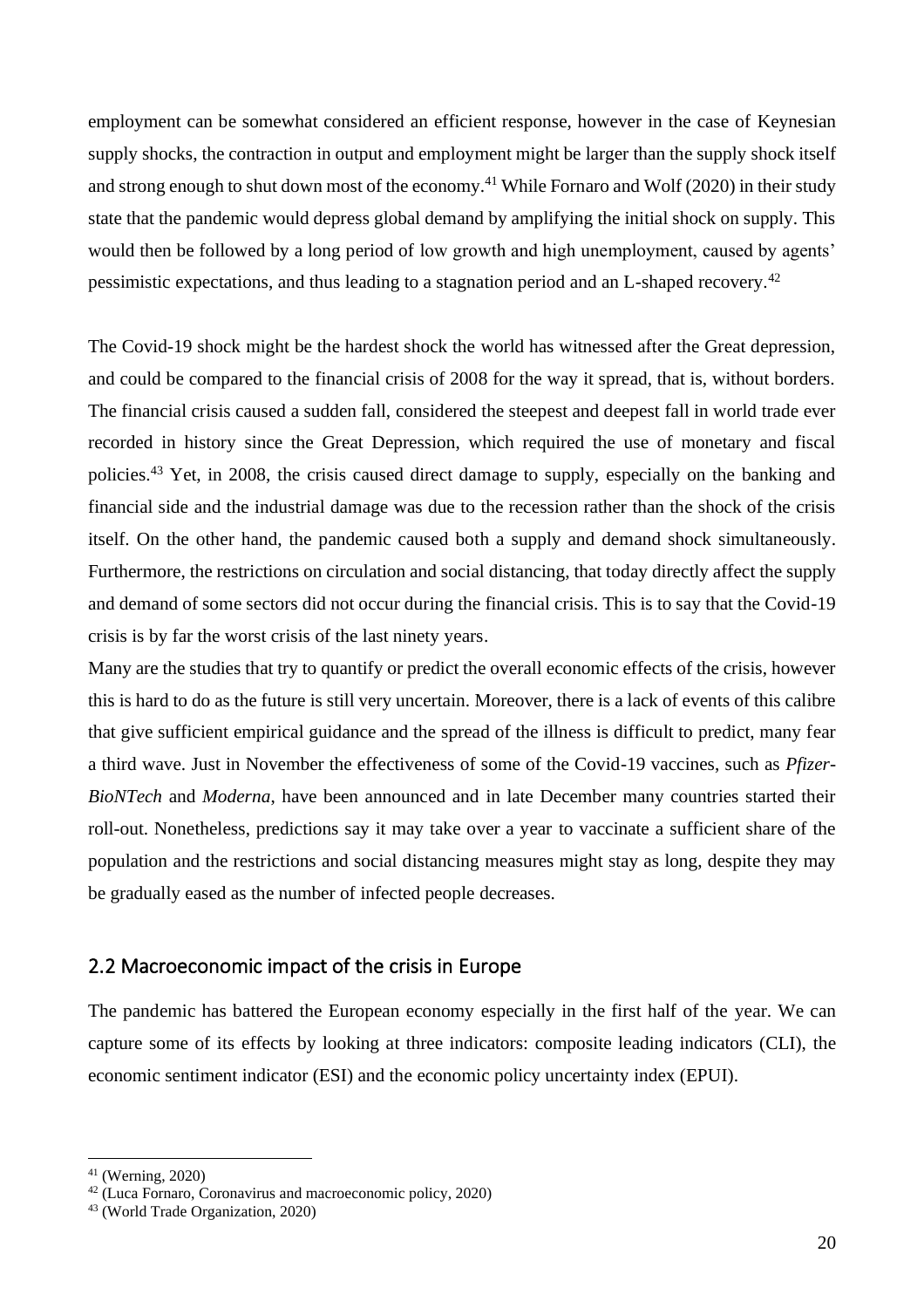Composite leading indicators provide qualitative information and anticipate turning points in business cycle, such as deviation of economic activity from the potential long-term levels. These indicators recorded a sharp decline for the economies affected by Covid-19 in the first months of 2020, marking a negative deviation from the long-term level of activity, followed in the second quarter of the year by a rebound which, among the major countries of the euro area, is more pronounced for Germany and less pronounced for Spain.<sup>44</sup>



#### *Figure 5: Composite leading indicators (CLI)- monthly data*

*Source: OECD<https://data.oecd.org/leadind/composite-leading-indicator-cli.htm>*

The economic sentiment indicator shows a drastic decline in the months of March and April due to the containment measures enforced across Europe. The second quarter of 2020 however shows slight signs of recovery, that concerns 30% of combined losses of March and still put them 28.2 points below February levels, detected starting from the easing of containment measures. <sup>45</sup> Italy, recorded a more significant decline (-30.1), having been hit earlier by the pandemic.<sup>46</sup>

Finally, the indicators that reflect the uncertainty about economic policy and the perception that any policies to combat the crisis are insufficient, transitory or prelude to a greater tax levy in the future,

<sup>44</sup> (OECD, Composite leading indicator, 2021)

<sup>45</sup> (European Commission, 2020)

<sup>46</sup> *Ibidem*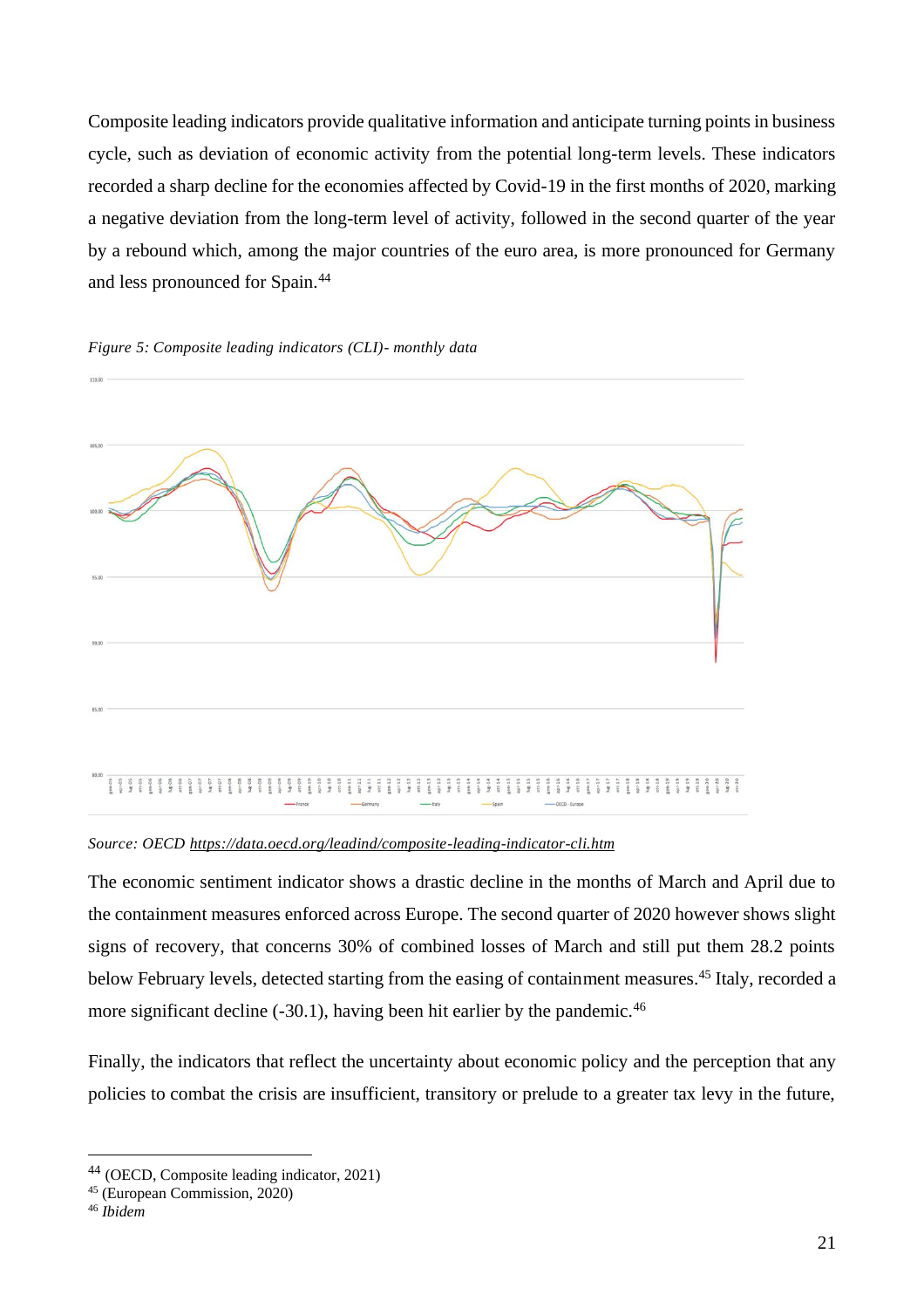have also moved in the same direction.<sup>47</sup> After the peak in March, which in Italy largely exceeded the levels recorded during the 2008 global financial crisis, the indicators followed a declining trajectory.<sup>48</sup>

The introduction of containment policies throughout most European countries has caused a sudden and deep fall in economic activity, which led to a downward revision of economic growth estimates. However, the impact of the crisis resulted uneven across countries due to differences in policy responses, in the duration and intensities of the containment measures introduced and in the way economies are structured, or else their dependence on the hardest hit sectors. For example, countries that are highly dependent on tourism or countries depend on sectors with composite value chains are probably the ones that suffered the most the effects of the crisis.<sup>49</sup> Furthermore, the pandemic heavily affected SMEs, as they mostly operate in contact-intensive sectors, this consequently had a huge impact on the European economy as they account for one half of total output.<sup>50</sup>

According to Eurostat, EU's seasonally adjusted GDP in the first quarter of the year underwent a drop of 3.3% and of 11.8% in the second quarter. <sup>51</sup>





*Source: IMF [https://www.imf.org/external/datamapper/NGDP\\_RPCH@WEO/ESP/EU/EURO](https://www.imf.org/external/datamapper/NGDP_RPCH@WEO/ESP/EU/EURO)*

<sup>47</sup> (FRED, 2021)

<sup>48</sup> (FRED, 2021)

<sup>49</sup> (INTERNATIONAL MONETARY FUND, 2020)

<sup>50</sup> *Ibidem*

<sup>51</sup> (Chris Kushlis, SARS Is Not a Model for Coronavirus, 2020), (Eurostat, 2020)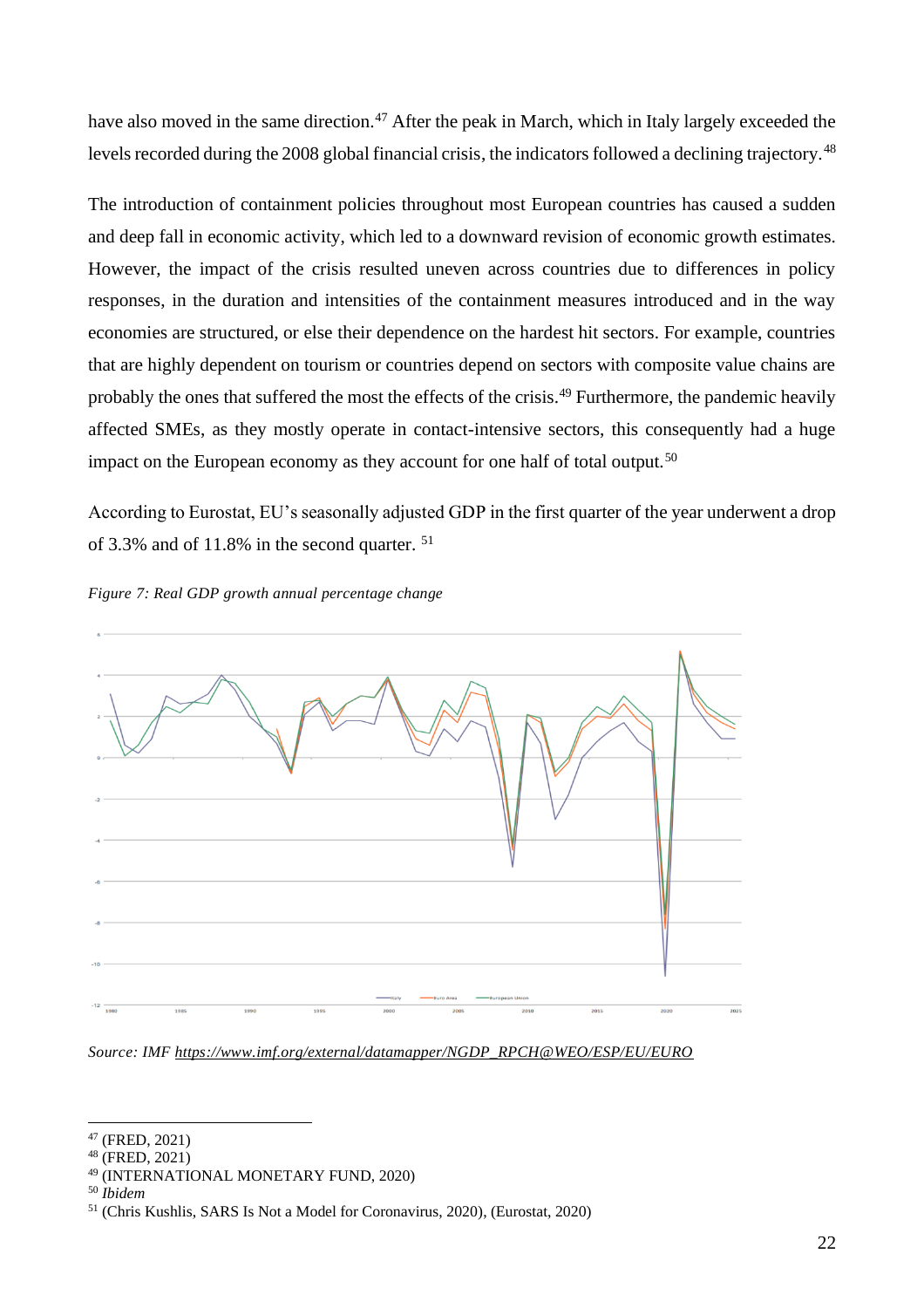The reduction in GDP in the first two quarters saw a decline in government final expenditure and external balance, yet it was mainly given by the reduction in households' consumption which accounted for -6.3%, probably due to most countries being in lockdown and households' higher propensity to save given the uncertain times, investments strikingly contributed as well to the reduction in economic growth by -3.4%.<sup>52</sup> Overall the IMF estimated an annual percentage change for 2020 of -7.6 of real GDP for the European Union, consistently the OECD estimates an annual reduction in real GDP of -7.5.<sup>53</sup>

The decline in economic activities also had its effects on the labour market. The employment quarterly rate fell at unprecedented levels, especially in the second quarter, with larger decreases for Spain, Ireland and Hungary.<sup>54</sup> However the losses in terms of people employed could have been greater compared to reduction in economic activity and have been contained thanks to the policy responses put in place by Europe and its member countries, the keener fall in hours worked highlights the effective use of such schemes. 55

The beginning of the second half of 2020 was characterised by the initial phase of recovery, given the decrease in the number of infected cases and the easing of containment measures throughout European countries, which was also supported by the economic policies provided to member States by the European Union. However, many countries in late October and November have found themselves re-introducing confinement measures given the worsening of the number of infections. These will probably weigh on the recovery that started in the summer months characterised by a strong rebound of economic activity, yet this time measures are better addressed and though they will still have negative effects, especially on consumption and investments, they are expected to be not as strong as the ones that marked the spring months.

Economic activity in 2021 is predicted to improve with the introduction of vaccines and the consequent gradual easing of containment measures, with a better adaptation of the health system and economic agents to the pandemic environment and with the introduction of some of the support tools provided by the EU to Member States. Notwithstanding the climate will remain uncertain, moreover the less beneficial trading relationship between the EU and the UK will put further pressure on both economies, although a deal has been reached.

<sup>52</sup> *Ibidem*

<sup>53</sup> (International Monetary Fund, s.d.), (OECD, 2020)

<sup>54</sup> (European commission, 2020), (Eurostat, 2020)

<sup>55</sup> (European commission, 2020)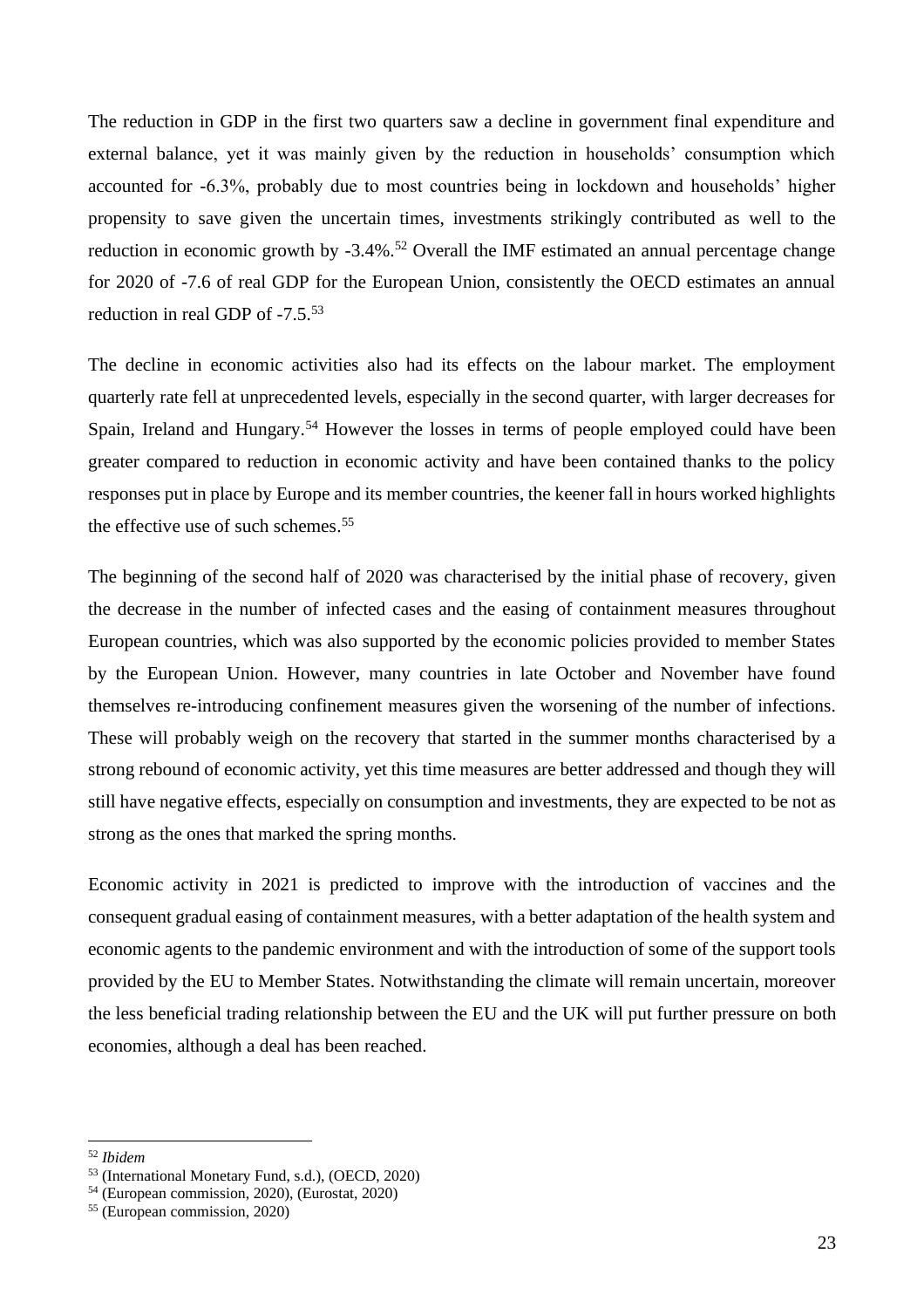|                 | Italy    | Euro-area | <b>USA</b> |
|-----------------|----------|-----------|------------|
|                 |          |           |            |
|                 | $-10.6%$ | $-8.3%$   | $-4.3%$    |
| GDP losses 2020 |          |           |            |
| Unemployment    | 11%      | 8.9%      | 8.9%       |
| Inflation       | 0.1%     | 0.1%      | 2.1%       |

*Source: International Monetary Fund*

### 2.3 Macroeconomic impact of the crisis in Italy

Italy is one of the hardest hit countries in Europe in terms of number of infections and deaths and in economic terms. This is due to Italy being the first country after China in which the virus spread. The measures taken to contain the pandemic have immediately been very strict, starting from March, they have firstly involved the closure of schools and public events, after a few days a proper lockdown was introduced and the whole of Italy was declared red zone. This consequently had a huge impact on the tertiary sector, with the closure of many commercial activities, and later, starting on the 28<sup>th</sup> of March, also on the manufacturing industry with the stop of non-essential industrial activities.<sup>56</sup> The measures have been gradually eased starting from May until June  $3<sup>rd</sup>$ , when the limits on the mobility between regions were lifted. In August there was a progressive increase in the number of infected which led to the introduction of new containment measures in November. Such measures are however lighter than the ones introduced in March and saw Italy divided by regions according to their contagion index Rt.

The Italian economy showed signs of lower growth right before the pandemic spread in the country. In 2018 GDP showed a growth of  $+0.9\%$  and in 2019 of  $+0.3\%$ , this stagnation period was mainly due to a drop in domestic and foreign demand.<sup>57</sup> Therefore, the spread of the pandemic occurred in a critical period for the Italian economy and the virus containment measures introduced in March and April have had dramatic effects threatening the stability of the system. Such measures, according to the data published by the Istituto Nazionale di Statistica (Istat), have involved 34% of production and 27,1% of value added and have had both direct and indirect effects, the former linked to the interruption of production activities and the latter linked to the disruption and worsening of inter-

<sup>56</sup> (Confcommercio Mantova, 2020)

<sup>57</sup> (Confindustria, 2020)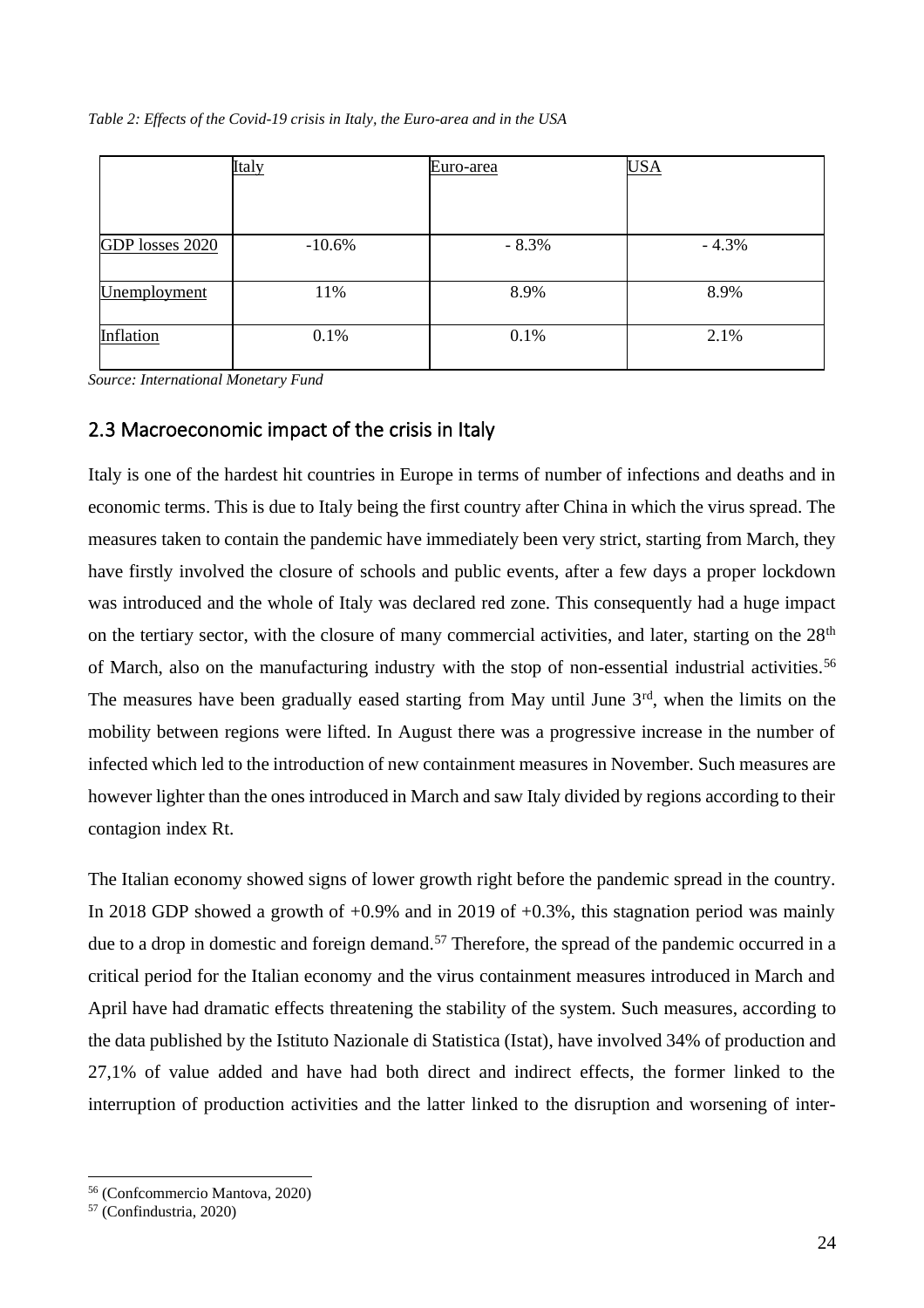sector relations.<sup>58</sup> With the gradual easing of containment measures demand started rising and the economy slowly started recovering in May and June. This marked an improvement in production activities, the decline recorded in April narrowed from 42,5% to 20% in May, relative to 2019.<sup>59</sup> The service sector showed a recovery as well with the increase of domestic tourism, however still suffered the loss of foreign tourism.

The labour market inevitably suffered the effects of the Covid-19 crisis which materialised and became more evident in the second quarter of the year. As a matter of fact, the stop of production activities has led to the contraction of the employment by -101 thousand units (-0.4% qoq) in the first quarter and by -470 thousand units ( $-2\%$  qoq) in the second quarter.<sup>60</sup> The number of people employed, relative to the second quarter of 2019, fell by -841 thousand units, which equates to a drop of -3.6%.<sup>61</sup> Furthermore, the emergency in the second quarter contributed to the increase in the share of inactive workers, mostly composed by the potential labour force rather than people not actually looking for a job. This was given by the impossibility of conducting actual job searches during the lockdown which resulted in a "fake" reduction in the unemployment rate. <sup>62</sup> The drop in the unemployment rate, in fact, corresponds to a drop in the participation rate. In march the number of unemployed started emerging till the unemployment rate reached 9.7% in August and the inactivity rate fell to 35.5%. <sup>63</sup>

A study conducted by Banca Italia shows that the female employment and the youth employment, have been the most affected by the crisis. This is mainly due to their significant presence in the hardest hit sectors, such as tourism and services in which women make up about three thirds of employees, but it also due to the wide spread of forward contracts especially among individuals between 15-24 years old.<sup>64</sup> The pandemic, in fact, having had a stronger impact on sectors that make greater use of fixed-term work, prevented people from getting contract extensions or transformation into permanent ones. Indeed, the fall of fixed term employees was of -677 thousand units (-21.6% yoy), and mainly concerned people working in wholesale and retail trade and in hotel and restaurant industry.<sup>65</sup>

The employment losses have been somewhat mitigated thanks to the introduction of several measures by the government. These included the use of leave (e.g. parental leave) and the disposal of holidays,

<sup>62</sup> *Ibidem*

<sup>58</sup> (Istat, 2020)

<sup>59</sup> (Istat, 2020)

 $60$  (finanze, 2020)

<sup>61</sup> *Ibidem*

<sup>63</sup> *Ibidem*

<sup>64</sup> (Banca d'Italia, 2020)

<sup>65</sup> (Istat, 2020)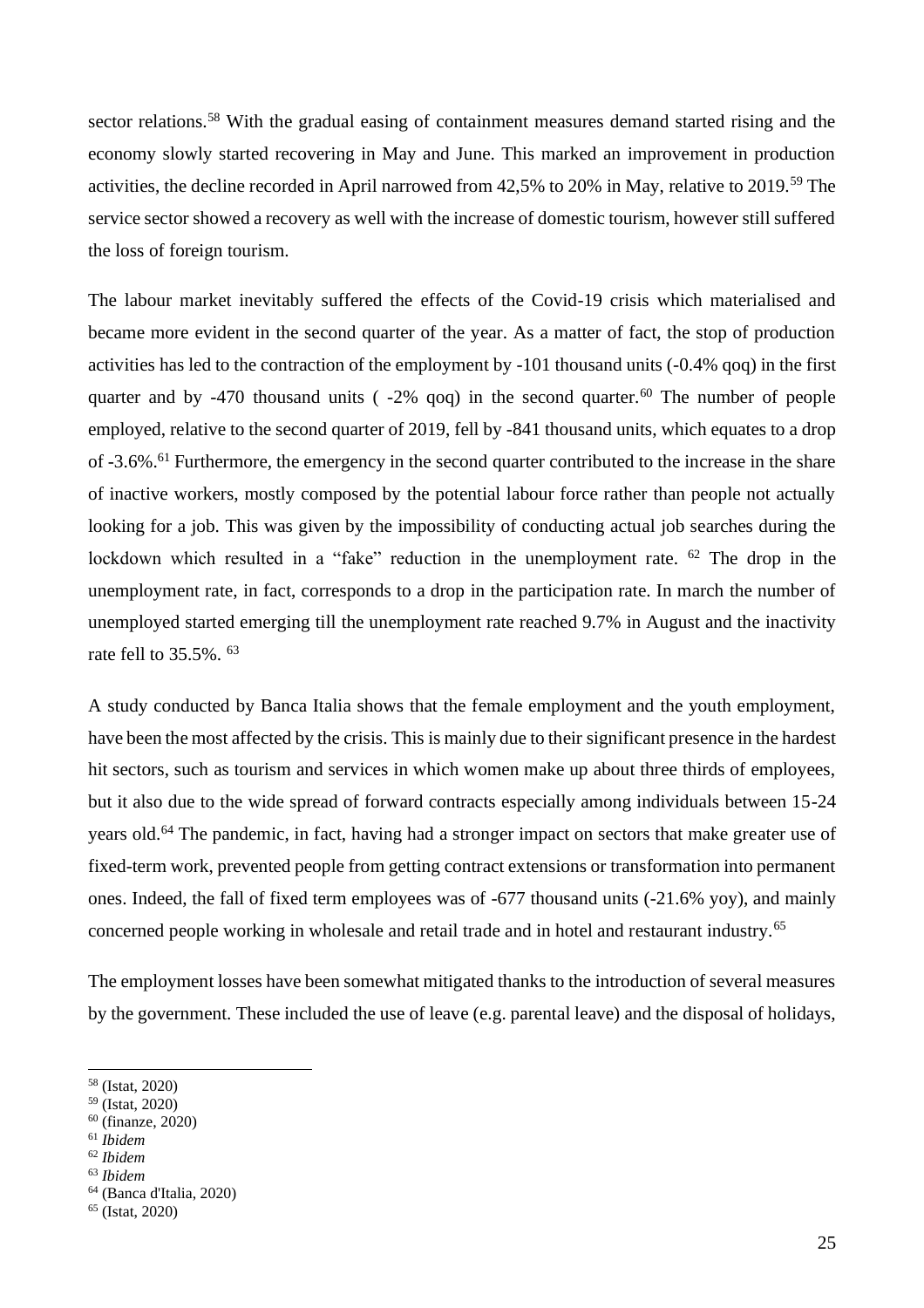the income supplements through the extension of the CIG redundancy fund, introduced by the "*Cura Italia*" decree, and the prohibition of employment dismissals.<sup>66</sup> However, they mainly contributed to the support of employment for what concerns permanent contracts, but the crisis still interfered with the creation of new employment relationships and the extension of contracts for fixed-term workers.

The third quarter of the year showed more positive signs linked to recovery of economic activity. The employment rate in fact increased to 57.9%, recording an increase of +0.2 points relative to the second quarter.<sup>67</sup>

Moreover the effects on the labor market also reversed on households' disposable income which sharply declined in the first quarter, however the gradual recovery of economic activity and the use of income support tools for workers and firms managed to contain the fall of disposable income and of households' purchasing power as well.<sup>68</sup> Following Banca Italia's study, in April and May over half of the population in Italy has suffered a decline in income due to the containment measures adopted. Towards the end of summer, families reported a slight improvement in their economic conditions, which, however, still remained well below the levels prior to the emergency. Consumer choices showed to be highly influenced by the progression of the pandemic, the Banca Italia investigation state that 60% of households would stop shopping for non-essential goods and services.<sup>69</sup>

In addition to considering the impact the pandemic has had on households in economic terms, it is important to consider the impact it has had on Italian firms. Cerved states that in 2020-2021 Italian businesses might end up losing between 250 and 650 billion in revenue with hospitality and automotive suffering larger losses. The economic consequences of the health emergency will increase the liquidity needs of companies, especially those facing high fixed costs that will contribute to a persistent decline revenue. Moreover, the longer the crisis lasts, the higher the risk of insolvency for companies with outstanding debt. In this regard, Cerved estimated a probability of default for companies that ranges between 4.9%, in the case of a soft scenario, and 10.4% in case of a hard scenario.<sup>70</sup>

<sup>66</sup> Cassa Integrazione Guadagni (CIG) is an instrument through which the government intervenes in support of companies forced to contract or suspend their activities due to crisis situations or difficulties defined by the law. It consists in the provision, managed by INPS, of an indemnity in lieu of remuneration in favor of employees suspended from work or subject to a reduction in working hours.

<sup>67</sup> (Istat, 2020)

<sup>68</sup> (Istat, 2020)

<sup>69</sup> (Banca D'Italia, 2020)

<sup>70</sup> (Cerved, 2020)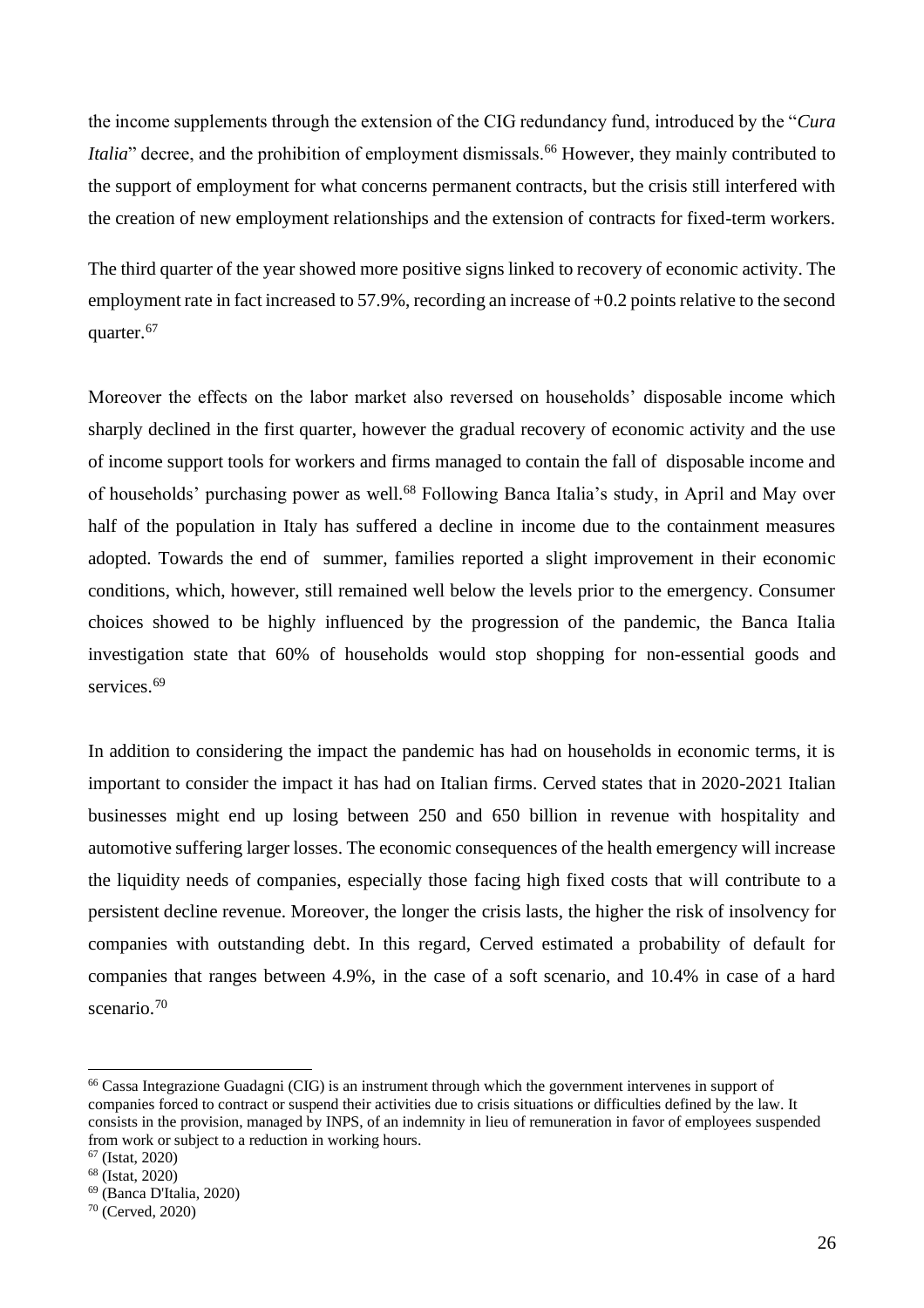In the first two quarters of 2020 the double supply and demand shock has had drastic effects on the Italian economy, which can be observed by looking at the unprecedented GDP contraction. Relative to the previous year it decreased by 17.9 percentage points.<sup>71</sup> In the third quarter instead, it showed a good recovery of  $+15.9\%$  on a quarterly basis, according to the data published by Istat.<sup>72</sup> We can take a closer look and analyse how the restrictive measures generated by the pandemic outbreak and the consequent spread of uncertainty and fear affected consumption, investments and net exports:

The anxiety and concerns about the future and the decline in households' disposable income indeed resulted in more prudent consumer choices and in a rather higher propensity to save. Therefore, consumption underwent a shift mainly towards necessary goods, this led to a greater drop in durable goods rather than semi-durable and non-durable ones. Overall the fall in consumption in the first two quarters and on a yearly basis reached 13.4%.<sup>73</sup>

For what concerns the third quarter consumer spending marked a recovery and data shows an increase in spending for services and durable goods. For 2020 however, a sharp fall in consumption is expected, as well as increase in households' propensity to save, while for 2021 households are expected to increase their spending, yet this strongly depends on the way the crisis unfolds.<sup>74</sup>

Investments as well underwent a drop of 22% in the second quarter of 2020 relative to the previous year, which involved transports and construction to a greater extent, but included all types of investment goods.<sup>75</sup> The third quarter recorded a strong increase in investments, that however did not make up for the losses that previously occurred. The data for investments could improve in 2021 depending on the measures undertaken by the government, that could favour investment spending.

International trade flows of goods and services are likely to significantly reduce given the shocks to the countries' production, demand, supply chain and human flows. Therefore, net exports also suffered the effects of the crisis, also due to the disruption of global value chains. Italy is strongly dependent on exports and consequently it hardly felt the effects of contractions in international trade. Istat data for the month of May on a yearly basis show a 35% decline for imports and a 30% decline for exports, that are however slightly more positive compared to April 2020.<sup>76</sup> Despite this, they

<sup>71</sup> (Ministo dell'economia e delle finanze, 2020)

 $72$  (Istat, 2020)

<sup>73</sup> (Ministo dell'economia e delle finanze, 2020)

<sup>74</sup> (Istat, 2020)

<sup>75</sup> (Ministo dell'economia e delle finanze, 2020)

<sup>76</sup> (Istat, 2020)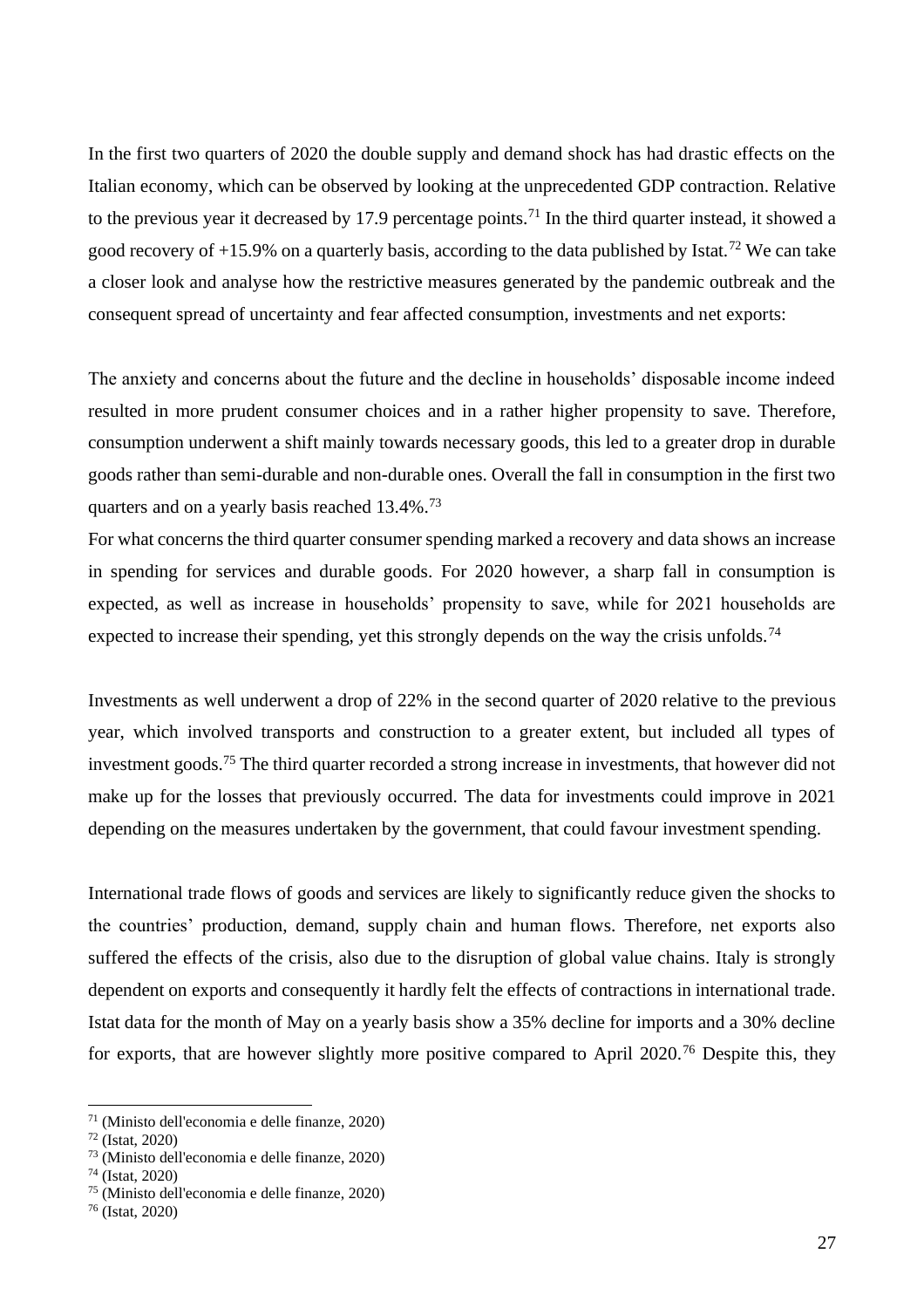showed a little recovery in the following months and a gradual recovery for 2021 is expected with respect to both imports and exports.<sup>77</sup>

To conclude the effects of the crisis have already been catastrophic and could have even worse effects in the absence of adequate policy responses, especially in the case of further pandemic waves. These, in fact, could result in the growth of insolvencies and in the triggering of a vicious circle of transmission of the effects of the crisis through 'real' channels, thus affecting aggregate demand, and financial channels that would prevent households and businesses access to credit, restraining and slowing down the path to recovery.

<sup>77</sup> (Istat, 2020)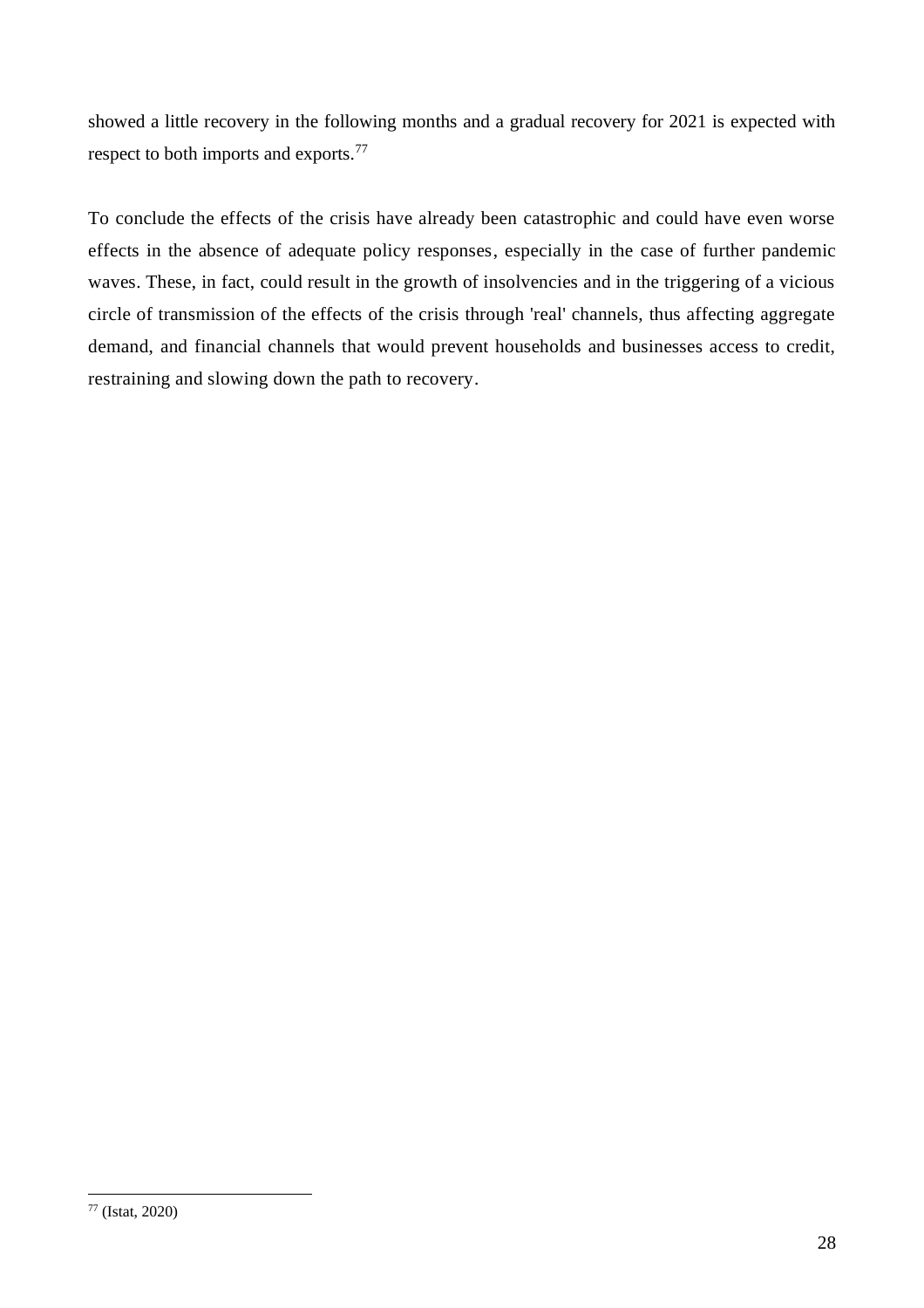# CHAPTER 3

## European policies in support of the Italian recovery

### 3.1 The EU responses to the crisis

To support the economic recovery following the Covid-19 pandemic, the leaders of the European Union agreed and then adopted a series of measures aimed at protecting people health and well-being.

The EU response to Covid-19 was divided into four key points, highlighted as follows:

- reduce the spread of the virus
- grant the supply of medical materials and equipment
- promote and boost research on therapies and vaccines
- support and shield employment, businesses and the economy

The EU response is then structured on several levels, ranging from the economic, to the health and to the social level.

Form a health and social point of view, EU leaders also agreed to continue the effort by focusing on the use of rapid antigen tests, cross-border contact tracing, adoption of specific quarantine rules and the development, production and dissemination of vaccines. Regarding the strategy adopted by the EU for vaccines, the European Commission has supported the efforts and increased the safe and effective vaccines' development and availability. To date, the use of two Covid-19 vaccines has been authorised in the EU following the green light positive of the European Medicines Agency. On 21 December 2020, *BioNTech and Pfizer*, becomes the first Covid-19 vaccine authorized in the EU.<sup>78</sup> On January 6, 2021, conditional marketing authorization was granted by the European Commission also for the Covid-19 vaccine developed by *Moderna*, making it the second authorized vaccine in the EU.<sup>79</sup> For what concerns *BioNTech-Pfizer* and *Moderna* vaccine, the contracts, entered into by the Commission, allow the purchase of the vaccines by all EU member states, as well as the donation to low- and middle-income countries or the redistribution to European countries. Moreover, since the beginning of the state of emergency following the spread of Coronavirus, the EU has also committed itself to guaranteeing the supply of personal protective equipment such as masks and sanitizing products, with the aim of increasing the supply of all necessary equipment.

<sup>78</sup> (ANSA, 2020)

 $79$  (ANSA, 2021)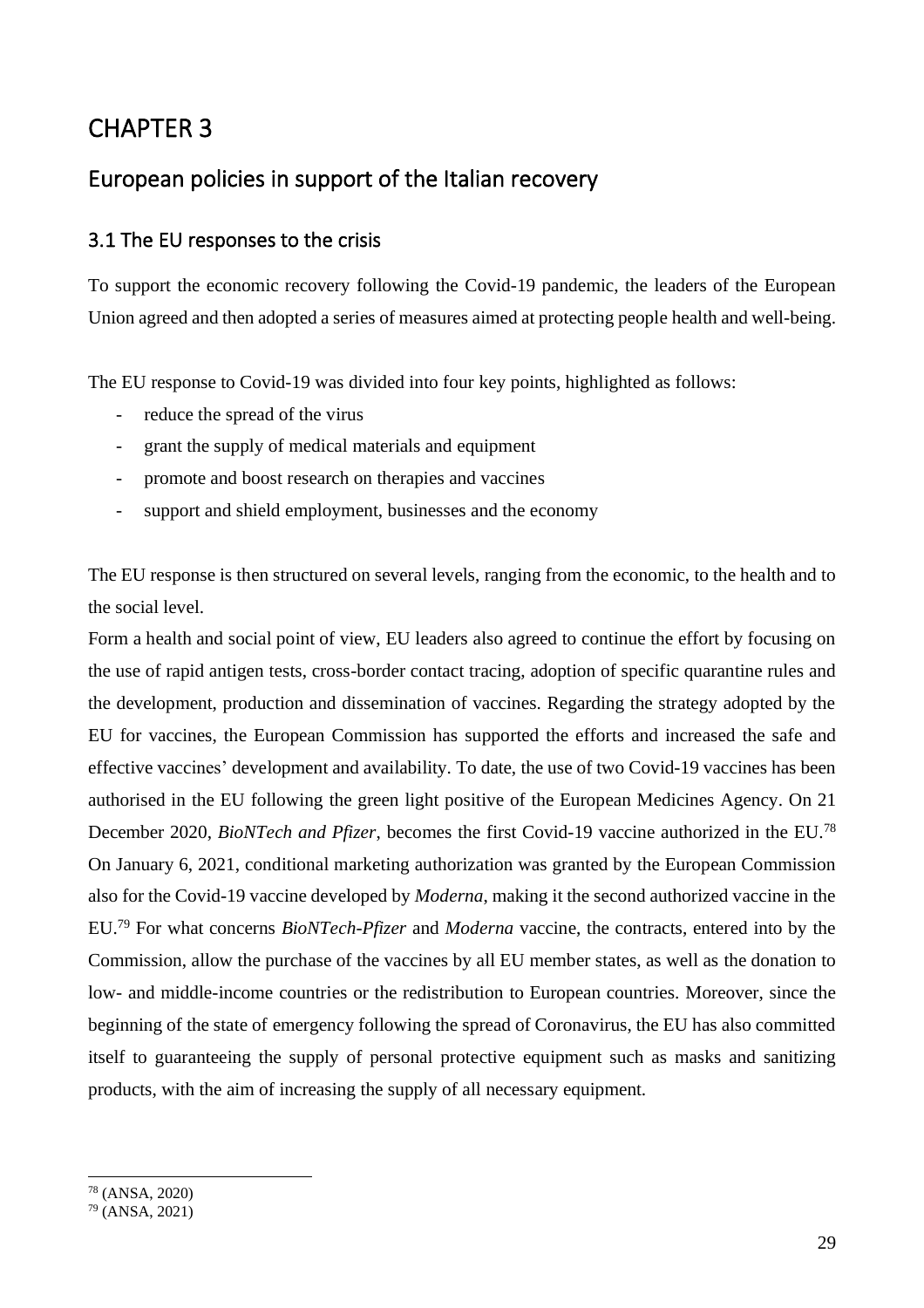From an economic point of view we can divide the responses to the health crisis in monetary and fiscal policy.

#### i. Monetary policy

Central banks all over the world immediately intervened with monetary policies so to stabilise the markets and create the necessary conditions to ensure the correct policy transmission mechanism to the real economy. They used both conventional and non-conventional tools also depending on their reference interest rates levels. Particularly, the European Central Bank (ECB), to ensure liquidity to the private sector in the Euro area, having had very low interest rates for some time, had to recur also to the use of non-conventional tools.<sup>80</sup>

Quantitative easing, aimed at stimulating the economy, represents one of the different ways in which the Central Bank intervenes in the economic-financial system by increasing the debt currency in circulation. The ECB has provided an additional 120 billion euros in addition to the 20 billion euros per month to the pre-existing *Asset Purchase Program* (APP), which consists on the purchase of bonds issued by non-financial companies of the euro area countries, public securities issued by euro area countries, securitized securities and covered bank bonds.<sup>81</sup>

On June  $4<sup>th</sup>$  2020, the ECB further increased its purchases of debt for the pandemic emergency, increasing the 'PEPP' (*Pandemic Emergency Purchase Program*), which initially amounted to 750 billion euros, by 600 billion euros and by 500 billion euros in December, bringing the total to 1850 billion euros.<sup>82</sup> The PEPP was born on March 18, 2020 and was presented for the first time by the ECB following an extraordinary meeting called by surprise.<sup>83</sup> This program represents a temporary purchase tool for Greek government bonds and the securities covered by the APP , it was created with the aim of stemming the economic collapse, caused by the rampant pandemic situation, and the growing risk of deflation, by preserving favourable financing conditions in order to reduce uncertainty and boost confidence, encouraging investments and consumer spending. A total liquidity injection of 1850 billion euros, which will allow Member States to pay lower interest rates, allowing banks to inject more liquidity into the European economic ecosystem. The

<sup>&</sup>lt;sup>80</sup> The objectives set by the European Central Bank are precisely: helping the economy to absorb the shock caused by the current crisis; keep the cost of financing affordable; support access to credit by businesses and households; ensuring short-term worries don't block credit; increase the financing capacity of banks; preserve financial stability through international cooperation

<sup>81</sup> (European Central Bank, 2020),

<sup>82</sup> (European Central Bank, 2021)

<sup>83</sup> (Banca D'Italia, 2020)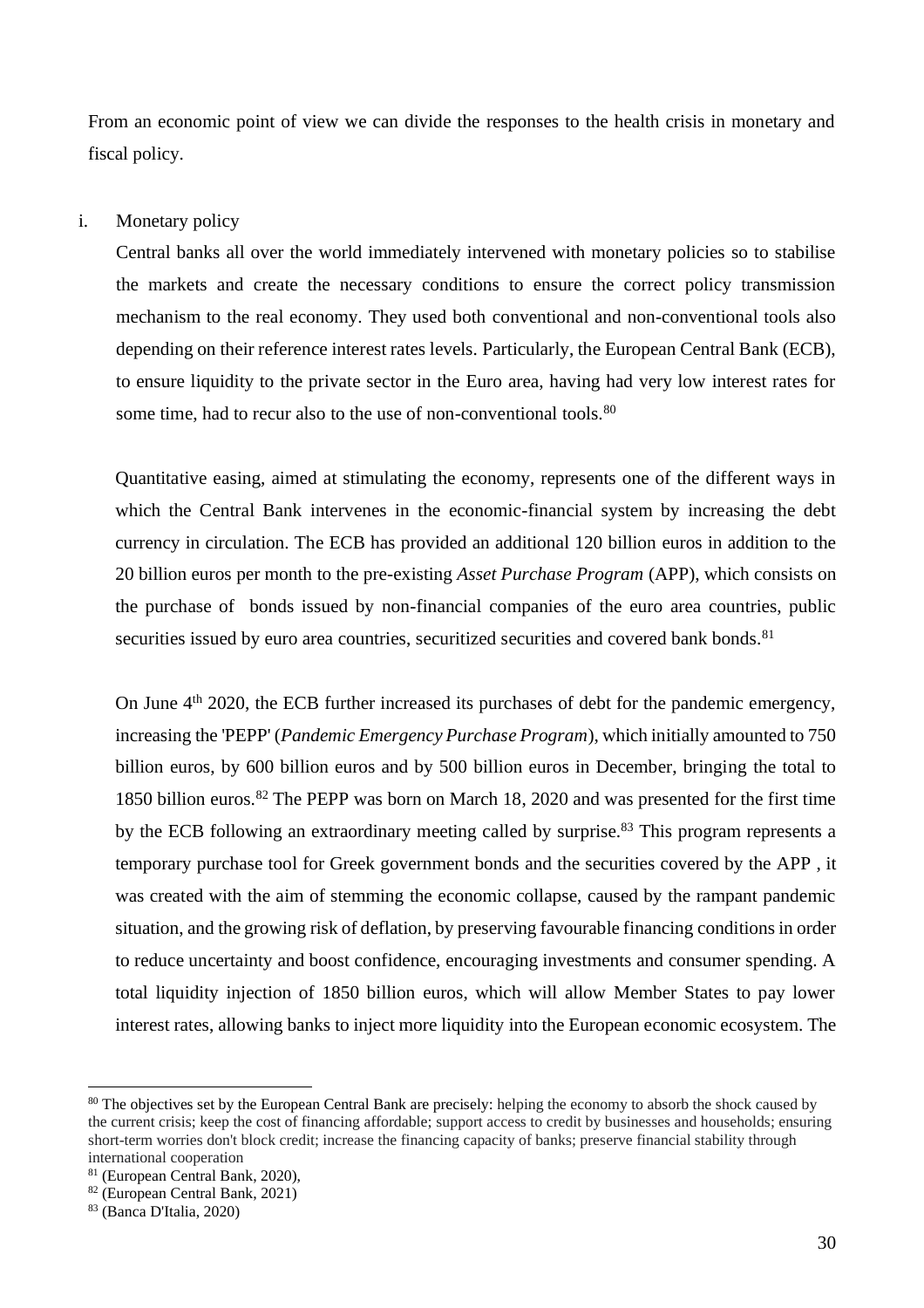purchases with the PEPP have now been extended to March 2022 and the time period within which to reinvest the principal repaid on securities maturing under the PEPP has been extended to the end of 2023.<sup>84</sup> It is expected that over 2020-2021 the ECB's sovereign bonds purchases will represent roughly 85 percent of the euro area's projected fiscal deficit of about  $\epsilon$ 1.7 trillion.<sup>85</sup>

Furthermore, several programs were launched to support credit to businesses and households by increasing the liquidity available to credit institutions. Specifically these include *longer-term refinancing operations* (LTRO), *targeted longer-term refinancing operations* (TLTRO III) and *pandemic emergency longer-term refinancing operations* (PELTRO). LTRO are new longerterm bank refinancing operations that provide immediate liquidity to the banking sector at a cheaper cost than the previous ones; TLRO are a targeted longer-term refinancing operations aimed at favoring the disbursement of bank credit to the real economy, at a lower cost and for a higher total amount of funds, this will provide banks with enough liquidity to extend loans with beneficial lending terms to companies and households. PELTRO were introduced to maintain adequate levels of liquidity in the banking system even beyond the term of LTRO.

To provide capital relief to banks, the ECB will relax temporarily the level of capital defined by the *Pillar 2 Guidance* (P2G), the *capital conservation buffer* (CCB), the *liquidity coverage ratio*  (LCR) and the *countercyclical capital buffer* (CCyB), by conceding banks to operate below such levels.

To prevent markets from becoming unstable, following the higher demand for foreign currency assets drove by the heightened uncertainty, Central banks have also established currency swap lines. Such lines will allow one country's central bank to swap national currency reserves with those of another central bank. This way central banks will be able to cope with the higher costumer demand even if they do not hold enough foreign exchange reserves.

The measures launched by the ECB have helped to ease the tensions in the financial markets caused by the uncertainty about future scenarios and the large amount of newly issued government bonds. The inflation rate is expected to remain below the 2% target set by the Central Bank for a long time, since the upward pressures attributable to the supply-side shock should be more than offset by the downward pressures linked to the contraction of the demand and expectations of

<sup>84</sup> (European Central Bank, 2020)

<sup>85 (</sup>INTERNATIONAL MONETARY FUND, 2020)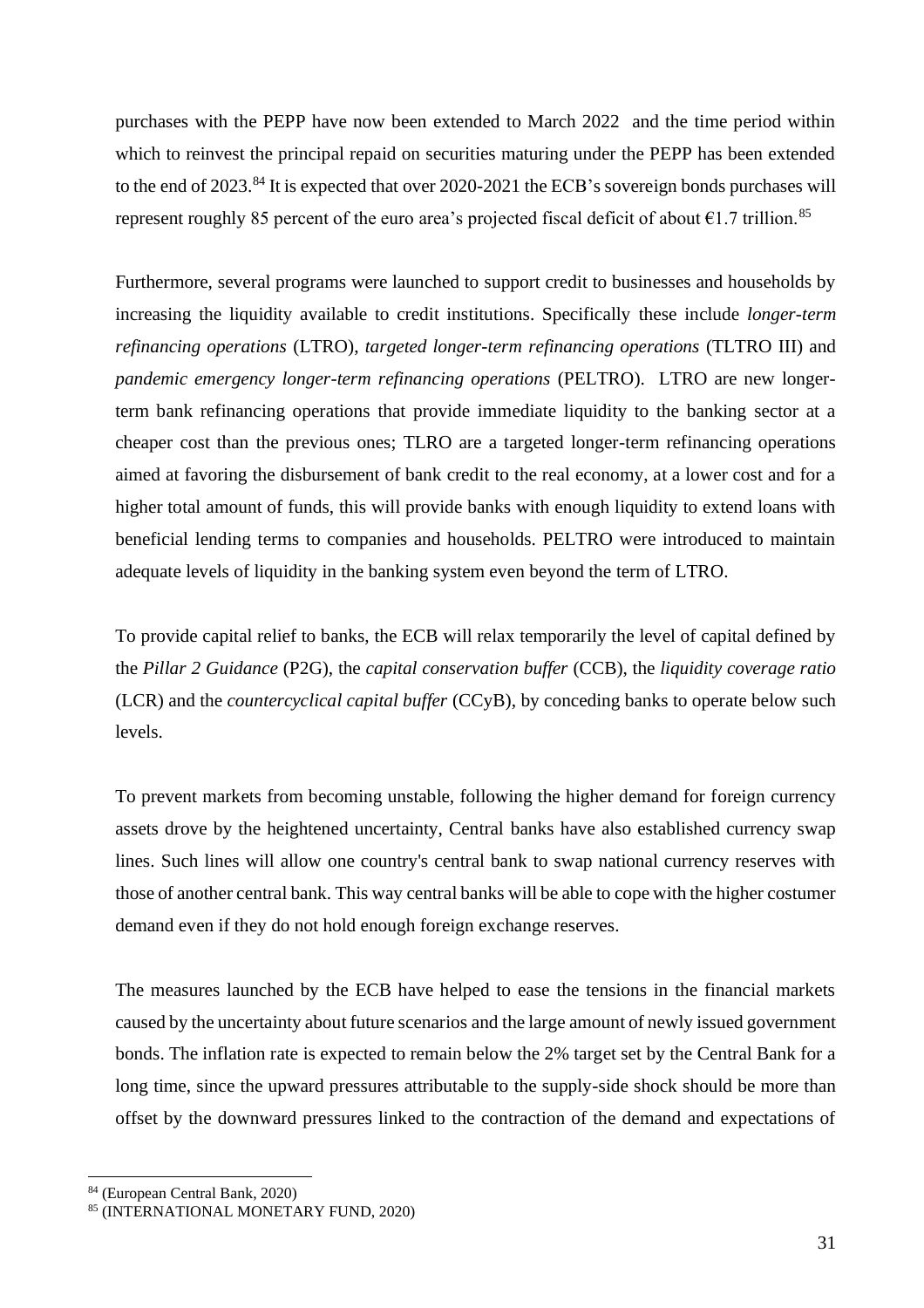further decline. Furthermore, the ECB will keep unchanged or will further reduce the rate on loans (zero) and that on bank deposits  $(-0.50\%)$ , until inflation firmly approaches  $2\%$ .  $86$ In January, the ECB bought another 53 billion euros of public and private securities with its PEPP pandemic crisis program, the cumulative total of which thus exceeded 810 billion euros.<sup>87</sup>

| <b>ECB</b> Objectives                                 | <b>Instruments</b>                |
|-------------------------------------------------------|-----------------------------------|
| Helping the economy bolster and absorb the shocks     | Pandemic emergency purchase       |
| caused by the Covid-19 crisis                         | programme (PEPP)                  |
| Keep the cost of financing affordable                 | Keeping interest rates at         |
|                                                       | historically low levels           |
| Support access to credit by businesses and households | Increased liquidity to banks      |
|                                                       | (TLTRO, PELTRO, Collateral        |
|                                                       | easing measures)                  |
| Ensuring short-term worries don't block credit        | Additional longer-term            |
|                                                       | refinancing operations (LTRO)     |
| Increase the financing capacity of banks              | Capital and Operational relief to |
|                                                       | <b>Banks</b>                      |
| Preserve financial stability through international    | Swap liquidity lines              |
| cooperation                                           |                                   |

Table 3: ECB objectives and Instruments

Source[: https://www.ecb.europa.eu/home/search/coronavirus/html/index.it.html](https://www.ecb.europa.eu/home/search/coronavirus/html/index.it.html)

#### ii. Fiscal policy

In addition to the monetary policy responses adopted, fiscal policy responses, to stem the devastating effects of the Covid-19 crisis, didn't lack. Indeed, the European Union has activated for the first time the safeguard clause that allows the suspension of the *Stability Pact* to deal with the drastic effects caused by the coronavirus pandemic. This will allow member States to inject cash into their economies without the limits set by the *Stability Pact*.

On 23 April 2020, EU heads of state and government introduced *SURE* (*Support to mitigate Unemployment Risks in Emergency*), a 540 billion dollar program created with the aim of avoiding a drastic rise in unemployment during the emergency, helping workers keep their jobs.<sup>88</sup>

<sup>86</sup> (Soldi Online, 2021)

<sup>87</sup> (Il Messaggero, 2021)

<sup>88</sup> (Consiglio Europeo, 2020)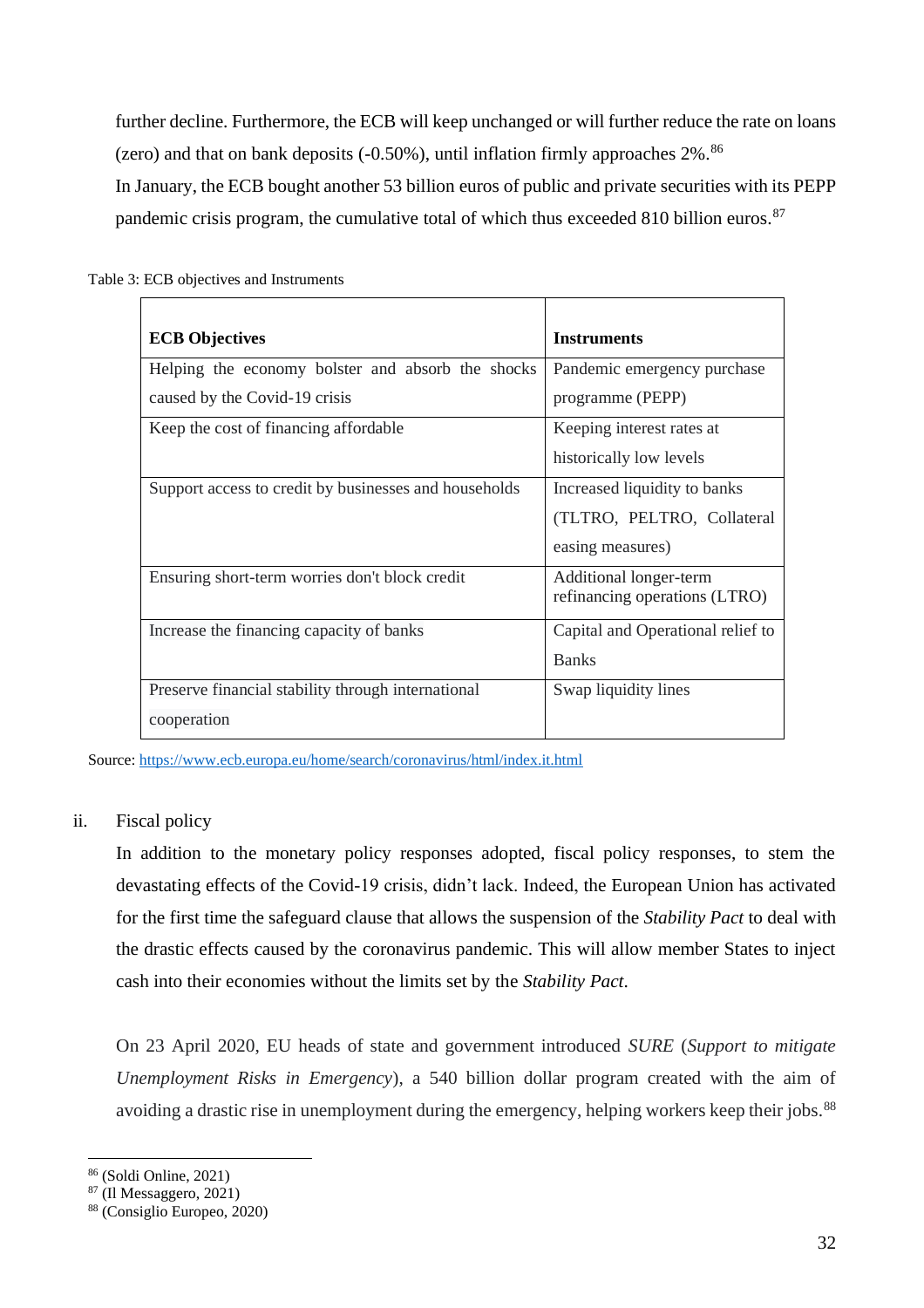The main aim of the instrument is therefore to preserve jobs and the production capacity and human capital of companies, by reducing the cost of company labour. It will make loans of up to  $\epsilon$  100 billion available to the Member States to cover part of the costs associated with the creation and extension of national schemes to reduce working hours and layoffs. <sup>89</sup> The loans of this new European employment support instrument have been granted by the EU to member states with convenient conditions, and will allow countries in difficulty to face the increases in public spending necessary to support the labor market. EU countries will therefore be able to benefit from low financing costs; the loans will be used on a voluntary Member State guarantee scheme vis-à-vis the EU. So far the European Commission has issued 53.5 billion euros Social bonds in order to finance SURE, these consist in 5,10 and 15-year bonds and 90.3 euros have already been approved by the Council to support financially 18 Member States.<sup>90</sup>

On the same day, the European Council has also agreed to make part of the resources of the *European Stability Mechanism* (ESM) available to countries most in need and so to establish a new emergency credit line within the ESM called *Pandemic Crisis Support*. <sup>91</sup> The ESM represents a mechanism aimed at maintaining the financial stability of the euro area by issuing loans under very strict conditions with the aim of helping the countries in difficulty. This is realised on the basis of an existing precautionary credit line (ECCL); the loans available to all Eurozone countries will be granted up to the two percent of GDP, for a total value of 240 billion euros.<sup>92</sup> The ESM will be used only by states that ask for it to be activated to respond to the pandemic emergency and the only condition for access to it is that the resources are spent exclusively for health costs directly or indirectly related to the COVID-19 emergency. In case of use of the PCS, the *Early Warning System* (EWS) is a monitoring tool, that will be activated, with which the ESM controls the short-term liquidity situation, access to markets and the medium-long term sustainability of the government debt. Member States have until December 2022 to apply for credit and repay loans, at very low rates, within 10 years.<sup>93</sup> In Italy, the aid could reach up to 37 billion euros; the conditions are the most convenient currently available on the market: ten-year maturity, an annual rate of  $0.1\%$ , a one-off activation fee of  $0.25\%$  and an annual management cost of  $0.005\%$ .<sup>94</sup>

<sup>89</sup> (Commissione Europea, 2020)

<sup>90</sup> *Ibidem*

<sup>91</sup> (Parlamento Europep, 2020)

<sup>92</sup> *Ibidem*

<sup>93</sup> *Ibidem*

<sup>94</sup> *Ibidem*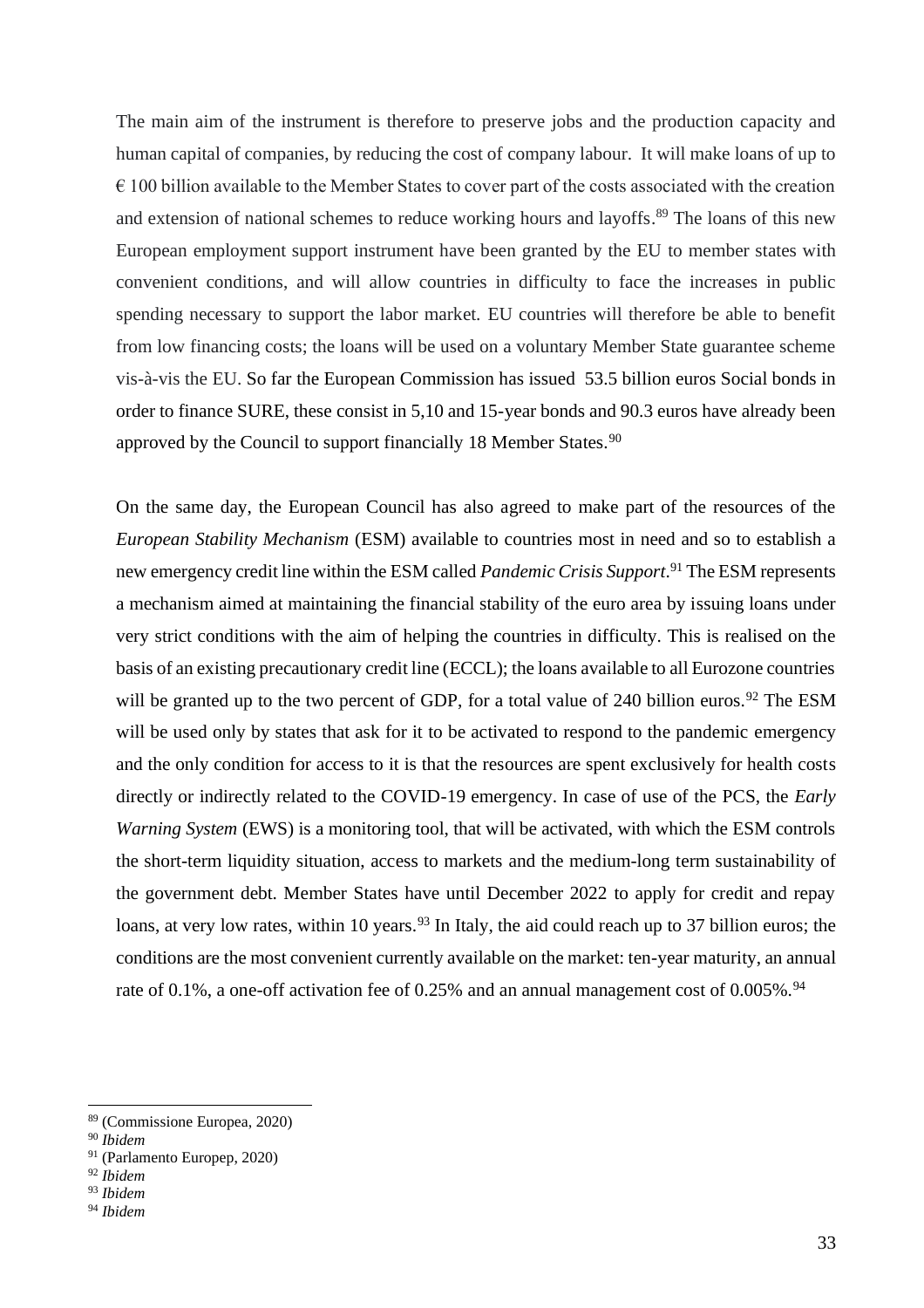On May 27, 2020 the European Commission, the European Parliament and EU leaders agreed on a 750 billion European economic recovery plan renamed '*Next Generation EU'*, also called *Recovery Fund*, which includes 250 billion loans and 500 billion euros grants.<sup>95</sup> The new longterm budget will enhance and strengthen flexibility mechanisms to ensure that unforeseen needs can be met. It will therefore be adapted not only to current realities, but also to the uncertainties of the near future. Particularly this instruments holds a strong political value, it is the first time that members of the EU have created a system of transfer of resources between countries to help those that have been most affected by the crisis. Italy is entitled to the largest amount of *Recovery Fund* grants and loans, overall, the Italian "share" is approximately 209 billion divided into 81.4 billion in subsidies and 127.4 billion in loans.<sup>96</sup> Seven are the instruments that make up the NG-EU. The broadest instrument is the '*Recovery and Resilience Facility'* (RRF) which amounts to 672.5 billion euros of which 360 billion in loans and 312.5 in grants. In order to access the funds of the RRF, member countries will have to present a *Recovery and Resilience Plan* (RRP), that must follow the Commission guidelines.<sup>97</sup> The plan, in fact, has to contain reforms and investments countries intend to carry out, however such have to pursue four main objectives. They have to alleviate the economic and social impact of the crisis, promote the Union cohesion on an economic social and territorial level, strengthen social and economic resilience and finally support the green and digital transition. The commission made clear that at least 37% of resources must be directed towards climate objectives and 20% towards digitalization, an important and complicated issue as regards Italian companies that are far behind for what concerns digitalization.<sup>98</sup> Just over three companies out of a hundred have reached technological maturity in Italy according to Istat.<sup>99</sup> Furthermore, the plan is expected to contribute to boosting growth and job creation and it's fundamental that the countries will use the funds, put in place by the EU, for public and private investments, as they should be limited time disbursements able to generate higher revenues in order to balance the expenses. For the transfer of funds it will be necessary for countries to achieve specific objectives that can be measurable by the Commission. This tool is particularly important for European growth and the sustaining of high expenses due to fiscal support put in place. A stylised simulation of Next Generation EU shows that by 2024 it could raise real GDP levels by around 2%, compared to a baseline scenario, and that it would create up to 2 million additional jobs. $100$ 

<sup>95</sup> (Commissione Europea, 2020)

<sup>96</sup> (Parlamento Europeo, 2020)

<sup>97</sup> (Commissione Europea, 2020)

<sup>98</sup> (European Commission, 2020)

<sup>99</sup> (GRIMALDI, 2020)

<sup>100</sup> (Maarten Verwey, 2020)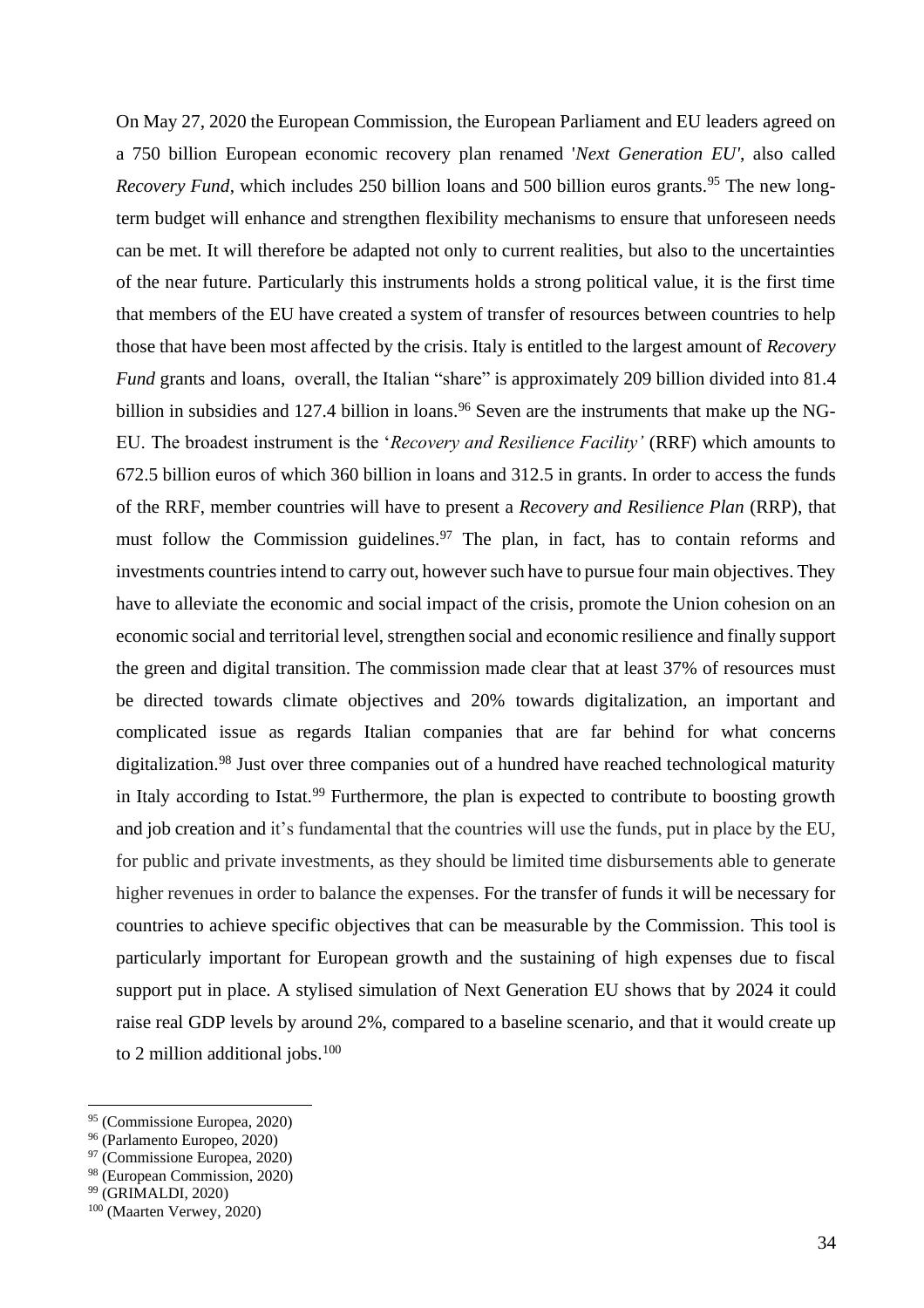| Recovery and Resilience facility (RRF) | €672.5 billion          |
|----------------------------------------|-------------------------|
| of which loans                         | €360 billion            |
| of which grants                        | €312.5 billion          |
| ReactEU                                | $\epsilon$ 47.5 billion |
| <b>Horizon Europe</b>                  | $\epsilon$ 5 billion    |
| <b>InvestEU Fund</b>                   | €5.6 billion            |
| <b>Rural Development</b>               | $€7.5$ billion          |
| <b>Just Transition Funds (JTF)</b>     | €10 billion             |
| RescEU                                 | €1.9 billion            |
| <b>TOTAL</b>                           | $€750$ billion          |

Table 4: Next Generation EU Partition

Source: [https://ec.europa.eu/info/strategy/recovery-plan-europe\\_en](https://ec.europa.eu/info/strategy/recovery-plan-europe_en)

In addition to the abovementioned instruments, the European Investment Bank (EIB) set up a guarantee fund for the support of European small and medium sized enterprises (SME) for the amount of 25 billion euros, this fund could mobilise up to 200 billion euros.<sup>101</sup>

To support Member States in overcoming the crisis, the European Union has allowed less rigidity in the application of EU rules on state aid, on public finance and budget policies and in the use of structural funds. Thanks to the latter provision, Member States will be able to transfer resources between different European funds according to the needs of the territories.

Part of the EU funds will be used; around 37 billion euros will go to support health systems and small and medium-sized enterprises (SMEs) and up to 28 billion euros of structural funds, coming from the 2014-2020 national allocations not yet assigned to projects, will instead be used to strengthen the response of countries to the crisis.<sup>102</sup>

Finally,  $\epsilon$  800 million coming from the EU Solidarity Fund will be used to support the States most heavily affected, by extending the breadth of the fund to public health crises.<sup>103</sup> The EU initiative also includes said for farmers and fishermen and a review of the *Fund for European Aid to the Most Deprived* (FEAD). The latter consists of a series of interventions promoted by EU countries in order to provide the poor with essential items for personal use (eg. Food, clothing etc.). National authorities

<sup>101</sup> (European Investment Bank, 2020)

 $102$  (Parliment, 2020)

<sup>103</sup> *Ibidem*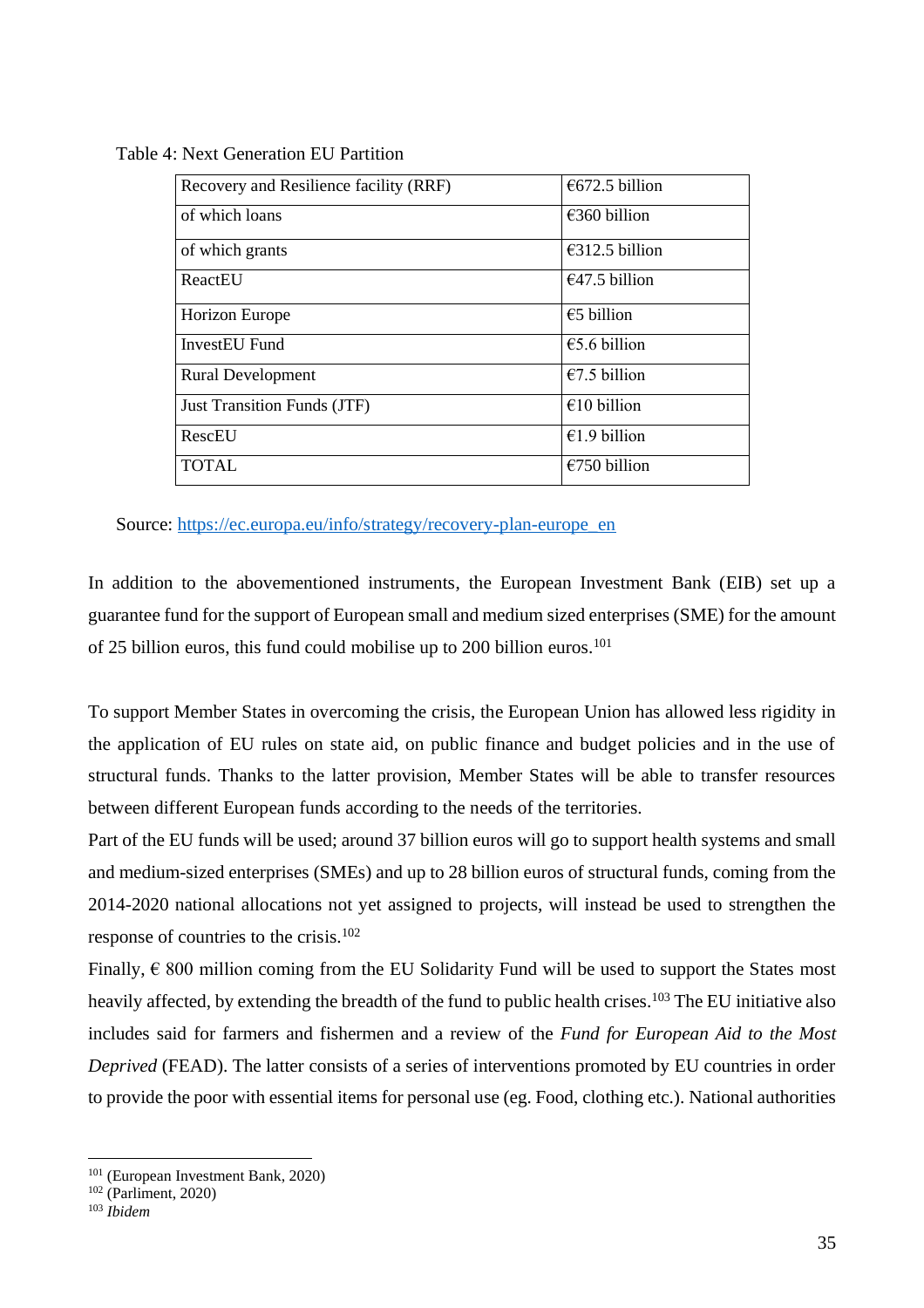can also support non-material assistance to the destitute to help them integrate better into society by taking the first steps out of poverty and marginalization.

The direct and inevitable consequences that stem from the impact of the pandemic is the ones we have on public finances. The extraordinary spending programs launched and the reduction of tax revenues, due to the overall decline in taxable income, increase public debt. According to IMF's estimates for the government gross debt as a percentage of GDP for 2020 for the Euro Area and the European Union are respectively 101.1 and 95.3 and for Italy 161.8, while for 2021 they expect them to slightly decrease to 100, 94.4 and 158.3.<sup>104</sup> Public debt growth increases the risks linked with debt financing, so far low interest rates and purchases of securities by the Euro have helped manage it. Once ECB interventions will cease it's important that the debt/GDP ratio of the member States will fall at a both steady and good pace. An important parameter for assessing a country's exposure to refinancing risk is the percentage of debt held by foreign investors. For example, according to data published by Prometeia, in 2019 53% of Italian debt was in the hands of Italian operators and 27% in the hands of foreign operators.<sup>105</sup> Furthermore, the government budget deficit in the Euro area is expected to increase to 8.8% of GDP in 2020 from 0.6% in 2019, however the gradual easing of containment measures is expected to improve the overall economic outlook leading to the decline of the deficit ratio to 6.4% and 4.7% in 2021 and 2022 respectively.<sup>106</sup> The high levels of public debt and government deficit indicate that it is crucial that member States assure their medium-term fiscal sustainability, while promoting their economies' recovery. The Commission states that the countries should "In line with the general escape clause, take all necessary measures to effectively address the pandemic, sustain the economy and support the ensuing recovery" and "When economic conditions allow, pursue fiscal policies aimed at achieving prudent medium-term fiscal positions and ensuring debt sustainability, while enhancing investment".<sup>107</sup> Therefore, in order to face the crisis it is necessary that the instruments used by member States correspond to a high level of growth.

Precisely in the regard of debt, many times it has been talked about the creation of the so-called *Eurobonds*, or else a bond issued jointly with Europe. Many started talking about this debt-sharing instrument precisely because of the evident need to respond to an exogenous and common shock. However, many countries have showed to be strongly reluctant towards it, as they fear the risk of most indebted countries moral hazard. Many have expressed their contrasting opinions on such instruments that could in some way be considered more effective than other monetary policy

<sup>104</sup> (International Monetary Fund , s.d.)

<sup>105</sup> (E. Bergianti E R. Parrella, 2019)

<sup>106</sup> (European Commission, 2020)

<sup>107</sup> (Stephan Haroutunian, 2020)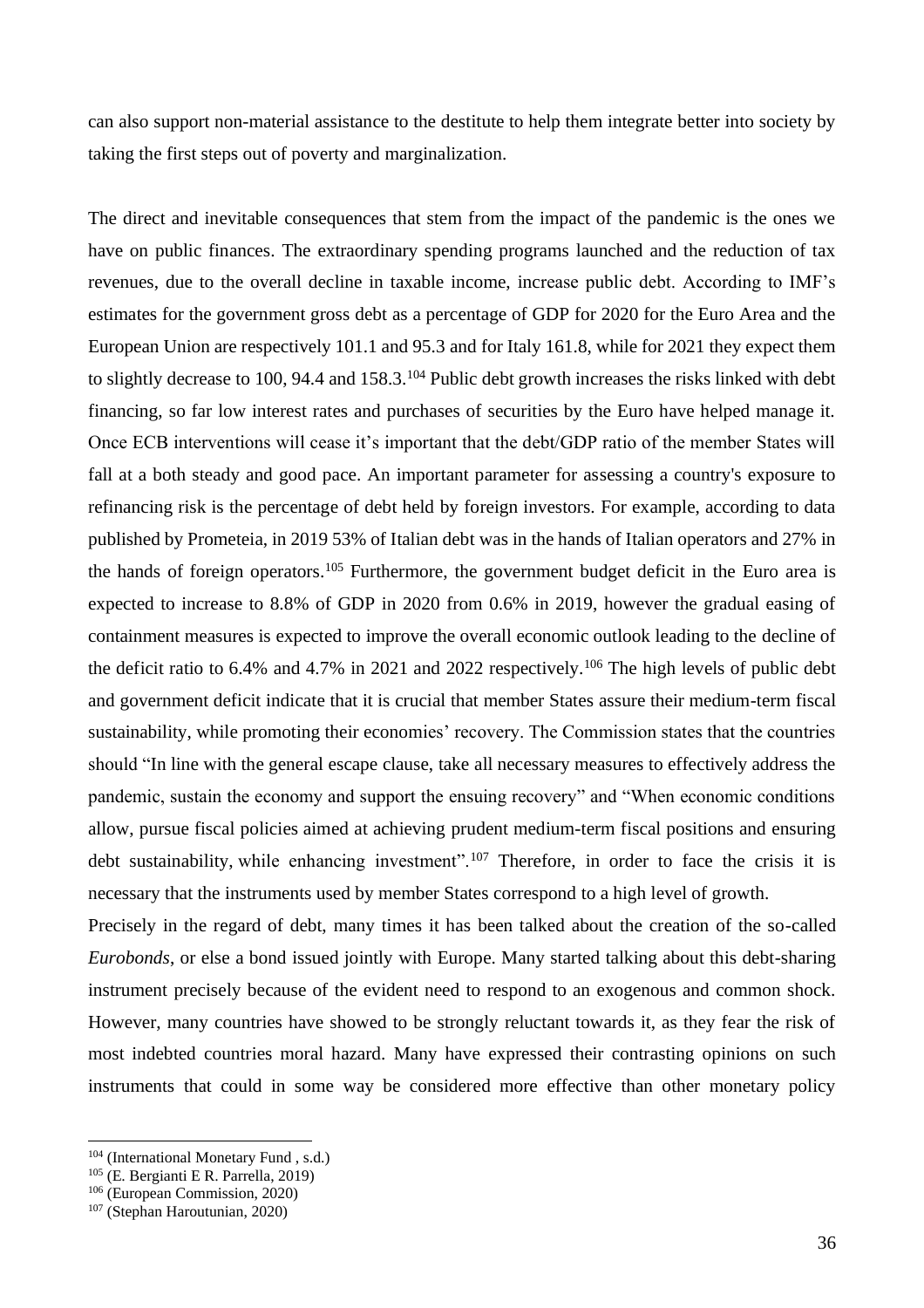operations, as they could better contribute to a stable market and as they would provide lower costs for member countries to meet their financial needs.

#### 3.2 Italian responses to the crisis

With the support of the EU, in Italy, in the course of 2020, the Government and Parliament have allocated a considerable volume of financial resources to tackle the Covid-19 emergency: over 108 billion euros in terms of net debt raised through four subsequent budget variances.<sup>108</sup>

It was an action launched from the early days of the crisis with the *Cura Italia Decree*, which provided for urgent measures to protect the health of citizens with the overall the strengthening of the National Health System and to support workers and businesses affected by the crisis. Specifically, the *Cura Italia Decree*, signed by the President of the Republic Sergio Mattarella in mid-March 2020, authorized the issuance of government bonds for an amount of up to 25 billion euros for the entire year for the for the emergency.<sup>109</sup>

A few weeks later, with the *Liquidity Decree*, new and wider measures were envisaged to favor the liquidity of households and businesses. To facilitate the restart of the Italian production system, it was decided to transform the Guarantee Fund for small and medium-sized enterprises into an instrument capable of guaranteeing up to 100 billion euros of liquidity, strengthening its financial endowment and extending its use to companies up to 499 employees.<sup>110</sup> In addition, a strong simplification of the bureaucratic procedures to access the guarantees granted by the Fund, represented as follows:

- 100% guarantee for loans up to 25,000 euros, without any creditworthiness assessment, for an amount not exceeding 25% of revenues. This way, the loans will be provided without the need of waiting for the green light of the Guarantee Fund;<sup>111</sup>
- 100% guarantee for loans up to 800,000 euros, without performance evaluation, for an amount that does not exceed 25% of revenues;<sup>112</sup>
- 90% guarantee for loans maximum up to 5 million euros, without performance evaluation.<sup>113</sup>

<sup>108</sup> (Marco Mobili, 2021)

<sup>109</sup> (Italia Oggi, 2020)

<sup>110</sup> (Ministero dello sviluppo economico, 2020)

<sup>111</sup> *Ibidem*

<sup>112</sup> *Ibidem*

<sup>113</sup> *Ibidem*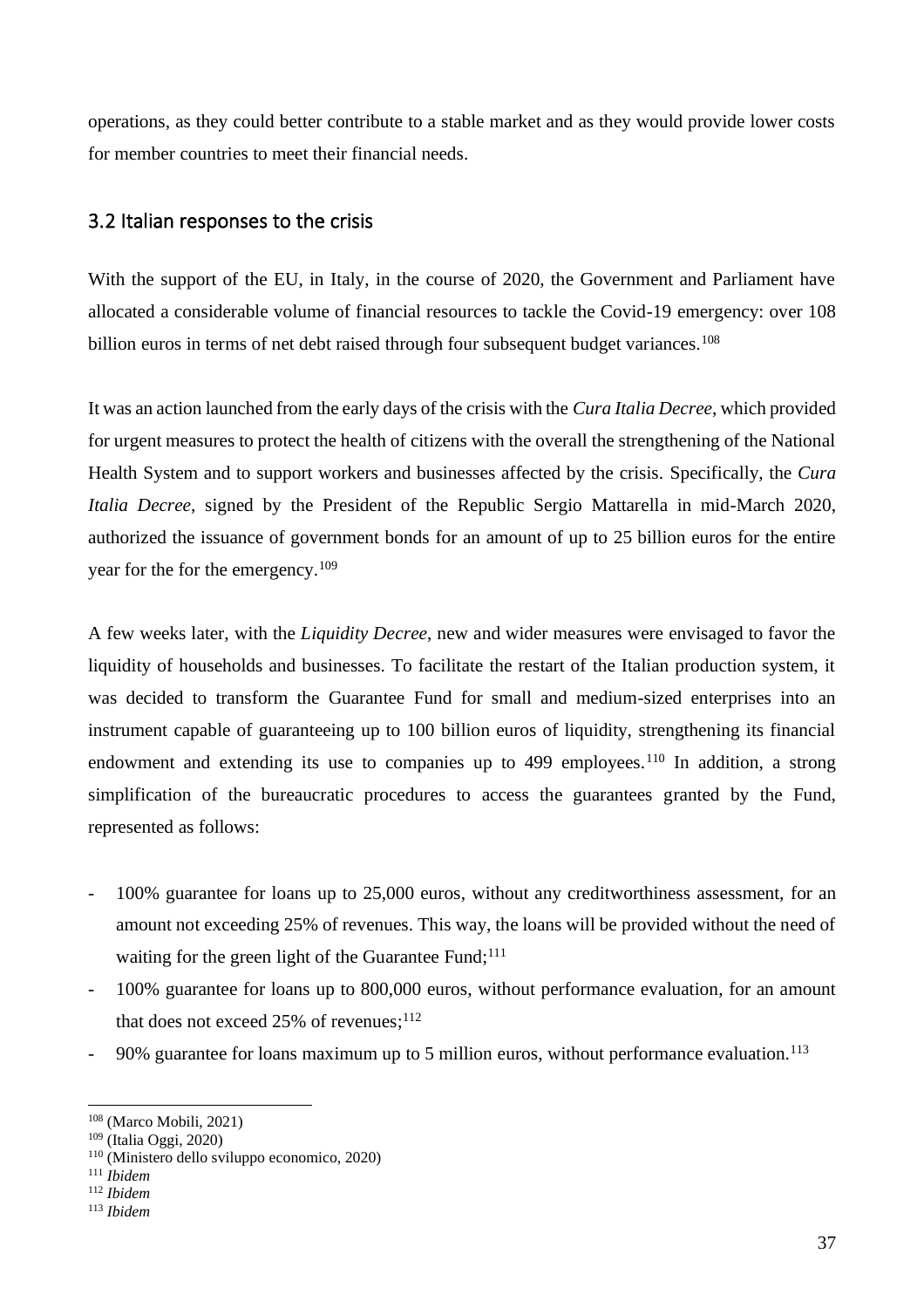It has been possible to grant state guarantees to companies on bank loans through measures aimed at strengthening the tools to support the export of Made in Italy, internationalization and corporate investments.

In May 2020, as the country was beginning to emerge from the first pandemic wave, the launch of the *Relaunch Decree*, the broadest economic measure with a set of interventions with a total value of 55 billion on net debt. The decree aim is that of reviving the economy, supporting workers, businesses, families, but also intervening with greater intensity on health, tourism, transport and education. The innovation introduced in the *Relaunch Decree* concern the "super bonus" for the seismic upgrading of buildings (bonus earthquake) and energy improvement (eco bonus) to the extent of 110%; already foreseen for the first homes, it was also extended to second homes consisting of one or two real estate units of the same owner.<sup>114</sup> The bonus was also made applicable for demolition and reconstruction interventions. To stimulate the automobile market, which is considered to be one of the fundamental ones of the market, the possibility was introduced to take advantage of a bonus for the purchase, from 1 August to 31 December 2020, of a less polluting car. Employers who have taken advantage of the layoffs for their workers have been entitled to extend the maximum duration limit initially envisaged in 14 weeks overall by a further 4 weeks. $115$ 

Some of the interventions envisaged by the *Cura Italia* decree and the *Relaunch* Decree were considered eligible for financing with the SURE instrument. This resulted extremely beneficial for Italy as the expected saving is roughly 4.6 billion euros, considering the average average rate of the ten-year BTP was equal to 1.29%.<sup>116</sup> These instruments included the extension of existing working time reduction schemes for employees; indemnity for self-employed, fixed-term workers in the agricultural, entertainment, domestic, on-demand and sports collaborators sectors; parental leave and disability leave benefits, as well as the bonus for baby-sitting services; tax credits for the improvement of safety and for the health of the workplace; non-repayable grants for indipendent workers and individual businesses.

<sup>114</sup> (Governo Italiano Presidenza del Consiglio dei Ministri, 2020)

<sup>115</sup> *Ibidem*

<sup>116</sup> (Confindustria, 2020)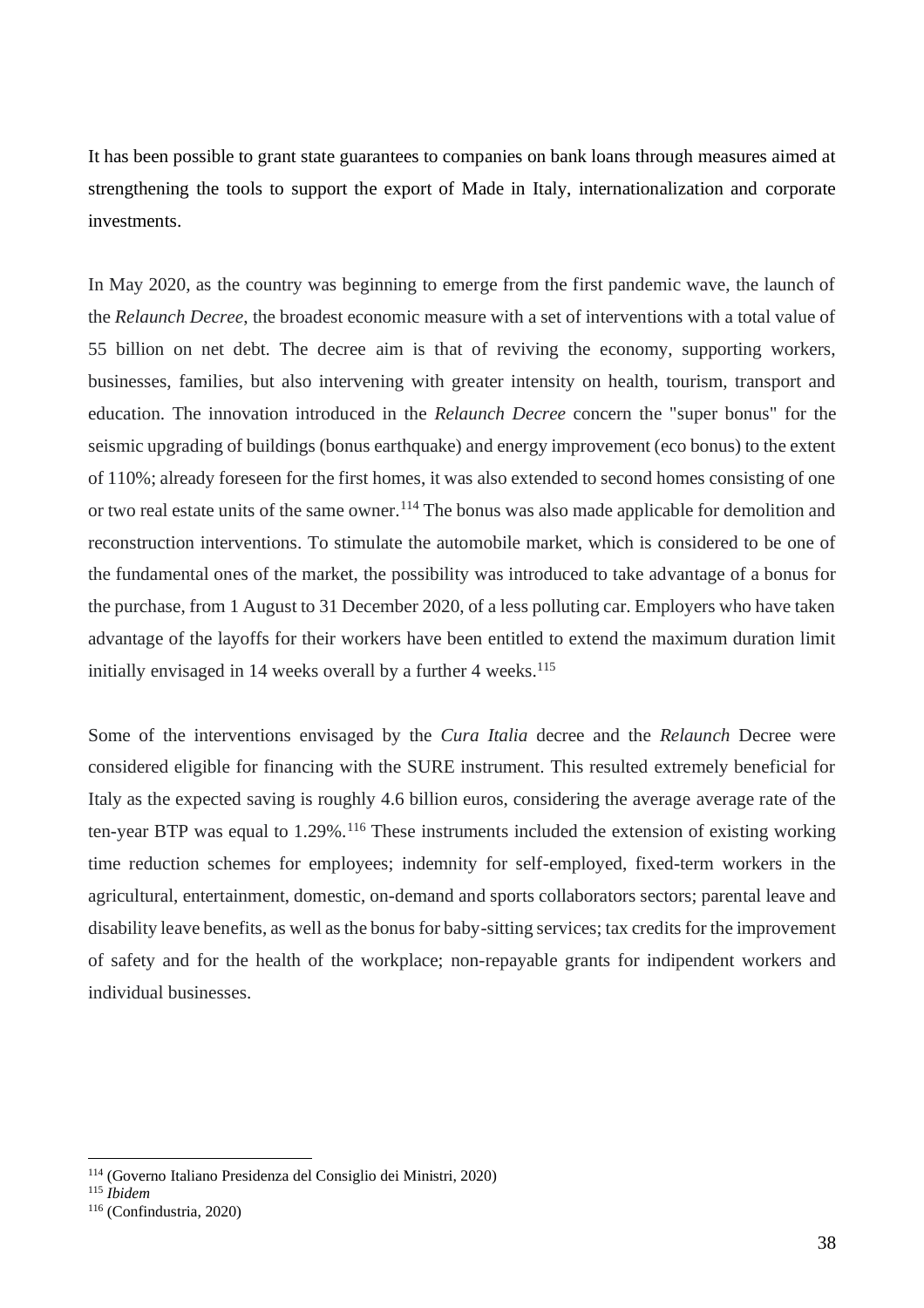The government's commitment then continued with the variance of 25 billion that preceded the *August* Decree.<sup>117</sup> The latter has assigned additional resources for the Italian health sector, for social safety nets and has provided for new sector measures for economic recovery.

Finally the Government launched the *Refreshment* Decree in October 2020, with a set of quick and as automatic as possible measures, including non-repayable contributions, suspension and tax reductions, contributions, payments and new weeks of layoffs, aimed at the most affected by the new restrictions.

For what concerns the *Next Generation Eu*, the Italian government will adopt a strategy that overall will mobilise over 300 billion euros, with over 210 billion coming from the *Next Generation Eu* program and the rest supplemented by the funds allocated with the 2021-2026 budget planning.<sup>118</sup> Of the 210 billion euros, 144.2 billion will finance 'new projects', while the remaining 65.7 billion will be used for 'existing projects'. The plan consists of investments and reforms that are expected to increase growth and employment.

Numerous are the legislative reforms that should accompany the use of resources and make it effective. For example, in line with the European recommendations to Italy, the reforms are aimed at strengthening competitiveness, reduce bureaucratic burdens and remove the constraints that have slowed down the implementation of investments or reduced their productivity, while other reforms are planned to be on the tax system, the labor market and so on. The impact on GDP in the final year of the Recovery Plan, that is 2026, will be approximately 3 percentage points, considered that investments and reforms will boost growth and employment.<sup>119</sup> The Plan proposed by the Italian government is divided into six missions, in line with European guidelines, in fact the resources will be used for the digitization of the public administration and to support digital innovation and the internationalization of businesses, for the ecological transition, for education and research and for gender equality and social and territorial cohesion, in particular for the development of the south of Italy, and for the health system. The Confindustria Study Center estimated the possible macroeconomic effects of the non-repayable resources, which account for 79.5 billion euro, provided by *Next-Generation Eu*. They estimate that the Italian GDP would be 1.4% in 2024 and 0.6 % higher in 2026 compared to the base scenario. Therefore showing a substantial impact resulting from the use of these resources.<sup>120</sup>

<sup>117</sup> (Ministero dell'Economia e delle Finanze, 2020)

<sup>118</sup> (Ministro dell'Economia e delle Finanze, 2021)

<sup>119</sup> *Ibidem*

<sup>120</sup> (Confindustria, 2020)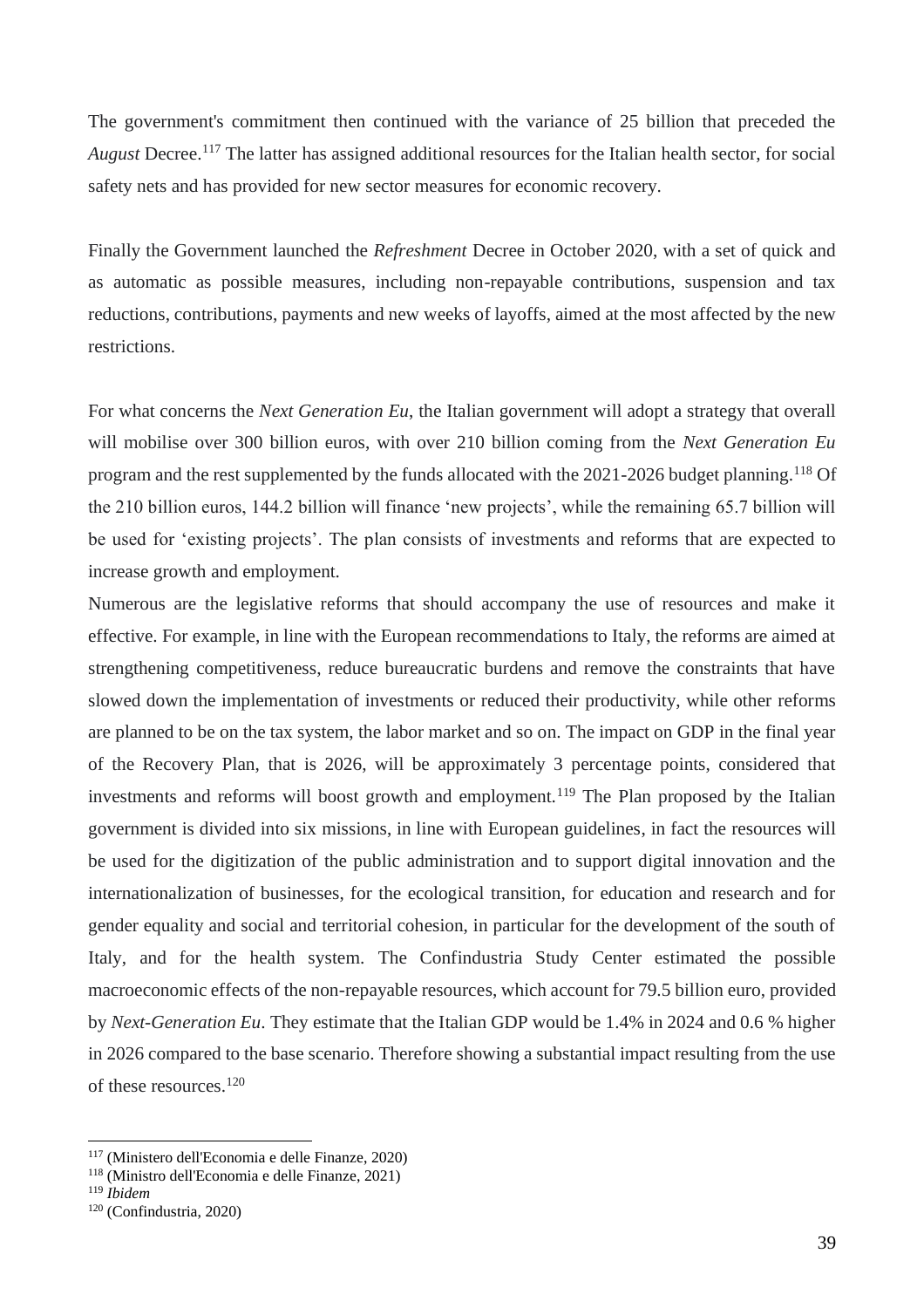# Conclusion

The Covid-19 pandemic has now been around for more than a year, causing all over the world more than 2 billion victims.<sup>121</sup> The pandemic has overwhelmed and continues overwhelming the globe and our lives, with the transmission of the virus been favoured by the high rate of globalization that characterizes today's world.

Through the study of past experiences and hypothetical scenarios it was possible to learn what are the main economic repercussions that hit a particular country affected by a virus, and what are the possible scenarios that can be designated following the spread of a virus on a large scale. These highly depend on the morbidity and mortality rate, as well of the possible resurgence of the virus, that can be taken as parameters when predicting the unfolding of a pandemic. While the duration of most past pandemics has been confined to relatively short periods, about a quarter of a year, thus triggering a rebound in economic activity, following the end of the emergency, and limiting the impact on the economy to the short term effects, the Covid-19 pandemic seems to be a pandemic like no other. Nonetheless, the conclusions arising from the first chapter of this paper allowed to understand the transmission channels of the shock to the economy and the direct and indirect effects that arise in presence of an event of this caliber, giving us the knowledge necessary to better understand the consequences caused by Covid-19.

The spread of Covid-19 globally led to a deep economic crisis in most countries all over the world causing serious economic repercussions by simultaneously creating a supply shock and a demand shock, making it the most dramatic shock experienced since the Great Depression. Both Italy and the Euro Area, were hit at a time when the economy was already experiencing signs of a slowdown, with the introduction of containment measures, the collapse of activity and demand together with the decline in employment and disposable income have amplified the already existing weaknesses. The drastic effects immediately flooded the European and the Italian economic scenarios with a high level of uncertainty, which we captured by looking at composite leading indicators, the economic sentiment indicator, and the economic policy uncertainty index. The effects on GDP have been as well severe especially in the first half of the year and showed signs of recovery following the lockdown, better are the predictions for 2021 also with the arrival of vaccines which lets us hope that the health emergency will gradually come to an end.

<sup>121</sup> (Ministero della Salute, 2021)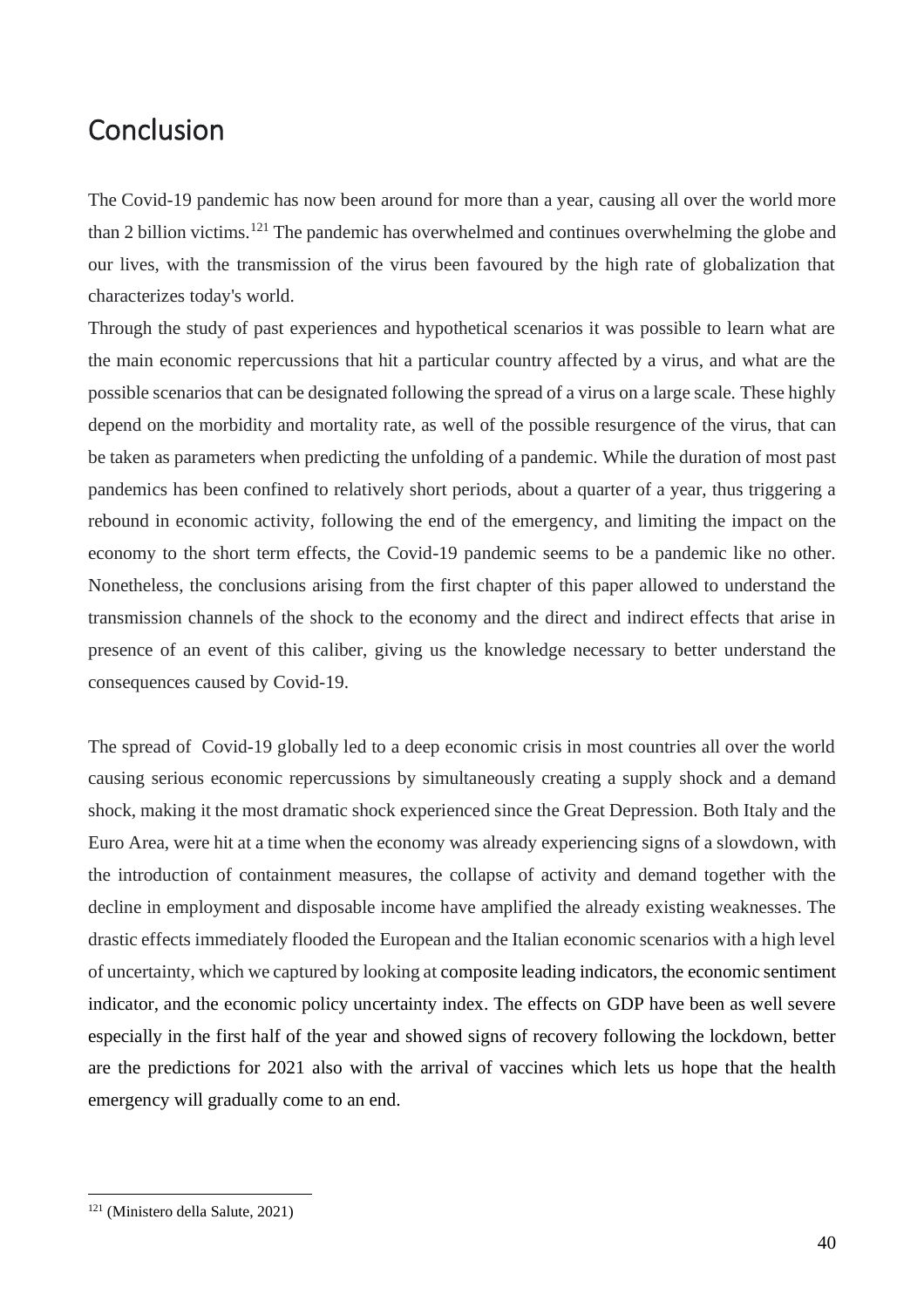The biggest challenge remains that of knowing how to manage uncertainty and collaborate, at a national and universal level, to face the crisis and prevent economic collapse. The European Central Bank immediately took the measures, trying to provide the necessary liquidity to the banking system, to keep the cost of financing affordable to households and businesses, with the introduction of nonconventional tools such as the Pandemic Emergency Purchase Program. Furthermore, the fiscal policy applied by the European Commission has been very effective, providing various tools to member countries to face the crisis and ensuring business continuity and saving citizens from unemployment, but also, with the introduction on Next Generation EU, trying to ensure future economic growth that will make the accumulated debt more sustainable. Governments will then play key roles firstly in implementing an efficient vaccination plan and also ensuring a steady recovery with the correct use of the European tools. Italy so far has introduced five decrees, the Cura Italia, the Liquidity, the Relaunch, the August and the Refreshment decree, to sustain the health system and the Italian economy, by supporting workers, businesses and households, and especially the sectors hardest hit by the crisis. Moreover, the Recovery Fund represents a really important instrument Italy could get access to, as its estimated impact on GDP in 2026 is expected to be approximately 3 percentage points, its use will involve a large number of investments and reforms that will finally reduce bureaucratic burdens that have so far reduced investments' implementation and productivity.<sup>122</sup>

<sup>122</sup> (Confindustria, 2020)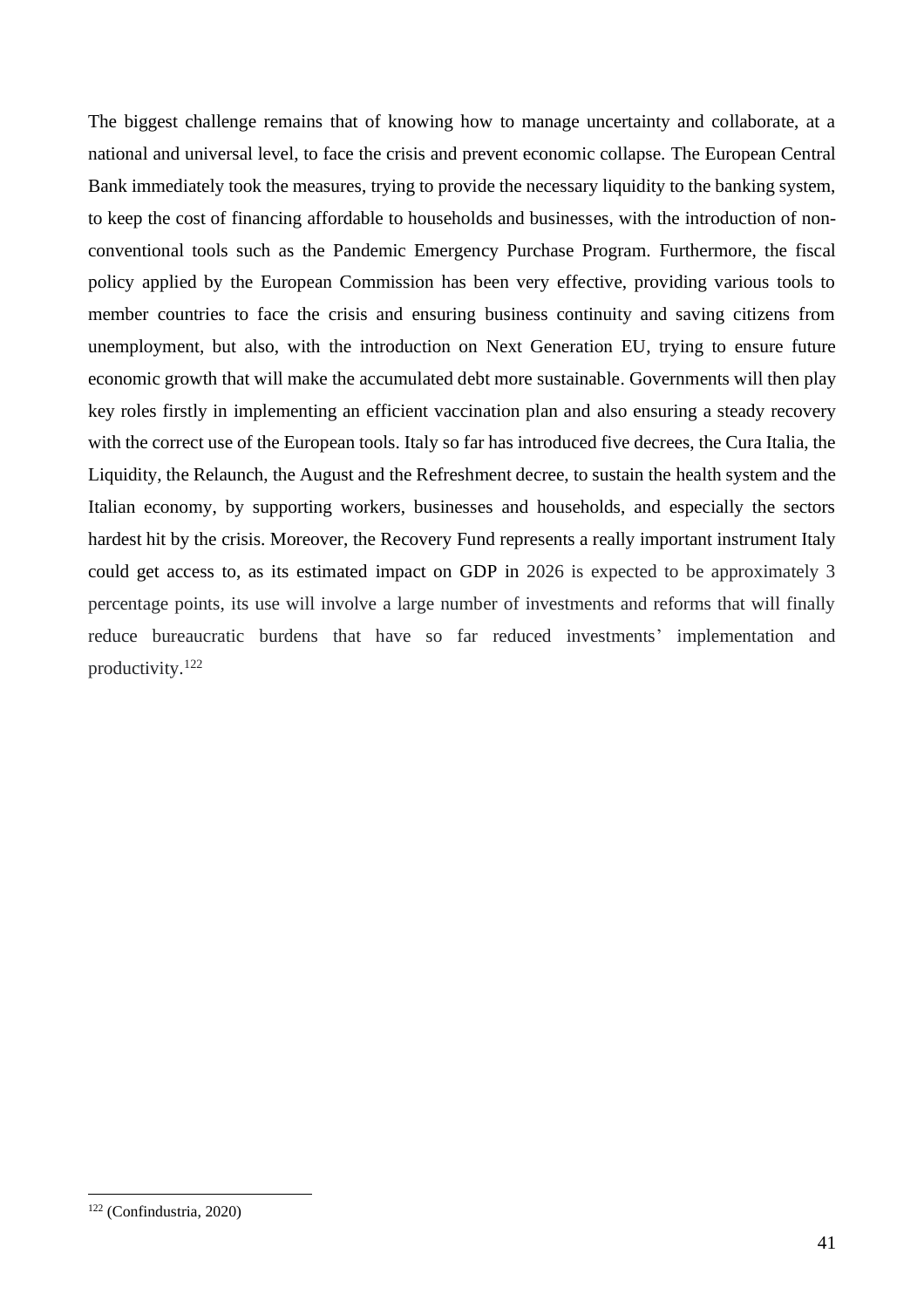References

- Eurostat. (2020, September 8). *News release euro indicators .* Retrieved from ec.europa.eu: https://ec.europa.eu/eurostat/documents/2995521/10545471/2-08092020-AP-EN.pdf/43764613-3547-2e40-7a24-d20c30a20f64
- Òscar Jordà, S. R. (2020). *Longer-run Economic Consequences of Pandemics.* Cambridge, MA: NATIONAL BUREAU OF ECONOMIC RESEARCH.
- Alan Siu, Y. R. (2004, January ). Economic Impact of SARS: The Case of Hong Kong. *Asian Economic Paper*, 11.
- Almond, D. (2006). Is the 1918 Influenza Pandemic Over? Long‐Term Effects of In Utero Influenza Exposure in the Post‐1940 U.S. Population. *Journal of Political Economy*, 672- 712.
- ANSA. (2020, 12 21). *L'Ue autorizza la commercializzazione del vaccino Pfizer-BioNTech, si inizia il 27 in tutta Europa*. Retrieved from ansa.it: https://www.ansa.it/europa/notizie/rubriche/altrenews/2020/12/21/via-libera-dellema-alvaccino-di-pfizer-biontech\_d80fad5c-7c6d-4b38-953c-4b0fcce604cc.html
- ANSA. (2021, 01 06). *Ok dell'Ue alla commercializzazione del vaccino Moderna*. Retrieved from ansa.it: https://www.ansa.it/europa/notizie/rubriche/altrenews/2021/01/06/ok-dellue-allacommercializzazione-del-vaccino-moderna\_056b5370-dc34-4308-a8f4-d585fa56bc1c.html
- Banca D'Italia. (2020, Mar 19). *ECB announces a new Pandemic Emergency Purchase Programme (PEPP) to counter the serious risks posed by the coronavirus*. Retrieved from bancaditalia.it: https://www.bancaditalia.it/media/notizia/ecb-announces-a-new-pandemicemergency-purchase-programme-pepp-to-counter-the-serious-risks-posed-by-thecoronavirus/
- Banca d'Italia. (2020). *LE DINAMICHE DEL MERCATO DEL LAVORO NEI MESI ESTIVI: PRIME EVIDENZE DALLE REGIONi.* Roma: Banca d'Italia.
- Banca D'Italia. (2020, December 4). *Principali risultati della seconda edizione dell'Indagine straordinaria sulle famiglie italiane nel 2020.* Retrieved from Bancaditalia.it: https://www.bancaditalia.it/media/notizia/principali-risultati-della-seconda-edizione-dellindagine-straordinaria-sulle-famiglie-italiane-nel-2020/
- Bell, D. G. (2004). Thinking About the Long-Run Economic Costs of AIDS. In M. Haacker, *The Macroeconomics of HIV/AIDS* (pp. 96-133). International Monetary Fund.
- Britannica, T. E. (2020). Black Death pandemic, medieval Europe. *Britannica*, 1-5.

Brito, P. R. (2020, Mar 25). *What Mexico's response to H1N1 can teach us about coronavirus and future pandemics*. Retrieved from www.atlanticcouncil.org: https://www.atlanticcouncil.org/blogs/new-atlanticist/what-mexicos-response-to-h1n1-canteach-us-about-coronavirus-and-future-pandemics/

Cerved. (2020, March). *Coronavirus: fino al 10% delle aziende in default.* Retrieved from know.cerved.com: https://know.cerved.com/imprese-mercati/coronavirus-fino-al-10-delleaziende-in-defaul/

Chris Kushlis, T. W. (2020, February ). SARS Is Not a Model for Coronavirus. *T. Rowe Price*, 1-6.

Commissione Europea. (2020). *Piano per la ripresa dell'Europa*. Retrieved from ec.europa.eu: https://ec.europa.eu/info/strategy/recovery-plan-europe\_it

Commissione Europea. (2020). *SURE*. Retrieved from ec.europa.eu: https://ec.europa.eu/info/business-economy-euro/economic-and-fiscal-policycoordination/financial-assistance-eu/funding-mechanisms-and-facilities/sure\_it

Confcommercio Mantova. (2020, 03 2020). *Attività produttive indispensabili, ecco l'elenco definitivo. Il decreto del Ministero dello Sviluppo Economico del 25 marzo chiarisce i codici Ateco ammessi*. Retrieved from confcommerciomantova.it: https://www.confcommerciomantova.it/it-it/attivita-produttive-indispensabili-ecco-lelencodefinitivo-il-decreto-del-ministero-dello-sviluppo-economico-del-25-marzo-chiarisce-icodici-ateco-ammessi.aspx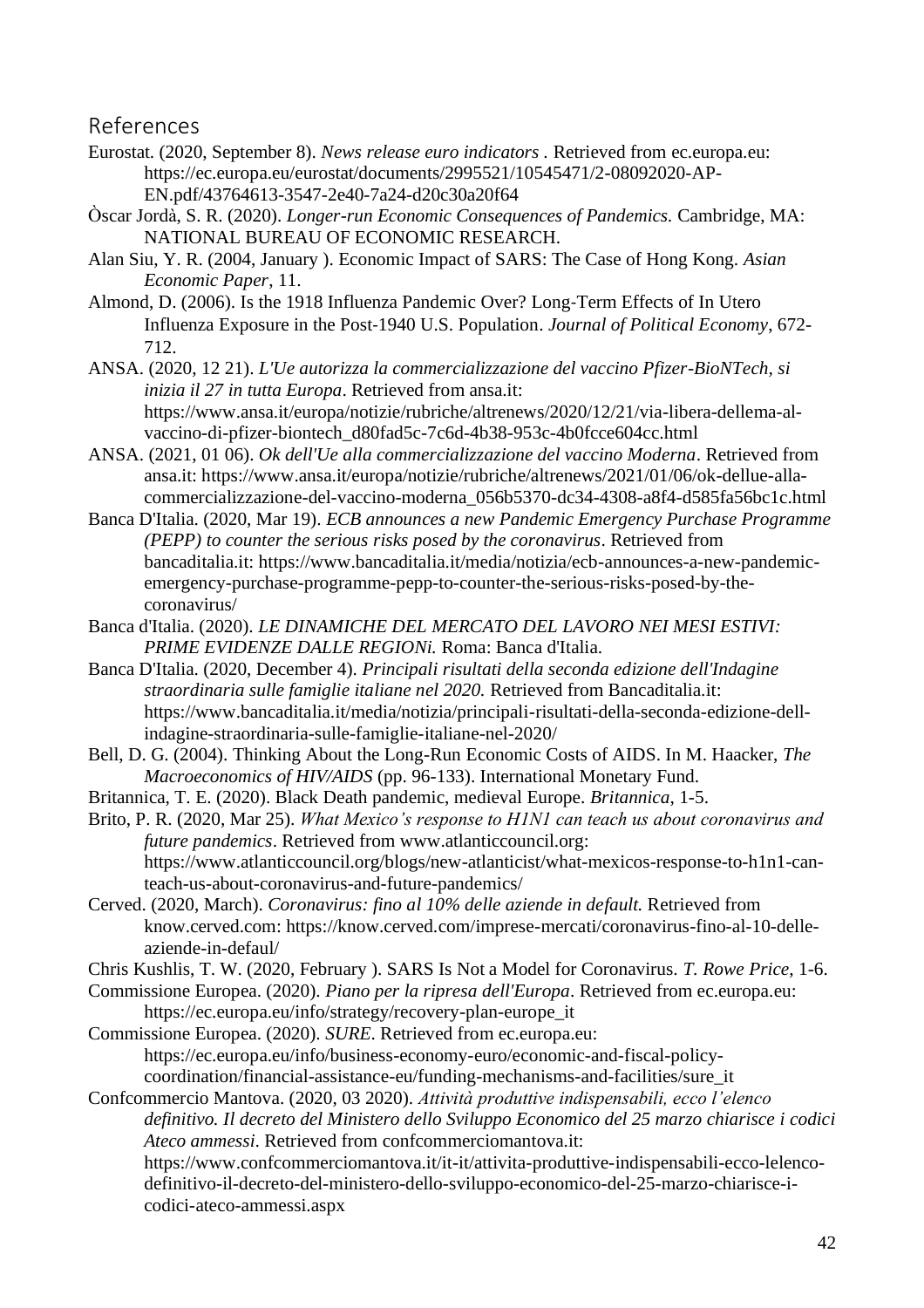Confindustria. (2020). *Un cambio di paradigma per l'economia Italiana: gli scenari di politica economica .* Roma: Confindustria .

Consiglio Europeo. (2020, Jul 07). *Videoconferenza dei membri del Consiglio europeo, 23 aprile 2020*. Retrieved from consilium.europa.eu:

https://www.consilium.europa.eu/it/meetings/european-council/2020/04/23/

David E. Bloom, D. C. (2018). Epidemics and Economics. *Finance & Development* , 46.

- Diamond, J. (2014). *Armi, Acciaio e Malattie.* Einaudi.
- E. Bergianti E R. Parrella. (2019, Jun 6). Chi ha in mano il debito pubblico italiano. *AGI*.
- Elizabeth Brainerd, M. V. (2003). *The Economic Effects of the 1918 Influenza Epidemic.* London: Centre for Economic Policy Research.
- European Central Bank. (2020, Dec 10). *Decisioni di politica monetaria*. Retrieved from ecb.europa.eu:
- https://www.ecb.europa.eu/press/pr/date/2020/html/ecb.mp201210~8c2778b843.it.html European Central Bank. (2020, June 04). *Monetary policy decisions*. Retrieved from ecb.europa.eu:
	- https://www.ecb.europa.eu/press/pr/date/2020/html/ecb.mp200604~a307d3429c.en.html
- European Central Bank. (2021, Feb 5). *Pandemic emergency purchase programme (PEPP)*. Retrieved from ecb.europa.eu:

https://www.ecb.europa.eu/mopo/implement/pepp/html/index.en.html

- European Commission. (2020, Nov 5). *Autumn 2020 Economic Forecast: Rebound interrupted as resurgence of pandemic deepens uncertainty*. Retrieved from ec.europa.eu: https://ec.europa.eu/commission/presscorner/detail/en/ip\_20\_2021
- European Commission. (2020, July 13). *European Business Cycle Indicators.* Retrieved from ec.europa.eu: https://ec.europa.eu/info/sites/info/files/economy-finance/tp041\_en\_.pdf
- European commission. (2020, Autumn). European economic forecasts Autumn 2020. *European economy*, 12.
- European Commission. (2020, Sep 17). *Questions and answers: Commission presents next steps for €672.5 billion Recovery and Resilience Facility in 2021 Annual Sustainable Growth Strategy*. Retrieved from ec.europa.eu:

https://ec.europa.eu/commission/presscorner/detail/en/qanda\_20\_1659

- European Investment Bank. (2020, Apr 16). *Il Gruppo BEI istituisce un fondo di garanzia da 25 miliardi di € da impiegare per nuovi investimenti in risposta alla crisi provocata dalla pandemia di COVID-19*. Retrieved from eib.org: https://www.eib.org/en/press/all/2020-100 eib-group-establishes-eur-25-billion-guarantee-fund-to-deploy-new-investments-inresponse-to-covid-19-crisis
- Eurostat. (2020). News release Euro indicators. *Eurostat*, 4.
- Flecknoe D, C. W. (2018). Plagues & wars: the 'Spanish flu' pandemic as a lesson from history. *Medicine, Conflict and Survival* , 61-68.
- FRED. (2021, Jan 20). *Economic Policy Uncertainty Index for Europe*. Retrieved from fred.stlouisfed.org: https://fred.stlouisfed.org/series/EUEPUINDXM
- FRED. (2021, Jan 20). *Economic Policy Uncertainty Index for Italy*. Retrieved from fred.stlouisfed.org: https://fred.stlouisfed.org/series/ITEPUINDXM
- Global Preparedness Monitoring Board. (2019). *A World at Risk.* GPMB.
- Governo Italiano Presidenza del Consiglio dei Ministri. (2020, Jul 2020). *Dl Rilancio, informazioni per famiglie, lavoratori e imprese*. Retrieved from governo.it: http://www.governo.it/it/dlrilancio
- GRIMALDI, G. (2020, Aug 13). *Le imprese investono ma la digitalizzazione è lontana*. Retrieved from lastampa.it: https://www.lastampa.it/economia/2020/08/13/news/le-imprese-investonoma-la-digitalizzazione-e-lontana-1.39191149
- Hansen, S. (2020, June 3). *U-Shape? V-Shape? Recovery Shapes Explained And What They Mean For America's Economy*. Retrieved from Forbes :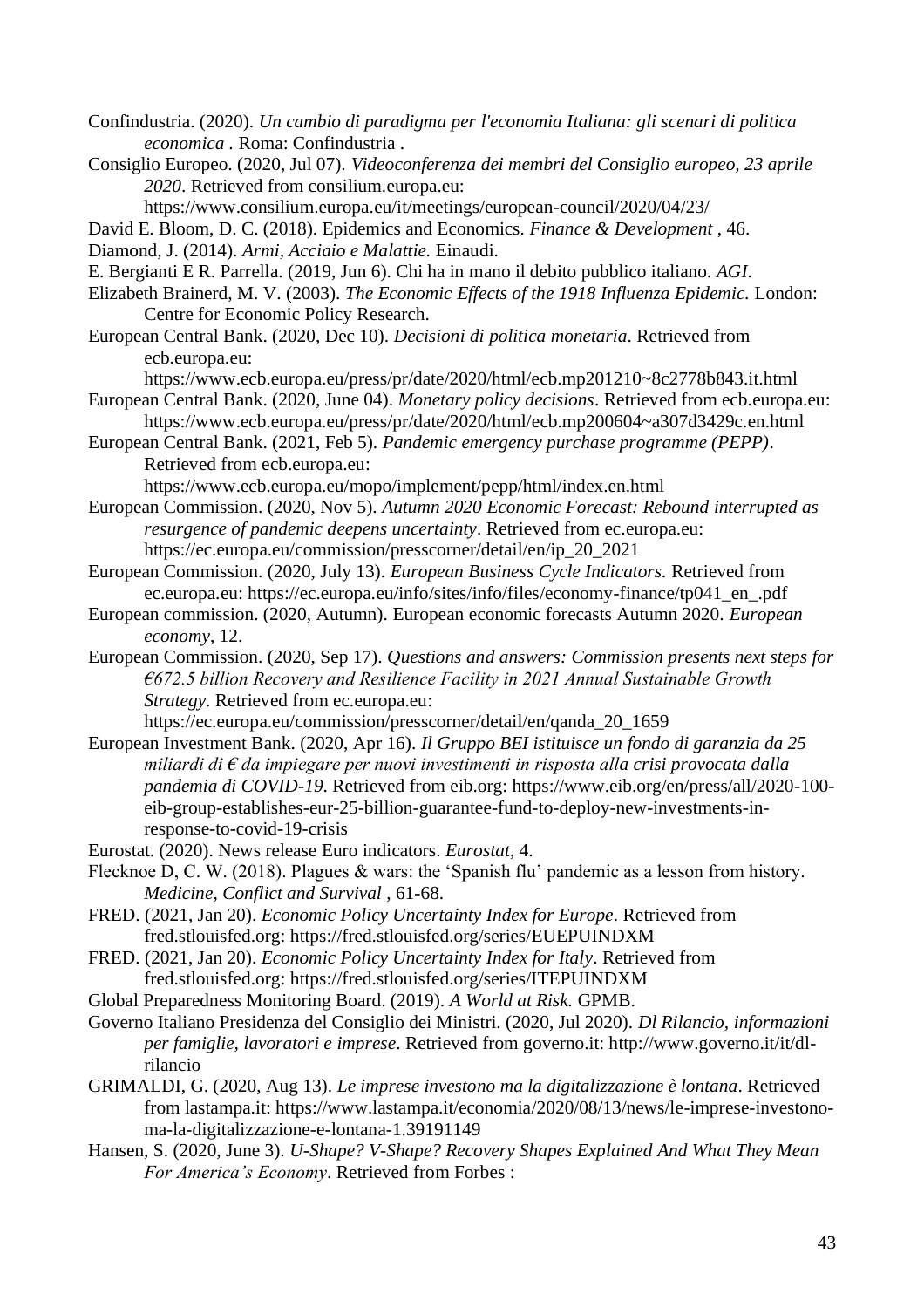https://www.forbes.com/sites/sarahhansen/2020/06/03/u-shape-v-shape-recovery-shapesexplained-and-what-they-mean-for-americas-economy/?sh=ef17e9925a59

- HIV.gov. (2020, Nov 25). *The Global HIV/AIDS Epidemic* . Retrieved from hiv.gov: https://www.hiv.gov/hiv-basics/overview/data-and-trends/global-statistics
- Hong Kong Census and Statistics Deparment . (2003). *Gross Domestic Product (Second Quarter 2003).* Hong Kong: Census and Statistics Deparment .
- Hong Kong Census and Statistics Deparment . (2004). *Gross Domestic Product (Fourth Quarter 2003).* Hong Kong: Census and Statistics Deparment .
- Hong Kong Census and Statistics Deparment. (2003). *Gross Domestic Product (Third Quarter 2003).* Hong Kong: Census and Statistics Department.
- Hong Kong Census and Statistics Department. (2003, May 30). *Gross Domestic Product First Quarter 2003.* Hong Kong: Census and Statistics Department. Retrieved from National Income.
- Huremović, D. (2019). Brief History of Pandemics (Pandemics Throughout History). *Psychiatry of Pandemics*, 7-35.
- Il Messaggero. (2021, Feb 1). *BCE, a gennaio acquistati 53 miliardi di titoli con il PEPP*. Retrieved from ilmessaggero.it:

https://www.ilmessaggero.it/economia/news/bce\_a\_gennaio\_acquistati\_53\_miliardi\_di\_titol i\_con\_il\_pepp-5738859.html

- International Monetary Fund . (n.d.). *General government gross debt* . Retrieved from imf.org: https://www.imf.org/external/datamapper/GGXWDG\_NGDP@WEO/WEOWORLD/EURO /EU/ITA
- International Monetary Fund. (2020). *Regional economic outlook. Europe : whatever it takes : Europe's response to COVID-19.* Washington, DC: International Monetary Fund.
- International Monetary Fund. (n.d.). *Real GDP growth*. Retrieved from imf.org: https://www.imf.org/external/datamapper/NGDP\_RPCH@WEO/EU
- Istat. (2020, july 16). *COMMERCIO CON L'ESTERO E PREZZI ALL'IMPORT.* Retrieved from Istat.it: https://www.istat.it/it/files//2020/07/Commercio-con-lestero-e-prezzi-allimportsenza-appr\_52020.pdf
- Istat. (2020, June 26). *CONTO TRIMESTRALE DELLE AP REDDITO E RISPARMIO DELLE FAMIGLIE E PROFITTI DELLE SOCIETÀ.* Retrieved from Istat.it: https://www.istat.it/it/files//2020/06/comunicato-QSA-2020Q1.pdf
- Istat. (2020). *IL MERCATO DEL LAVORO.* Istat.
- Istat. (2020, December 11). *IL MERCATO DEL LAVORO.* Retrieved from Istat.it: https://www.istat.it/it/archivio/251579
- Istat. (2020, December 3). *LE PROSPETTIVE PER L'ECONOMIA ITALIANA NEL 2020-2021.* Retrieved from Istat.it: https://www.istat.it/it/files//2020/12/Previsioni-economia-dic-2020.pdf
- Istat. (2020, April 7). *Nota mensile sull'andamento del economia italiana.* Retrieved from istat.it: https://www.istat.it/it/archivio/241033
- Istat. (2020, July 7). *Nota mensile sull'andamento dell'economia Italiana.* Retrieved from istat.it: https://www.istat.it/it/archivio/245342
- Italia Oggi. (2020, Mar 18). *Mattarella firma il decreto "Cura Italia"*. Retrieved from Italiaoggi.it: https://www.italiaoggi.it/news/mattarella-firma-il-decreto-cura-italia-202003181029593681
- Jagdish Khubchandani, T. R. (2020). Ebola, Zika, Corona…What Is Next for Our World? *Int J Environ Res Public Health*, 1-7.
- Julia Darby, J. I.-L. (1999). COMPACT: a rational expectations, intertemporal model of the United Kingdom economy. *Elsevier*, 1-52.
- Kelly, H. (2011, July). The classical definition of a pandemic is not elusive. *Bulletin of the World Health Organization, 89*(7), 469-544. Retrieved from https://www.who.int/bulletin/volumes/89/7/11-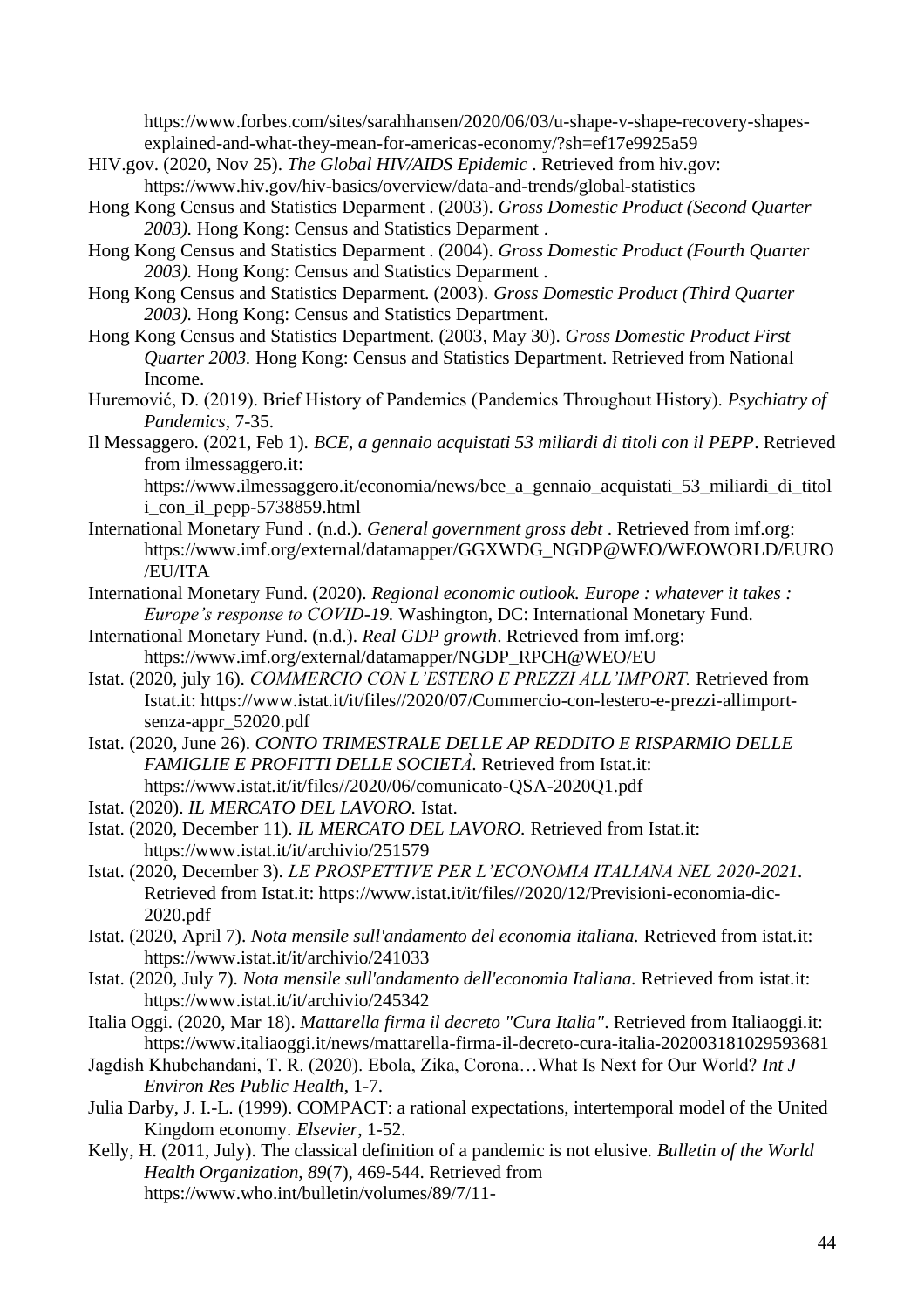088815/en/#:~:text=A%20pandemic%20is%20defined%20as,are%20not%20considered%2 0pandemics

- Kilbourne, E. D. (2004, Sep). Influenza Pandemics: Can We Prepare for the Unpredictable? *Viral Immunology., 17*(3), 350-357.
- Kristen Danforth, R. G. (2017). *Major Infectious Diseases. 3rd edition.* Washington (DC): The International Bank for Reconstruction and Development / The World Bank.
- Lars Jonung, W. R. (2006). The macroeconomic effects of a pandemic in Europe. A model-based assessment. *European Commission* , 1-21.
- Luca Fornaro, M. W. (2020, March 10). *Coronavirus and macroeconomic policy*. Retrieved from Voxeu.org: https://voxeu.org/article/coronavirus-and-macroeconomic-policy
- Maarten Verwey, S. L. (2020, Jun 9). *Next Generation EU: A recovery plan for Europe*. Retrieved from voxeu.org: https://voxeu.org/article/next-generation-eu-recovery-plan-europe
- Marco Mobili, M. R. (2021, Jan 21). Scostamento di bilancio, dote anti crisi sale a 165 miliardi. *Il Sole 24 Ore* , p. 1.
- Mauro, R. B. (2020). *Mitigating the COVID Economic Crisis: Act Fast and Do Whatever It Takes.* London : CEPR Press.
- Mauro, R. B. (2020). *Mitigating the COVID Economic Crisis: Act Fast and Do Whatever It Takes.* London: CEPR Press.
- Mazzucco, U. (n.d.). *La Supply Chain globale verso una nuova dimensione*. Retrieved from Deloitte.com: https://www2.deloitte.com/it/it/blog/italy/2020/covid-19-e-supply-chain-- umberto-mazzucco.html
- Meltzer, M. I. (1999). The economic impact of pandemic influenza in the United States: priorities for intervention. *Emerging Infectious Diseases*, 659-671.
- Milan Brahmbhatt, A. D. (2008). *On SARS Type Economic Effects during Infectious Disease Outbreaks.* Washington, DC: World Bank.
- Ministero della Salute. (2021, Feb 5). *Covid-19 - Situazione nel mondo*. Retrieved from www.salute.gov.it:

http://www.salute.gov.it/portale/nuovocoronavirus/dettaglioContenutiNuovoCoronavirus.jsp ?lingua=italiano&id=5338&area=nuovoCoronavirus&menu=vuoto

- Ministero dell'Economia e delle Finanze. (2020, Aug 26). *Decreto AGOSTO. Sud, imprese e lavoro: 25 miliardi per far ripartire l'Italia*. Retrieved from mef.gov.it: https://www.mef.gov.it/inevidenza/Decreto-AGOSTO.-Sud-imprese-e-lavoro-25-miliardiper-far-ripartire-lItalia/
- Ministero dello sviluppo economico. (2020, May 7). *Decreto liquidità - Nuove misure per le imprese* . Retrieved from www.mise.gov.it: https://www.mise.gov.it/index.php/it/198 notizie-stampa/2040955-fondo-di-garanzia-nuove-regole
- Ministo dell'economia e delle finanze. (2020). *NADEF.* Ministro dell'economia e delle finanze.

Ministro dell'Economia e delle Finanze. (2021, Jan 18). *Next Generation Italia, il Piano per disegnare il futuro del Paese*. Retrieved from mef.gov.it: https://www.mef.gov.it/focus/Next-Generation-Italia-il-Piano-per-disegnare-il-futuro-del-Paese/

- Ministry of Finance and Ministry of Trade and Industry. (2003, 04 17). *Government Unveils \$230 Million SARS Relief Package*. Retrieved from Ministry of finance, Singapore: https://www.mof.gov.sg/news-publications/press-releases/government-unveils-230-millionsars-relief-package
- Monacelli, T. (2020, 03 06). *Shock da virus, la via stretta della politica monetaria*. Retrieved from lavoce.info: https://www.lavoce.info/archives/64009/shock-da-virus-la-via-stretta-dellapolitica-monetaria/
- Monetary Authority of Singapore. (2003, Jul 10). *MAS Monetary Policy Statement - July 2003*. Retrieved from mas.gov.sg: https://www.mas.gov.sg/news/monetary-policystatements/2003/monetary-policy-statement-10-jul-03